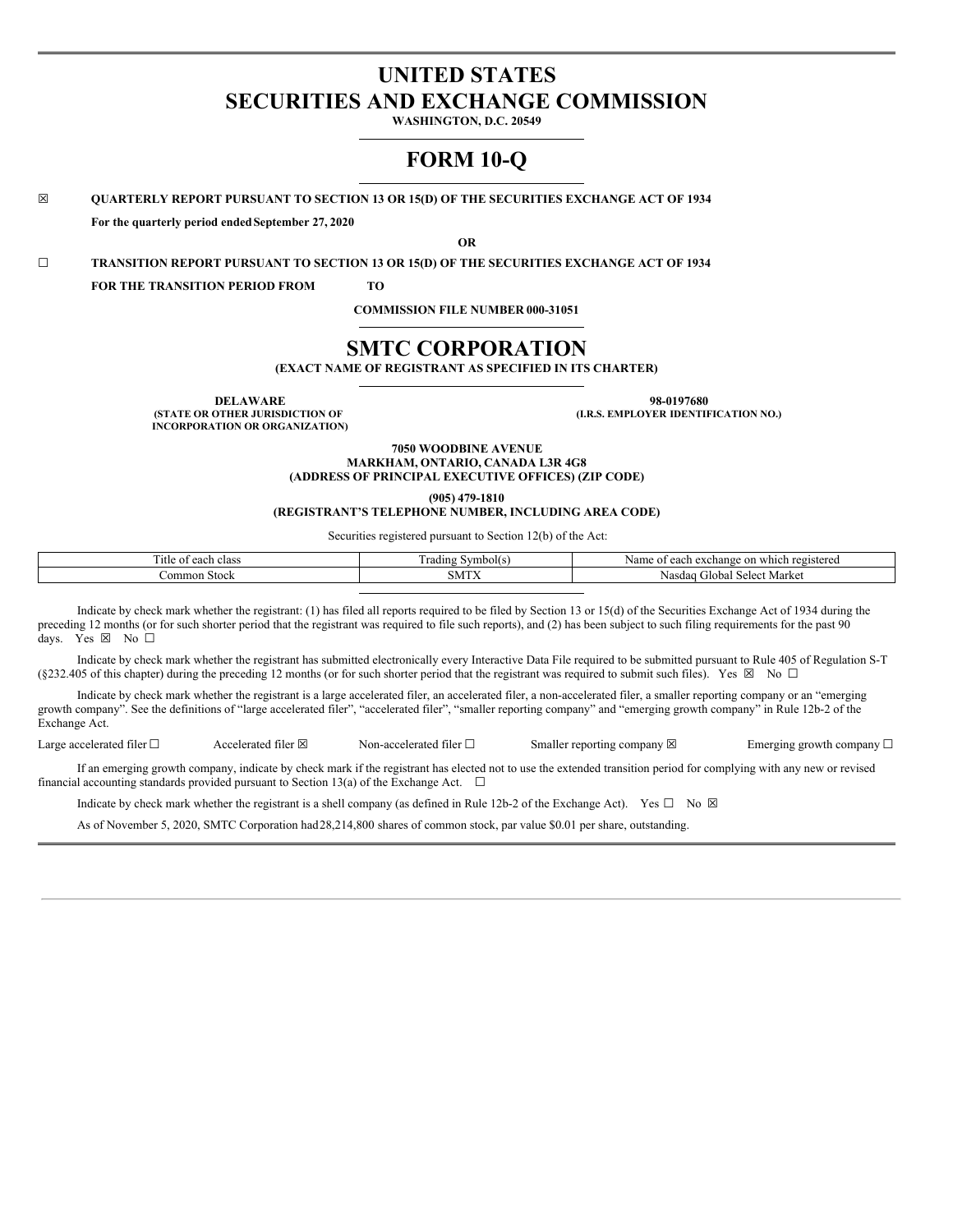# **SMTC CORPORATION**

# **Table of Contents**

|         | PART I FINANCIAL INFORMATION                                                                     | 3  |
|---------|--------------------------------------------------------------------------------------------------|----|
| Item 1  | <b>Financial Statements</b>                                                                      | 3  |
|         | <b>Interim Consolidated Balance Sheets (unaudited)</b>                                           | 3  |
|         | <b>Interim Consolidated Statements of Operations and Comprehensive Income (Loss) (unaudited)</b> | 4  |
|         | <b>Interim Consolidated Statements of Changes in Shareholders' Equity (unaudited)</b>            | 5  |
|         | <b>Interim Consolidated Statements of Cash Flows (unaudited)</b>                                 | 6  |
|         | <b>Notes to Interim Consolidated Financial Statements (unaudited)</b>                            | 7  |
| Item 2  | <b>Management's Discussion and Analysis of Financial Condition and Results of Operations</b>     | 22 |
| Item 3  | <b>Quantitative and Qualitative Disclosures About Market Risk</b>                                | 36 |
| Item 4  | <b>Controls and Procedures</b>                                                                   | 37 |
|         | PART II OTHER INFORMATION                                                                        | 39 |
| Item 1A | <b>Risk factors</b>                                                                              | 39 |
| Item 6  | <b>Exhibits</b>                                                                                  | 40 |
|         |                                                                                                  |    |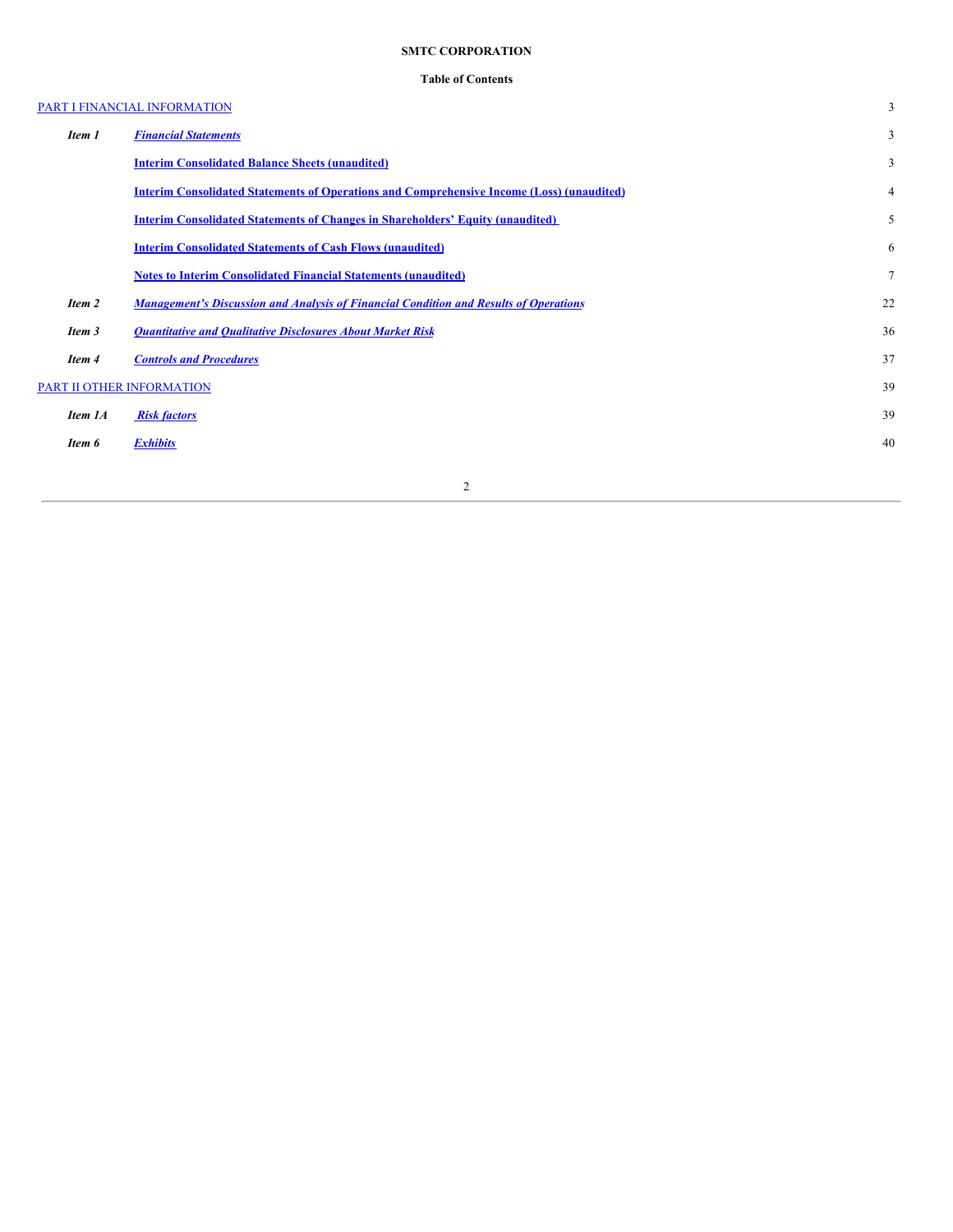## <span id="page-2-2"></span><span id="page-2-1"></span><span id="page-2-0"></span>**Item 1 Financial Statements**

# **Interim Consolidated Balance Sheets:**

(Expressed in thousands of U.S. dollars)

(Unaudited)

|                                                |               | September 27,<br>2020 | December 29,<br>2019 |            |  |
|------------------------------------------------|---------------|-----------------------|----------------------|------------|--|
| <b>Assets</b>                                  |               |                       |                      |            |  |
| Current assets:                                |               |                       |                      |            |  |
| Cash                                           | $\mathbf S$   | 169                   | $\mathbb{S}$         | 1,368      |  |
| Accounts receivable — net (note 3)             |               | 73,406                |                      | 69,919     |  |
| Unbilled contract assets (note 3)              |               | 42,736                |                      | 26,271     |  |
| Inventories (note 3)                           |               | 51,537                |                      | 47,826     |  |
| Prepaid expenses and other assets              |               | 6,564                 |                      | 7,044      |  |
| Derivative assets (note 9)                     |               | 720                   |                      |            |  |
| Income taxes receivable                        |               | 160                   |                      |            |  |
| Total current assets                           |               | 175,292               |                      | 152,428    |  |
| Property, plant and equipment — net (note 3)   |               | 23,397                |                      | 25,310     |  |
| Operating lease right of use assets — net      |               | 5,897                 |                      | 3,330      |  |
| Goodwill (note 3)                              |               | 18,165                |                      | 18,165     |  |
| Intangible assets - net (note 3)               |               | 10,029                |                      | 12,747     |  |
| Deferred income taxes — net                    |               | 555                   |                      | 540        |  |
| Deferred financing costs - net                 |               | 742                   |                      | 859        |  |
| <b>Total</b> assets                            | $\mathsf{\$}$ | 234,077               | \$                   | 213,379    |  |
| Liabilities and Shareholders' Equity           |               |                       |                      |            |  |
| Current liabilities:                           |               |                       |                      |            |  |
| Revolving credit facility (note 4)             | \$            | 34,356                | \$                   | 34,701     |  |
| Accounts payable                               |               | 77,979                |                      | 74,126     |  |
| Accrued liabilities (note 3)                   |               | 23,125                |                      | 11,164     |  |
| Warrant liability (note 4)                     |               | 1,745                 |                      | 1,730      |  |
| Restructuring liability (note 10)              |               | 364                   |                      | 1,597      |  |
| Income taxes payable                           |               | 254                   |                      | 157        |  |
| Current portion of long-term debt (note 4)     |               | 2,188                 |                      | 1,250      |  |
| Current portion of operating lease obligations |               | 1,452                 |                      | 1,128      |  |
| Current portion of finance lease obligations   |               | 1,818                 |                      | 1,226      |  |
| Total current liabilities                      |               | 143,281               |                      | 127,079    |  |
| Long-term debt (note 4)                        |               | 32,513                |                      | 33,750     |  |
| Operating lease obligations                    |               | 5,042                 |                      | 2,615      |  |
| Finance lease obligations                      |               | 8,696                 |                      | 8,838      |  |
| <b>Total liabilities</b>                       |               | 189,532               |                      | 172,282    |  |
| Shareholders' equity:                          |               |                       |                      |            |  |
| Capital stock (note 5)                         |               | 508                   |                      | 508        |  |
| Additional paid-in capital                     |               | 293,864               |                      | 293,389    |  |
| Deficit                                        |               | (249, 827)            |                      | (252, 800) |  |
|                                                |               | 44,545                |                      | 41,097     |  |
| Total liabilities and shareholders' equity     | \$            | 234,077               | \$                   | 213,379    |  |

Commitments (note 11)

See accompanying notes to interim consolidated financial statements.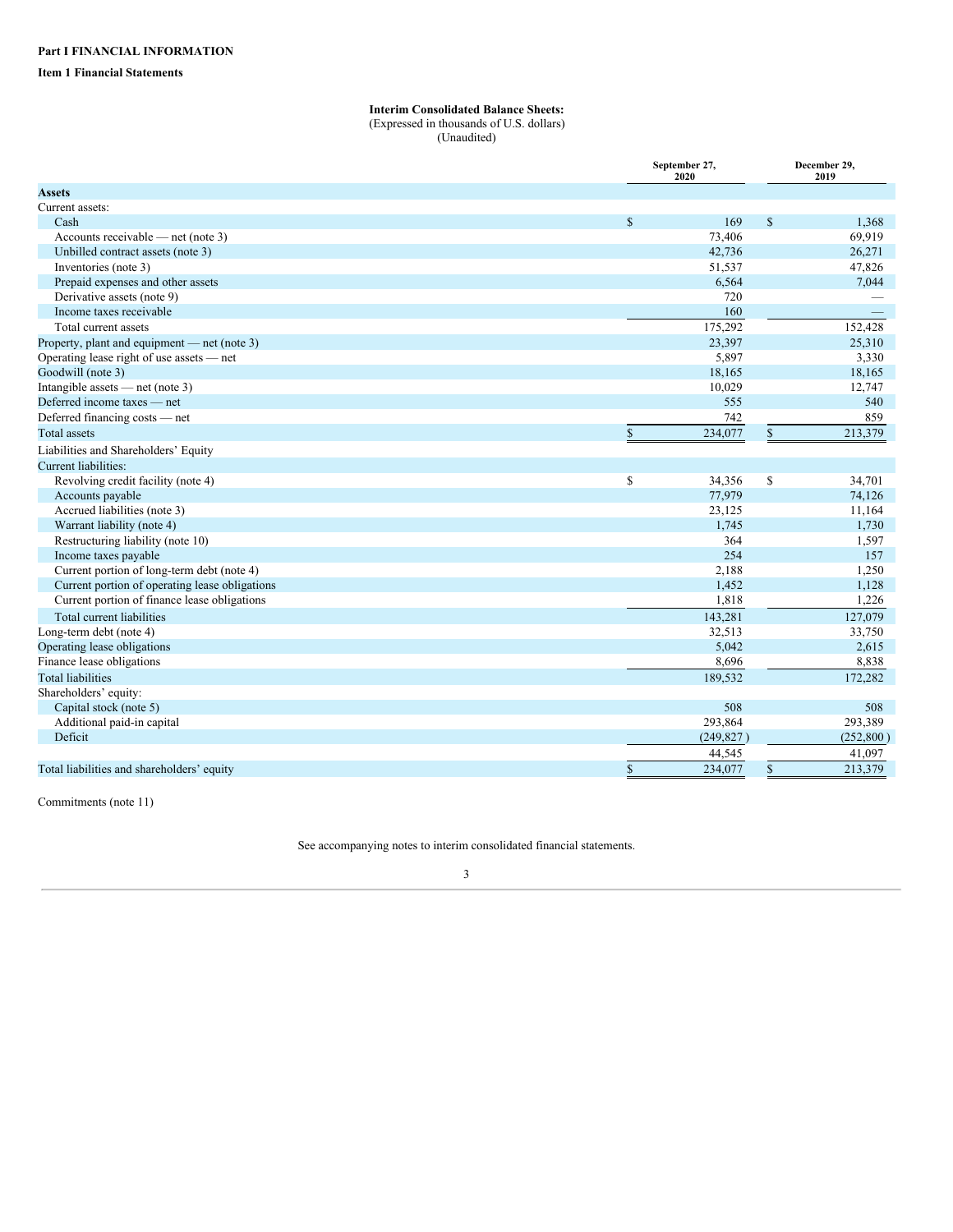## **Interim Consolidated Statements of Operations and Comprehensive Income (loss)**

(Expressed in thousands of U.S. dollars, except number of shares and per share amounts)

(Unaudited)

<span id="page-3-0"></span>

|                                                                  |              | Three months ended    |              |                       | Nine months ended     |              |                       |            |
|------------------------------------------------------------------|--------------|-----------------------|--------------|-----------------------|-----------------------|--------------|-----------------------|------------|
|                                                                  |              | September 27,<br>2020 |              | September 29,<br>2019 | September 27,<br>2020 |              | September 29,<br>2019 |            |
| Revenue (note 3)                                                 |              | 99,547                | $\mathbb{S}$ | 88,682                | $\mathbb{S}$          | 285,091      | $\mathbb{S}$          | 282,267    |
| Cost of sales (note 9)                                           |              | 88,445                |              | 79,776                |                       | 253,664      |                       | 255,740    |
| Gross profit                                                     |              | 11,102                |              | 8,906                 |                       | 31,427       |                       | 26,527     |
| Selling, general and administrative expenses                     |              | 6,710                 |              | 6,549                 |                       | 21,036       |                       | 19,908     |
| Change in fair value of contingent consideration                 |              |                       |              |                       |                       |              |                       | (3,050)    |
| Restructuring charges (notes 3 and 10)                           |              | 871                   |              | 6,454                 |                       | 525          |                       | 8,624      |
| Operating income                                                 |              | 3,521                 |              | (4,097)               |                       | 9,866        |                       | 1,045      |
| Fair value measurement loss (gain) on warrant liability (note 4) |              | 133                   |              | (858)                 |                       | 15           |                       | (919)      |
| Interest expense (note 3)                                        |              | 1,941                 |              | 2,679                 |                       | 6,021        |                       | 8,349      |
| Net income(loss) before income taxes                             |              | 1,447                 |              | (5,918)               |                       | 3,830        |                       | (6,385)    |
| Income tax expense (recovery) (note 6):                          |              |                       |              |                       |                       |              |                       |            |
| Current                                                          |              | 286                   |              | (103)                 |                       | 872          |                       | 592        |
| Deferred                                                         |              | (82)                  |              | (81)                  |                       | (15)         |                       | 14         |
|                                                                  |              | 204                   |              | (184)                 |                       | 857          |                       | 606        |
| Net income (loss) and comprehensive income (loss)                |              | 1,243                 |              | (5, 734)              |                       | 2,973        |                       | (6,991)    |
| Net income (loss) per share:                                     |              |                       |              |                       |                       |              |                       |            |
| <b>Basic</b>                                                     | $\mathbb{S}$ | 0.04                  | \$           | (0.20)                | \$                    | 0.11         | $\mathbf S$           | (0.28)     |
| Diluted                                                          | \$           | 0.04                  | S            | (0.20)                | S                     | 0.10         | \$                    | (0.28)     |
| Weighted average number of shares outstanding (note 7):          |              |                       |              |                       |                       |              |                       |            |
| <b>Basic</b>                                                     |              | 28,214,800            |              | 28,057,763            |                       | 28, 207, 943 |                       | 24,954,875 |
| Diluted                                                          |              | 29,636,319            |              | 28,057,763            |                       | 29,629,462   |                       | 24,954,875 |

See accompanying notes to interim consolidated financial statements.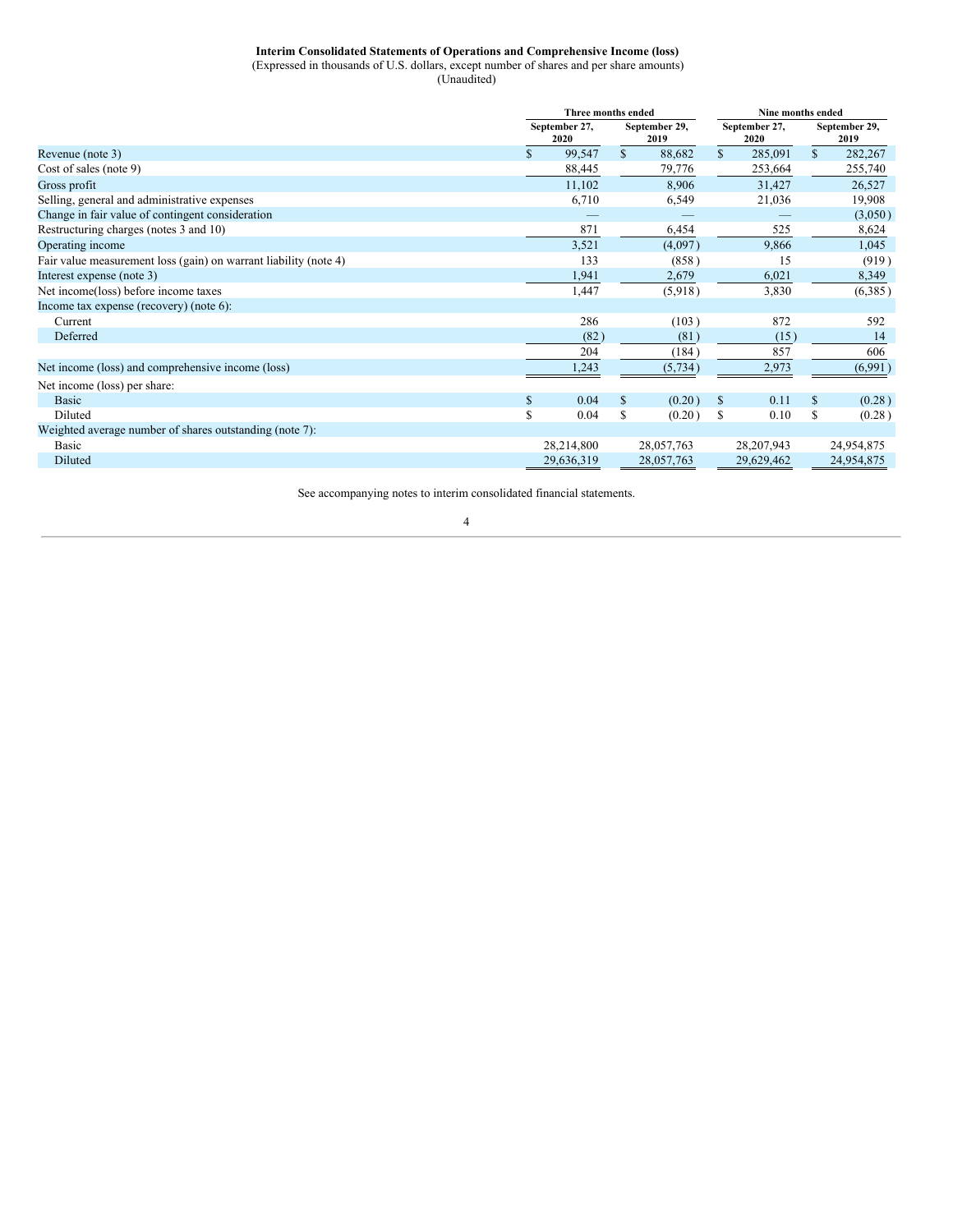## **Interim Consolidated Statements of Changes in Shareholders' Equity**

(Expressed in thousands of U.S. dollars) Three months ended September 27, 2020

(Unaudited)

<span id="page-4-0"></span>

|                             |               |         | Additional               |                          | Total         |
|-----------------------------|---------------|---------|--------------------------|--------------------------|---------------|
|                             | Common        | Capital | paid-in                  |                          | Shareholders' |
|                             | <b>Shares</b> | stock   | capital                  | <b>Deficit</b>           | equity        |
| Balance, June 28, 2020      | 28.214.800    | 508     | 293,706                  | (251.070)                | 43,144        |
| Stock-based compensation    |               | $\sim$  | 158                      | $\overline{\phantom{a}}$ | 158           |
| Net income                  |               |         | $\overline{\phantom{a}}$ | 1.243                    | 1.243         |
| Balance, September 27, 2020 | 28.214.800    | 508     | 293.864                  | (249, 827)               | 44.545        |

## Three months ended September 29, 2019 (Unaudited)

|                                        | Common<br><b>Shares</b> | Capital<br>stock         | Additional<br>paid-in<br>capital | Deficit                  | Total<br>Shareholders'<br>equity |
|----------------------------------------|-------------------------|--------------------------|----------------------------------|--------------------------|----------------------------------|
| Balance, June 30, 2019                 | 28,011,088              | 506                      | 292,829                          | (248,062)                | 45,273                           |
| RSU vested and stock options exercised | 87,386                  |                          | 45                               |                          | 46                               |
| Treasury stock                         | 21.264                  | $\overline{\phantom{a}}$ | (75)                             | $\overline{\phantom{a}}$ | (75)                             |
| Stock-based compensation               |                         |                          | 353                              |                          | 353                              |
| Net loss                               |                         |                          |                                  | (5, 734)                 | (5, 734)                         |
| Balance, September 29, 2019            | 28,119,738              | 507                      | 293,152                          | (253, 796)               | 39,863                           |

See accompanying notes to interim consolidated financial statements.

|                                        |                         | Additional       |  |                          |  |                | Total |               |  |
|----------------------------------------|-------------------------|------------------|--|--------------------------|--|----------------|-------|---------------|--|
| Nine months ended September 27, 2020   | Common<br><b>Shares</b> | Capital<br>stock |  | paid-in<br>capital       |  | <b>Deficit</b> |       | Shareholders' |  |
|                                        |                         |                  |  |                          |  |                |       | equity        |  |
| Balance, December 29, 2019             | 28,195,300              | 508              |  | 293.389                  |  | (252.800)      |       | 41,097        |  |
| RSU vested and stock options exercised | 19.500                  |                  |  |                          |  |                |       |               |  |
| Stock-based compensation               |                         |                  |  | 475                      |  |                |       | 475           |  |
| Net income                             |                         |                  |  | $\overline{\phantom{a}}$ |  | 2.973          |       | 2,973         |  |
| Balance, September 27, 2020            | 28.214.800              | 508              |  | 293.864                  |  | (249.827)      |       | 44.545        |  |

| Nine months ended September 29, 2019           | Common<br><b>Shares</b> | Capital<br>stock | <b>Additional</b><br>paid-in<br>capital | Deficit    | Total<br>Shareholders'<br>equity |
|------------------------------------------------|-------------------------|------------------|-----------------------------------------|------------|----------------------------------|
| Balance, December 30, 2018                     | 23,189,381              | 458              | 278,648                                 | (246, 805) | 32,301                           |
| RSU vested and stock options exercised         | 267,063                 |                  | 43                                      |            | 46                               |
| Treasury stock                                 | 21.264                  |                  | (75)                                    |            | (75)                             |
| Issuance of common shares from rights offering | 4,642,030               | 46               | 13.998                                  |            | 14.044                           |
| Stock-based compensation                       |                         |                  | 538                                     |            | 538                              |
| Net loss                                       |                         |                  | __                                      | (6,991)    | (6,991)                          |
| Balance, September 29, 2019                    | 28.119.738              | 507              | 293.152                                 | (253,796)  | 39,863                           |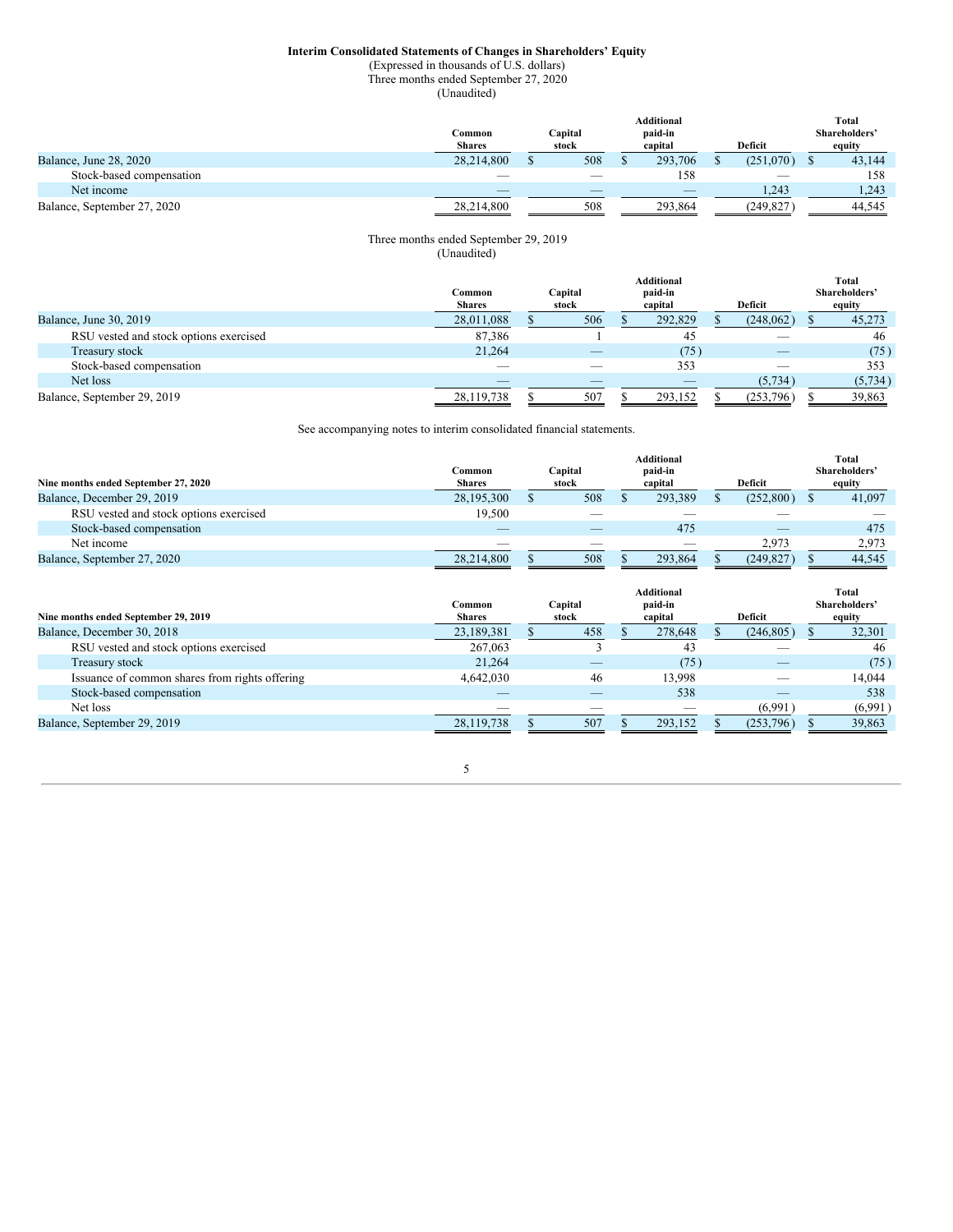## **Interim Consolidated Statements of Cash Flows**

(Expressed in thousands of U.S. dollars) (Unaudited)

<span id="page-5-0"></span>

|                                                                                                             |               | September 27,<br>2020 |              | September 29,<br>2019 |
|-------------------------------------------------------------------------------------------------------------|---------------|-----------------------|--------------|-----------------------|
| Cash provided by (used in):                                                                                 |               |                       |              |                       |
| <b>Operations:</b>                                                                                          |               |                       |              |                       |
| Net income (loss)                                                                                           | <sup>\$</sup> | 2,973                 | $\mathbb{S}$ | (6,991)               |
| Items not involving cash:                                                                                   |               |                       |              |                       |
| Depreciation of property, plant and equipment                                                               |               | 4,767                 |              | 4,902                 |
| Amortization of intangible assets                                                                           |               | 2,718                 |              | 5,532                 |
| Unrealized foreign exchange gain on unsettled forward exchange contracts                                    |               | (720)                 |              |                       |
| Write down of property, plant and equipment                                                                 |               |                       |              | 261                   |
| Deferred income taxes expense (recovery)                                                                    |               | (15)                  |              | 14                    |
| Amortization of deferred financing fees and debt insurance costs                                            |               | 892                   |              | 1,300                 |
| Stock-based compensation                                                                                    |               | 475                   |              | 538                   |
| Change in fair value of warrant liability                                                                   |               | 15                    |              | (919)                 |
| Change in fair value of contingent consideration                                                            |               |                       |              | (3,050)               |
| Change in non-cash operating working capital:                                                               |               |                       |              |                       |
| Accounts receivable                                                                                         |               | (3, 487)              |              | 11,778                |
| Unbilled contract assets                                                                                    |               | (16, 465)             |              | (6,385)               |
| Inventories                                                                                                 |               | (3,711)               |              | 3,668                 |
| Prepaid expenses and other assets                                                                           |               | 480                   |              | (1,095)               |
| Income taxes receivable/payable                                                                             |               | (63)                  |              | (116)                 |
| Accounts payable                                                                                            |               | 3,678                 |              | (9,845)               |
| <b>Accrued liabilities</b>                                                                                  |               | 11,964                |              | (265)                 |
| Restructuring liability                                                                                     |               | (1,233)               |              | 2,736                 |
| Net change in operating lease right of use asset and liability                                              |               | 184                   |              | 414                   |
|                                                                                                             |               | 2,452                 |              | 2,477                 |
| <b>Financing:</b>                                                                                           |               |                       |              |                       |
| Repayments (borrowing) of revolving credit facility                                                         |               | (345)                 |              | 9,820                 |
| Repayment of long-term debt                                                                                 |               | (937)                 |              | (22, 625)             |
| Deferred financing fees                                                                                     |               | (137)                 |              | (371)                 |
| Principal repayments of finance lease obligations                                                           |               | (997)                 |              | (1,199)               |
| Proceeds from issuance of common stock through exercise of stock options                                    |               |                       |              | 45                    |
| Proceeds from issuance of common stock through rights offerings                                             |               |                       |              | 14,044                |
|                                                                                                             |               | (2, 416)              |              | (286)                 |
| <b>Investing:</b>                                                                                           |               |                       |              |                       |
| Purchase of property, plant and equipment                                                                   |               | (1,235)               |              | (3,191)               |
|                                                                                                             |               | (1,235)               |              | (3,191)               |
| Decrease in cash                                                                                            |               | (1,199)               |              | (1,000)               |
| Cash, beginning of period                                                                                   |               | 1,368                 |              | 1,601                 |
| Cash, end of the period                                                                                     | \$            | 169                   | \$           | 601                   |
|                                                                                                             |               |                       |              |                       |
| <b>Supplemental Information</b>                                                                             |               |                       |              |                       |
| Cash interest paid                                                                                          | $\mathbb{S}$  | 5,643                 | $\mathbb S$  | 6,856                 |
| Increase in operating right of use assets                                                                   | \$            | 3,707                 | \$           | 5,559                 |
| Property, plant and equipment acquired through capital lease                                                | $\mathbf S$   | 1,447                 | $\mathbb{S}$ | 126                   |
| Property, plant and equipment acquired that was unpaid in cash and included in accounts payable and accrued |               |                       |              |                       |
| liabilities                                                                                                 | <sup>\$</sup> | 404                   | S            | 418                   |

See accompanying notes to interim consolidated financial statements.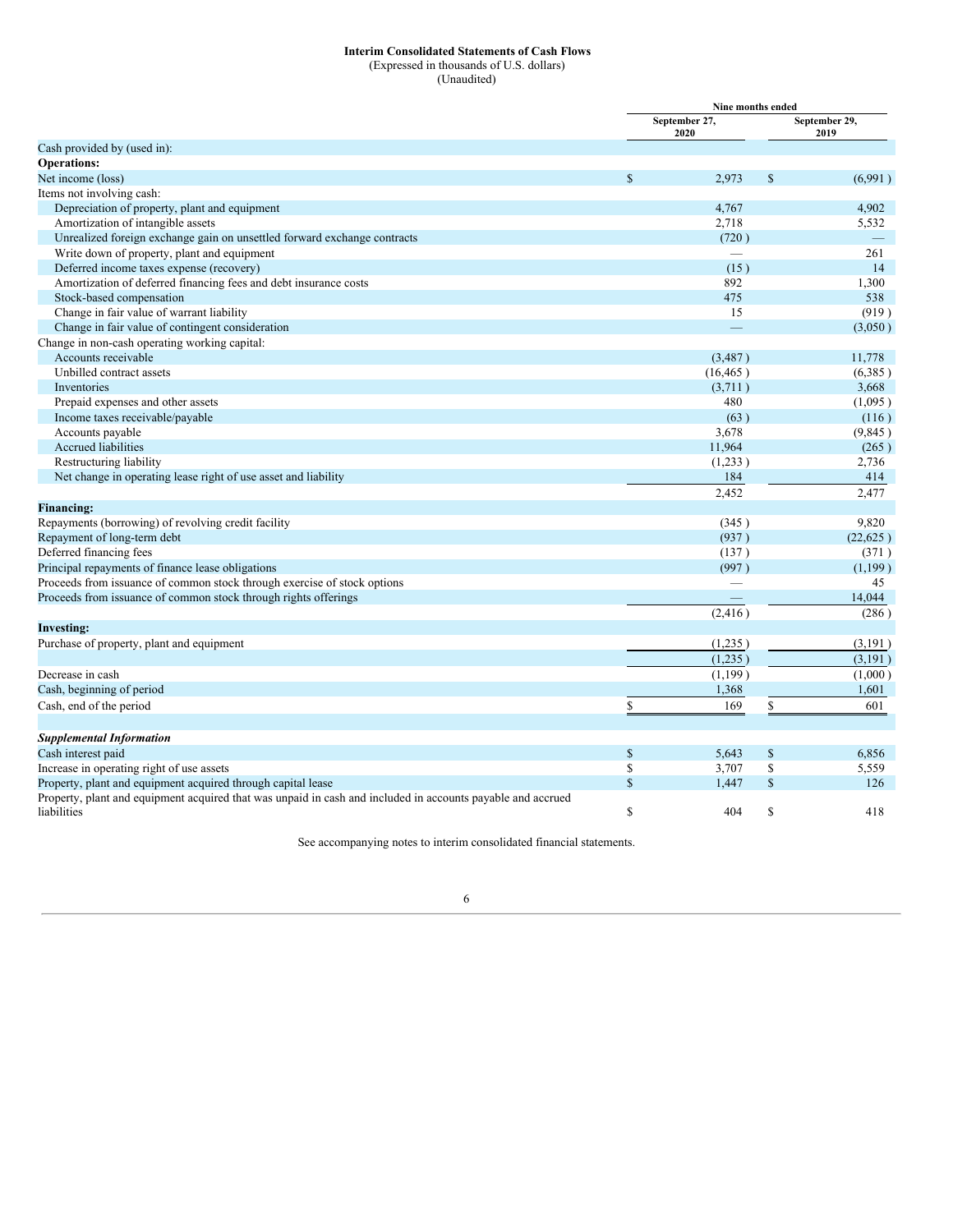## **Unaudited Notes to Interim Consolidated Financial Statements (in thousands)**

## <span id="page-6-0"></span>**1. Business and Basis of Presentation**

### *Background*

SMTC Corporation (the "Company," "we," "our," or "SMTC") is a provider of end-to-end electronics manufacturing services ("EMS"), including product design and engineering services, printed circuit board assembly ("PCBA"), production, enclosure, cable assembly, precision metal fabrication, systems integration and comprehensive testing services, configuration to order ("CTO"), build to order ("BTO") and direct order fulfillment ("DOF"). SMTC has more than 50 manufacturing and assembly lines at strategically located facilities in the United States, Canada and Mexico that provide local support and manufacturing capabilities to our global customers. SMTC's services extend over the entire electronic product life cycle from new product development and new product introduction ("NPI") through to growth, maturity and end of life phases.

#### *Basis of Presentation*

The accompanying unaudited interim consolidated financial statements of the Company have been prepared in accordance with the accounting principles and methods of application disclosed in the audited consolidated financial statements within the Company's Form 10-K for the fiscal period ended December 29, 2019, ("Form 10-K") filed with the Securities and Exchange Commission (the "SEC") on March 13, 2020. The accompanying unaudited interim consolidated financial statements include adjustments of a normal, recurring nature that are, in the opinion of management, necessary for a fair statement of the consolidated financial statements under generally accepted accounting principles in the United States ("U.S. GAAP"). These unaudited interim consolidated financial statements should be read in conjunction with the Company's audited consolidated financial statements contained in the Company's Form 10-K. The consolidated balance sheet at December 29, 2019 was derived from the audited annual consolidated financial statements, but does not contain all of the footnote disclosures from the annual consolidated financial statements.

The preparation of financial statements requires management to make estimates and assumptions that affect the amounts reported in the unaudited condensed consolidated financial statements and accompanying notes. Due to the COVID-19 pandemic, the global economy and financial markets have been disrupted and there continues to be significant uncertainty about the length and severity of the consequences caused by the pandemic. Consequently, actual results could differ materially from these estimates and be significantly affected by the severity and duration of the pandemic, the extent of actions to contain or treat COVID-19, how quickly and to what extent normal economic and operating activity can resume, and the severity and duration of the global economic downturn that results from the pandemic.

Unless otherwise specified or the context requires otherwise, all statements in these notes to the interim consolidated financial statements regarding financial figures are expressed in thousands of U.S. dollars.

As at September 27, 2020, the additional funds available to borrow under our PNC Facility (as described and defined in note 4 below) after deducting the current borrowing base conditions and subject to debt covenants, should the Company require additional funding during the COVID-19 pandemic, was \$30,464 (December 29, 2020 -\$21,644).

#### *Transition of China Manufacturing*

During the fourth quarter of 2019, we ceased manufacturing in China and began to relocate the equipment used at our Dongguan manufacturing facility to our other North American sites. During the first quarter of 2020, we completed final shipments for customers serviced at our Chinese manufacturing facility and the relocation of that equipment. Customer concerns about uncertainties relating to the prolonged impact of tariffs and macro-economic factors caused a number of our customers to begin to reevaluate demand for some of their products and reconsider where they outsource their manufacturing. These factors ultimately resulted in the decision to close the manufacturing facility. The closure of the Dongguan facility was substantially completed as at September 27, 2020 with final deregistration steps expected to be completed during the fourth quarter of 2020.

### **2. Accounting Pronouncements**

#### *Recent Accounting Pronouncements Adopted*

In August 2018, the FASB published ASU 2018-13: Fair Value Measurement (Topic 820): Disclosure Framework – Changes to the Disclosure Requirements for Fair Value Measurement. The amendment includes the removal, modification and addition of disclosure requirements under Topic 820. The amendments in this ASU are effective for all entities for fiscal years, and interim periods within those fiscal years, beginning after December 15, 2019. The impact of the adoption of the standard expands the disclosure of certain assets and liabilities recorded at fair value.

In March 2020, the FASB published ASU 2020-04: Reference Rate Reform (Topic 848): Facilitation of the Effects of Reference Rate Reform on Financial Reporting. The amendments in this update are elective and provide optional guidance for a limited period of

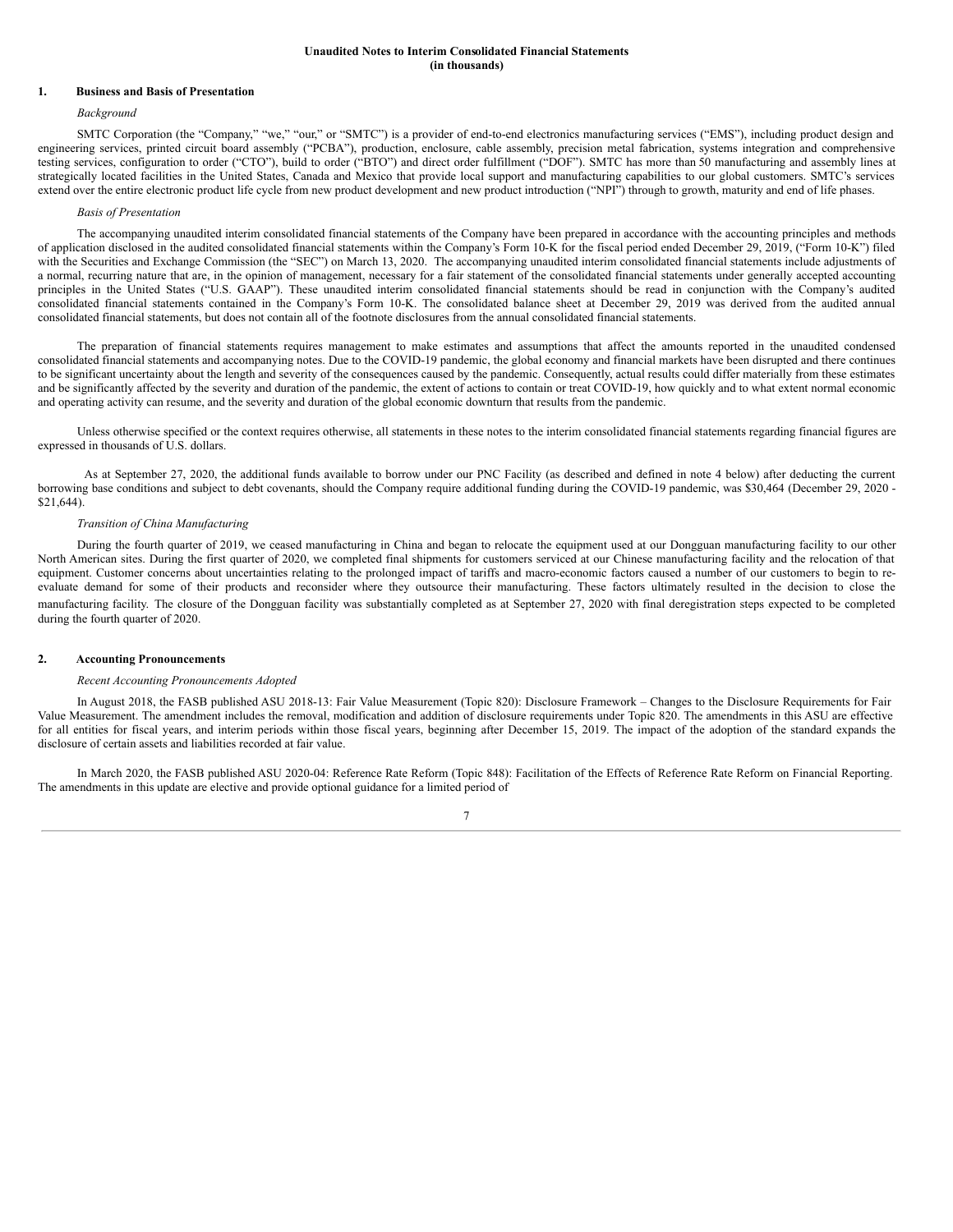time to ease the potential burden in accounting for (or recognizing the effects of) reference rate reform on financial reporting. The amendments in this Update are effective for all entities as of March 12, 2020, through December 31, 2022. An entity may elect to apply the amendments for contract modifications by Topic or Industry Subtopic as of any date from the beginning of an interim period that includes or is subsequent to March 12, 2020, or prospectively from a date within an interim period that includes or is subsequent to March 12, 2020, up to the date that the financial statements are available to be issued. Once elected for a Topic or an Industry Subtopic, the amendments in this Update must be applied prospectively for all eligible contract modifications for that Topic or Industry Subtopic. The impact of the adoption of the standard is not material to the Company, as alternative reference rates are available under the agreements governing the financial instruments.

## *Recent Accounting Pronouncements Not Yet Adopted*

In May 2016, the FASB published ASU 2016-13: Financial Instruments – Credit losses (Topic 326): Measurement of Credit Losses on Financial Instruments. The main objective of Topic 326 is to provide financial statement users with more decision-useful information about the expected credit losses on financial instruments and other commitments to extend credit held by a reporting entity at each reporting date. To achieve this objective, the amendments in this update replace the incurred loss impairment methodology in current U.S. GAAP with a methodology that reflects expected credit losses and requires consideration of a broader range of reasonable and supportable information to inform credit loss estimates. In April 2019, the FASB published ASU 2019-04 Codification Improvements to Topic 326, Financial Instruments – Credit Losses, which made certain amendments and corrections to the original codification. In May 2019, the FASB published ASU 2019-05 Financial Instruments - Credit losses (Topic 326) which made transitional relief available, specifically allowing the option to elect a fair value option for financial instruments measured at amortized cost. In November 2019, the FASB published ASU 2019-11 Codification Improvements to Topic 326, Financial Instruments – Credit losses, which made certain amendments and corrections to the original codification. In November 2019, the FASB published ASU 2019-10 Financial Instruments – Credit losses (Topic 326), which made certain amendments to the effective dates of the new standard. The amendment is effective for the Company for years beginning after December 15, 2022 including interim periods with those years. On March 9, 2020, the Financial Accounting Standards Board (FASB) issued Accounting Standards Update (ASU) No. 2020-03 Codification Improvements to Financial Instruments. The Company is currently evaluating the impact of this accounting standard, but it is expected that the new standard may result in additional credit losses being recorded.

In January 2017, the FASB published ASU 2017-04: Intangibles – Goodwill and Other (Topic 350): Topic 350 seeks to simplify goodwill impairment testing requirements for public entities. Under the amendments in this update, an entity should perform its annual, or interim, goodwill impairment test by comparing the fair value of a reporting unit with its carrying amount. An entity should recognize an impairment charge for the amount by which the carrying amount exceeds the reporting unit's fair value; however, the loss recognized should not exceed the total amount of goodwill allocated to that reporting unit. Additionally, an entity should consider income tax effects from any tax-deductible goodwill on the carrying amount of the reporting unit when measuring the goodwill impairment loss, if applicable. The FASB also eliminated the requirements for any reporting unit with a zero or negative carrying amount to perform a qualitative assessment and, if it fails that qualitative test, to perform Step 2 of the goodwill impairment test. Therefore, the same impairment assessment applies to all reporting units. An entity is required to disclose the amount of goodwill allocated to each reporting unit with a zero or negative carrying amount of net assets. The amendments in this ASU are effective for all entities for fiscal years, and interim periods within those fiscal years, beginning after December 15, 2022. The Company is currently evaluating the impact of this accounting standard. However, it is expected that this may reduce the complexity of evaluating goodwill for impairment.

In December 2019, the FASB published ASU 2019-12: Income Taxes (Topic 740): Simplifying the Accounting for income taxes. The purpose of this codification is to simplify the accounting for income taxes, which addresses a number of topics including but not limited to the removal of certain exceptions currently included in the standard related to intraperiod allocation when there are losses, in addition to calculation of income taxes when current year-to-date losses exceed anticipated loss for the year. The amendment also simplifies accounting for certain franchise taxes and disclosure of the effect of enacted change in tax laws or rates. Topic 740 is effective for public entities for fiscal years, and interim periods within those fiscal years, beginning after December 15, 2020. The impact of the adoption of the standard has not yet been determined and is being evaluated.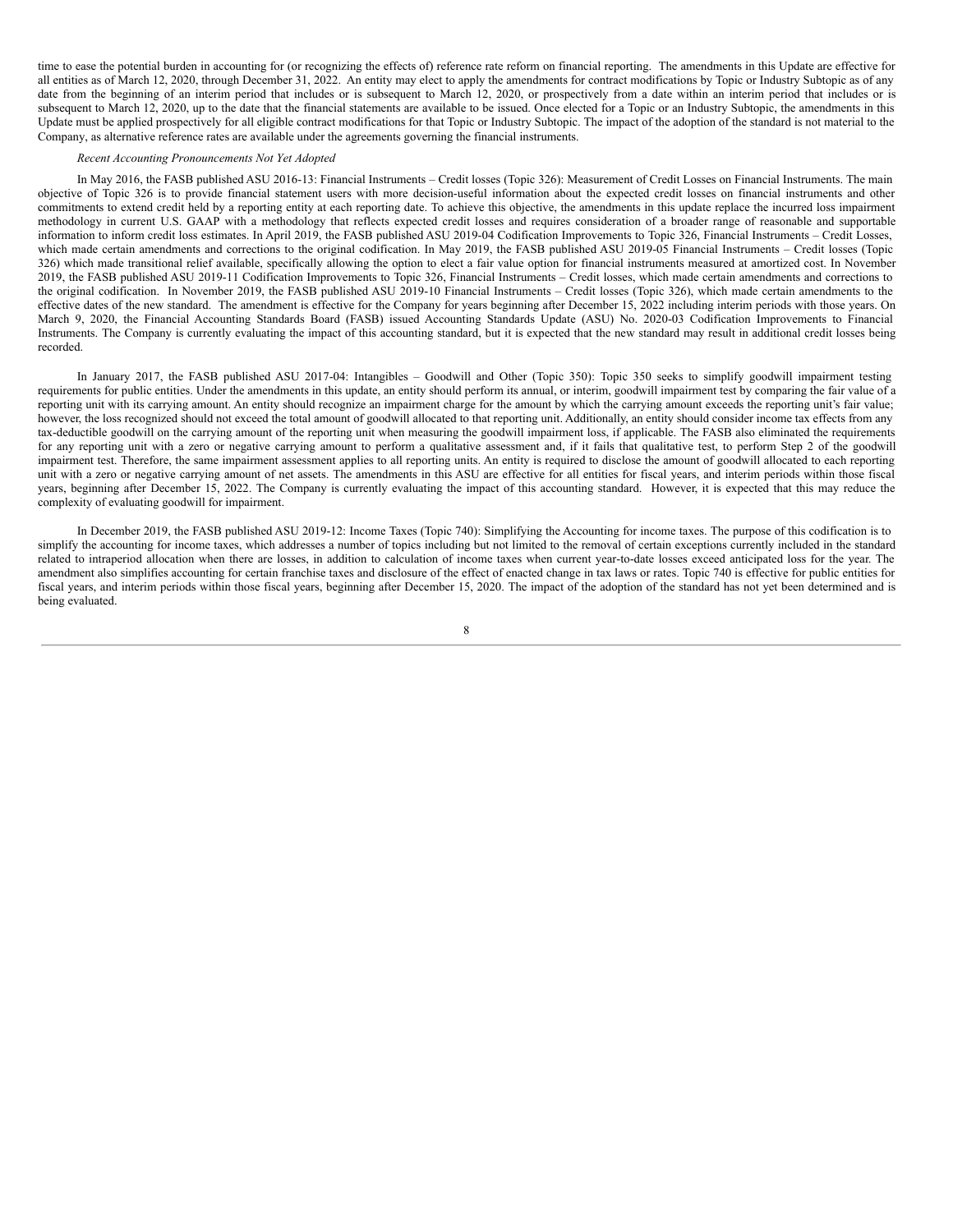## **3. Interim Consolidated financial statement details**

The following consolidated financial statement details are presented as of the period ended for the consolidated balance sheets and for the periods ended for each of the consolidated statements of operations and comprehensive income (loss).

# **Consolidated Balance Sheets**

*Accounts receivable – net:*

|                                 |   | September 27,<br>2020 | December 29,<br>2019 |
|---------------------------------|---|-----------------------|----------------------|
| Trade accounts receivable       | S | 75,000                | 71.113               |
| Other receivables               |   | 731                   | 1,098                |
| Allowance for doubtful accounts |   | (2.325)               | (2.292)              |
| Total                           |   | 73,406                | 69.919               |

The allowance for doubtful accounts pertains primarily to one customer previously serviced out of Dongguan China. This was provisioned and included with the restructuring charges for the closure of the facility in 2019. Refer to note 10 for further details of the restructuring. To date, there has been no material impact of the COVID-19 pandemic on the allowance for doubtful accounts.

#### *Unbilled contract assets*

|                           |   | September 27,<br>2020 | December 29,<br>2019 |
|---------------------------|---|-----------------------|----------------------|
| Opening                   | S | 26,271                | 20,405               |
| Contract assets additions |   | 276.330               | 350,709              |
| Contract assets invoiced  |   | (259, 865)            | (344, 843)           |
| Ending                    |   | 42,736                | 26.271               |

## *Inventories:*

|                            |   | September 27,<br>2020 |  |        |  |
|----------------------------|---|-----------------------|--|--------|--|
| Raw materials              | S | 51,783                |  | 48,067 |  |
| Parts and other            |   | 292                   |  | 586    |  |
| Provision for obsolescence |   | (538)                 |  | (827)  |  |
| Total                      |   | 51.537                |  | 47.826 |  |

The provision for obsolescence primarily pertains to customers previously serviced out of the Dongguan facility. These have been provisioned and included with the restructuring charges for the closure of the facility in 2019. Refer to note 10 for further details of the restructuring.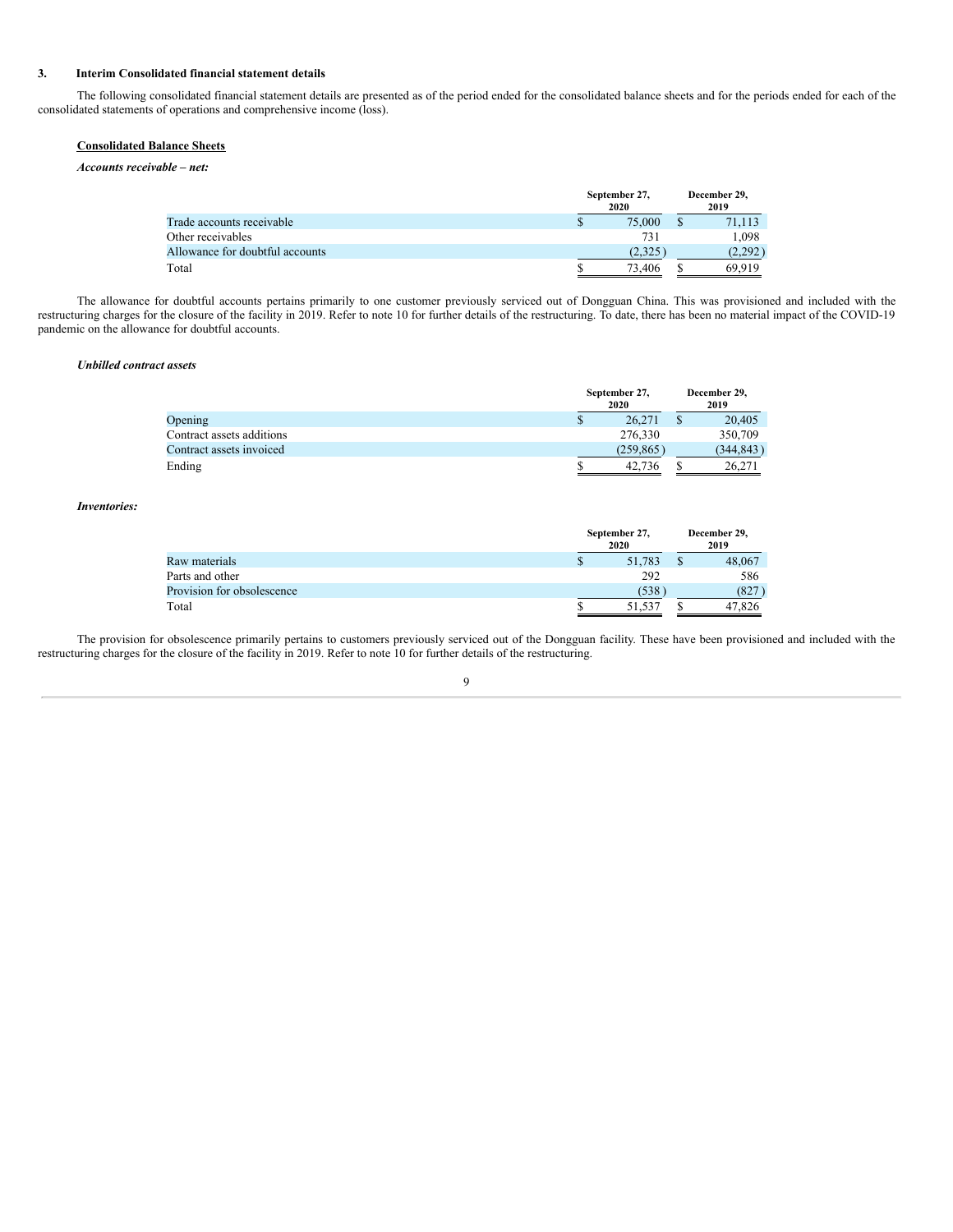## *Property, plant and equipment – net:*

|       |                                        | September 27,<br>2020 |           | December 29,<br>2019 |           |
|-------|----------------------------------------|-----------------------|-----------|----------------------|-----------|
| Cost: |                                        |                       |           |                      |           |
|       | Land                                   | \$                    | 1,648     | S                    | 1,648     |
|       | Buildings (b)                          |                       | 18,985    |                      | 18,985    |
|       | Machinery and equipment (a) (e)        |                       | 44,116    |                      | 42,732    |
|       | Office furniture and equipment (c) (e) |                       | 869       |                      | 1,005     |
|       | Computer hardware and software (d) (e) |                       | 3,940     |                      | 3,979     |
|       | Leasehold improvements (e)             |                       | 4,447     |                      | 4,265     |
|       |                                        |                       | 74,005    |                      | 72,614    |
|       | Less accumulated depreciation:         |                       |           |                      |           |
|       | Land                                   |                       |           |                      |           |
|       | Buildings (b)                          |                       | (11,220)  |                      | (10,392)  |
|       | Machinery and equipment (a) (e)        |                       | (33, 727) |                      | (31, 192) |
|       | Office furniture and equipment (c) (e) |                       | (423)     |                      | (546)     |
|       | Computer hardware and software (d) (e) |                       | (3,162)   |                      | (3,289)   |
|       | Leasehold improvements (e)             |                       | (2,076)   |                      | (1,885)   |
|       |                                        |                       | (50,608)  |                      | (47, 304) |
|       | Property, plant and equipment—net      | \$                    | 23,397    | \$                   | 25,310    |
|       |                                        |                       |           |                      |           |

- (a) Included within machinery and equipment were assets under finance leases with costs of \$4,193 and \$2,275 and associated accumulated depreciation of \$1,539 and \$974 as of September 27, 2020 and December 29, 2019, respectively. The related depreciation expense for the three months ended September 27, 2020 and September 29, 2019 was \$134 and \$142, respectively. The related depreciation expense for the nine months ended September 27, 2020 and September 29, 2019 was \$356 and \$426, respectively.
- (b) Included within buildings are costs associated with Melbourne facility under finance leases of \$9,082 and associated accumulated depreciation of \$1,504 and \$900 as of September 27, 2020 and December 29, 2019, respectively. The related depreciation expense for thethree months ended September 27, 2020 and September 29, 2019 was \$201 and \$201, respectively. The related depreciation expense for nine months ended September 27, 2020 and September 29, 2019 was \$604 and \$603, respectively.
- (c) Included within office furniture and equipment were assets under finance leases with costs of \$307 and \$307 and associated accumulated depreciation of \$101 and \$52 as of September 27, 2020 and December 29, 2019, respectively. The related depreciation expense for the three months endedSeptember 27, 2020 and September 29, 2019 was \$16 and \$9, respectively. The related depreciation expense for the nine months endedSeptember 27, 2020 and September 29, 2019 was \$49 and \$29, respectively.
- (d) Included within computer hardware and software were assets under finance leases with costs of \$91 and associated accumulated depreciation of \$73 and \$51 as of September 27, 2020 and December 29, 2019, respectively. The related depreciation expense for the three months endedSeptember 27, 2020 and September 29, 2019 was \$7 and \$8, respectively. The related depreciation expense for the nine months endedSeptember 27, 2020 and September 29, 2019 was \$22 and \$23, respectively.
- (e) Fully depreciated property, plant and equipment with cost of \$1,466 and accumulated amortization of \$1,463 was written off in the nine months ended September 27, 2020.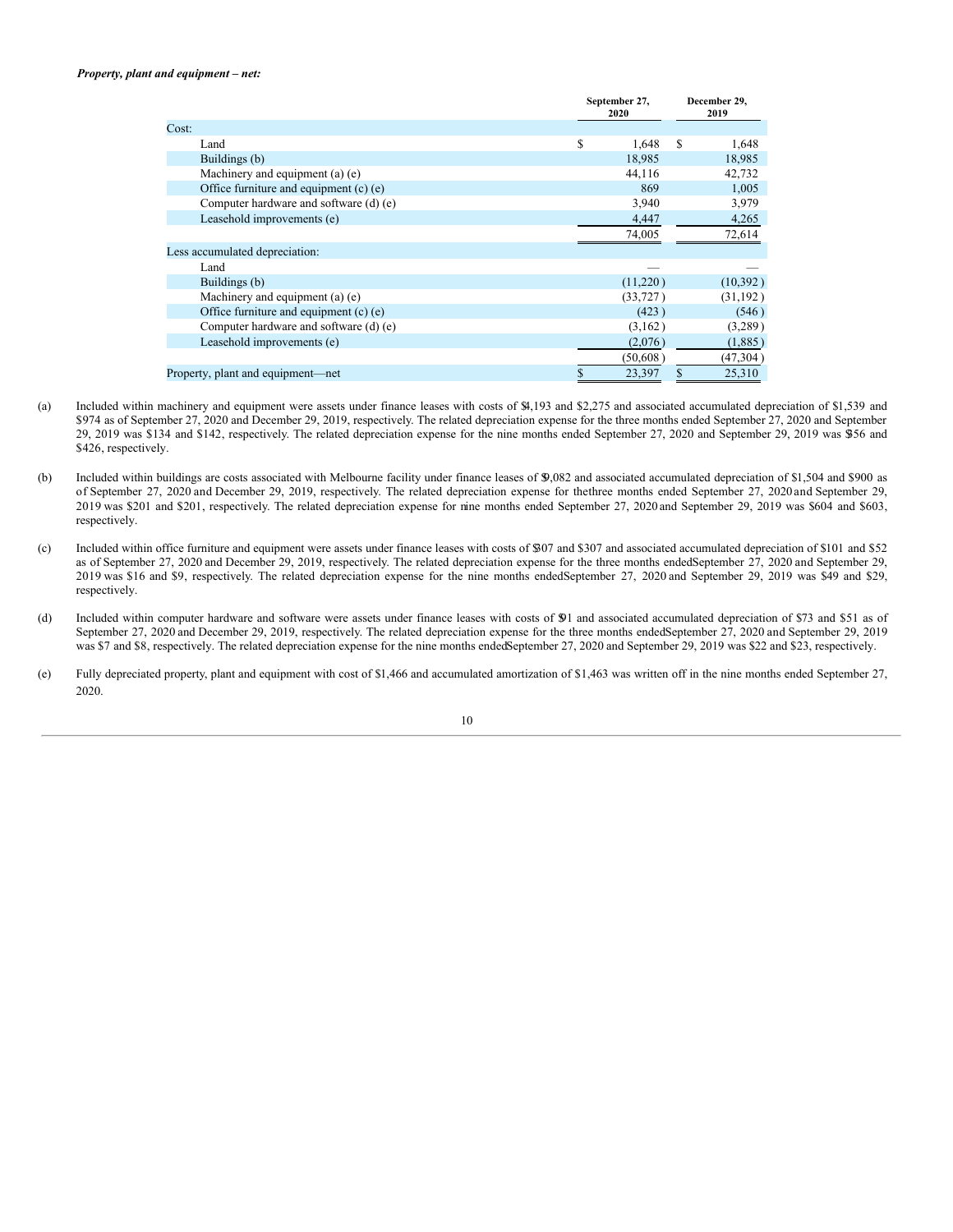## *Intangible assets:*

|                                | September 27,<br>2020 | December 29,<br>2019 |  |
|--------------------------------|-----------------------|----------------------|--|
| Cost:                          |                       |                      |  |
| Customer relationships         | S<br>12,350           | S<br>12,350          |  |
| Order backlog                  | 6,990                 | 6,990                |  |
| Trade name                     | 1,300                 | 1,300                |  |
| Non-compete agreements         | 360                   | 360                  |  |
|                                | 21,000                | 21,000               |  |
| Less accumulated amortization: |                       |                      |  |
| Customer relationships         | (2,340)               | (1,414)              |  |
| Order backlog                  | (6,990)               | (5, 333)             |  |
| Trade name                     | (1,300)               | (1,300)              |  |
| Non-compete agreements         | (341)                 | (206)                |  |
|                                | (10, 971)             | (8,253)              |  |
| Intangible assets—net          | 10.029                | 12,747<br>S          |  |

These intangible assets arose from the acquisition of MC Assembly Holdings Inc. ("MC Assembly") in November 2018 and were allocated to the following operating segments:

|        | September 27,<br>2020 |        | December 29,<br>2019 |        |  |
|--------|-----------------------|--------|----------------------|--------|--|
| U.S.   | D                     | 3,009  | D                    | 3,824  |  |
| Mexico |                       | 7.020  |                      | 8.923  |  |
| Total  |                       | 10.029 | ۰D                   | 12,747 |  |

Amortization expense of \$2,718 was recorded in cost of sales in the consolidated statement of operations and comprehensive income(loss) for the nine months ended September 27, 2020, and \$5,532 for the nine months ended September 29, 2019. Amortization expense for the next five years and thereafter is as follows:

| 2020                | S | 328    |
|---------------------|---|--------|
| 2021                |   | 1,235  |
| 2022                |   | 1,235  |
| 2023                |   | 1,235  |
| 2024                |   | 1,235  |
| 2025 and thereafter |   | 4,761  |
| Total amortization  |   | 10,029 |

## *Goodwill:*

The carrying value of goodwill as at September 27, 2020 was \$18,165 (December 29, 2019 – \$18,165). This goodwill arose from the acquisition of MC Assembly in November 2018 and was allocated to the following operating segments that are expected to benefit from the synergies of this business combination and has not changed since the acquisition:

|        | September 27,<br>2020 |    | December 29,<br>2019 |  |  |
|--------|-----------------------|----|----------------------|--|--|
| U.S.   | 5,449<br>۰Ŀ           | ۰υ | 5,449                |  |  |
| Mexico | 12.716<br>1/2         |    | 12,716               |  |  |
| Total  | 18,165                | ۰D | 18,165               |  |  |

The carrying value of goodwill is assessed annually at year-end and at each reporting period for impairment triggers to determine whether there exists any indicators of impairment. The assessment is done at the operating segment level as the group of components (production facilities) within each operating segment all have similar economic characteristics. Our business operations have generally performed as expected during the first nine months of 2020. While the COVID-19 pandemic creates significant uncertainty, in the near term, the Company did not identify any triggering events as at September 27, 2020.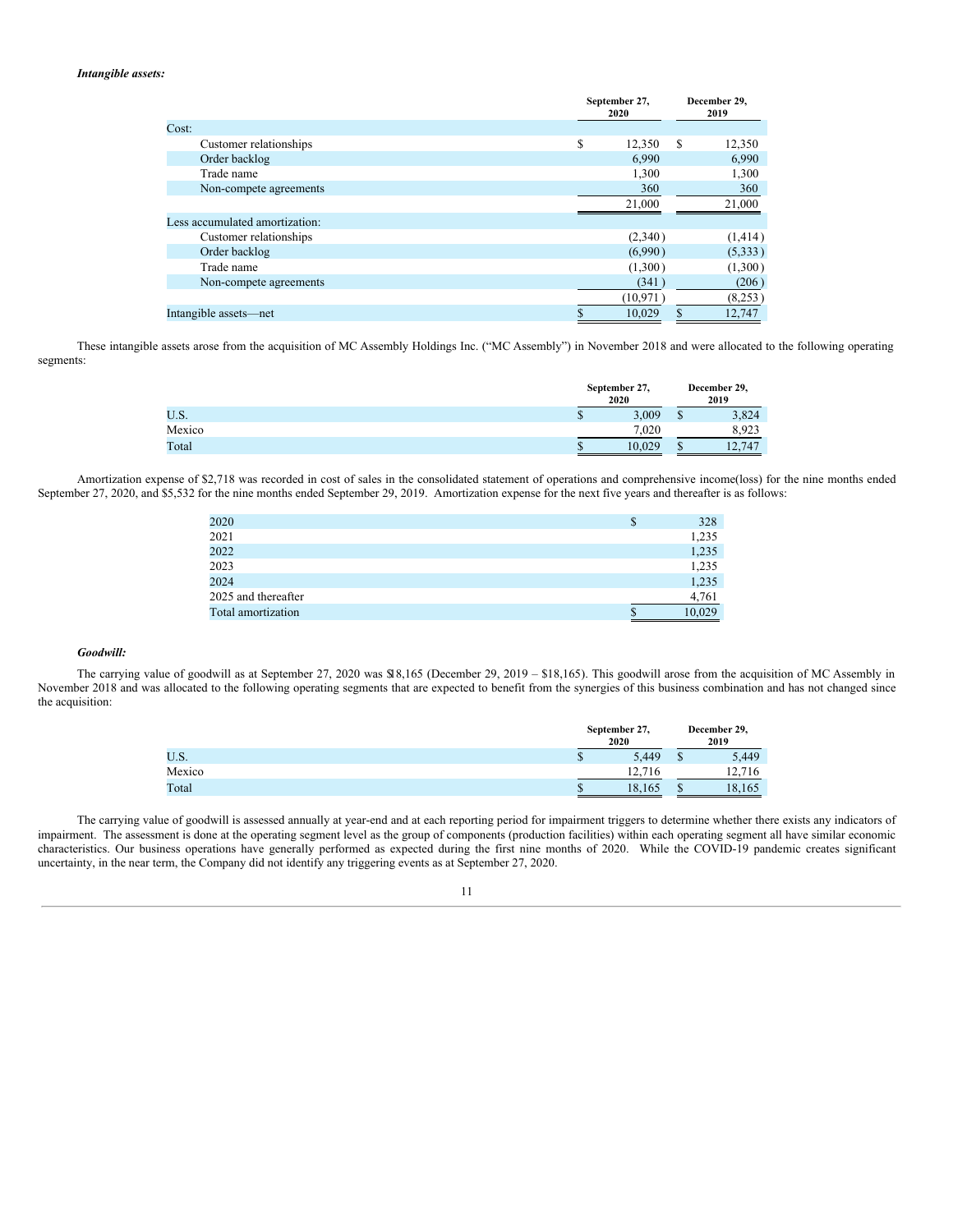## *Accrued liabilities:*

|                       |   | September 27,<br>2020 | December 29,<br>2019 |        |  |
|-----------------------|---|-----------------------|----------------------|--------|--|
| Payroll               | Φ | 7,515                 | -S                   | 5,504  |  |
| Customer related      |   | 6,347                 |                      | 2,185  |  |
| Deferred revenue      |   | 5,915                 |                      |        |  |
| Vendor related        |   | 1,436                 |                      | 1,742  |  |
| Professional services |   | 644                   |                      | 612    |  |
| Interest              |   | 330                   |                      | 860    |  |
| Other                 |   | 938                   |                      | 261    |  |
| Total                 |   | 23,125                |                      | 11,164 |  |

Deferred Revenue is recorded when the Company invoices and becomes eligible to receive payment for goods or services prior to the transferring of goods or services to the customer under the terms of the contract (i.e., all revenue recognition criteria are not yet met), which is included within accrued liabilities. As of September 27, 2020 and December 29, 2019, the balance of deferred revenue was \$5,915 and Nil, respectively. Revenue of \$899 was recognized during the nine months ended September 27, 2020. The accounts receivable balances associated with the deferred revenue invoicing was \$5,915 as at September 27, 2020 with no corresponding deferred revenue invoices in accounts receivable as at December 29, 2019. Deferred revenue is recognized into revenue when all revenue recognition criteria are met.

## **Consolidated Statements of Operations and Comprehensive Income (Loss)**

## *Interest expense:*

|                                         | Three months ended |                       | Nine months ended        |  |                       |   |                       |
|-----------------------------------------|--------------------|-----------------------|--------------------------|--|-----------------------|---|-----------------------|
|                                         |                    | September 27,<br>2020 | September 29,<br>2019    |  | September 27,<br>2020 |   | September 29,<br>2019 |
| Long-term debt                          | S                  | 1,012                 | 1,135                    |  | 3,080                 | S | 4,596                 |
| Revolving credit facility               |                    | 415                   | 597                      |  | 1.449                 |   | 1,813                 |
| Amortization of deferred financing fees |                    | 59                    | 50                       |  | 169                   |   | 122                   |
| Amortization of debt issuance costs     |                    | 245                   | 705                      |  | 723                   |   | 1,178                 |
| Obligations under finance leases        |                    | 195                   | 192                      |  | 575                   |   | 640                   |
| Other interest                          |                    | 15                    | $\overline{\phantom{a}}$ |  | 25                    |   |                       |
| Total                                   |                    | 1.941                 | 2.679                    |  | 6.021                 |   | 8,349                 |

## **4. Debt**

*(a) Revolving credit and long-term debt facilities*

|                                   |    | September 27,<br>2020 |    | December 29,<br>2019 |  |
|-----------------------------------|----|-----------------------|----|----------------------|--|
| Revolving credit facility         |    | 34.356                |    | 34,701               |  |
| <b>Term loans:</b>                |    |                       |    |                      |  |
| Term loan A facility              | \$ | 37,813                | -S | 38,750               |  |
| Less deferred debt issue costs    |    | (1,928)               |    | (2,286)              |  |
| Less unamortized discount on debt |    | (1,184)               |    | (1, 464)             |  |
| Total term loans                  | S  | 34,701                | S  | 35,000               |  |
| Less current portion              |    | (2,188)               |    | (1,250)              |  |
| Long term portion                 |    | 32,513                |    | 33,750               |  |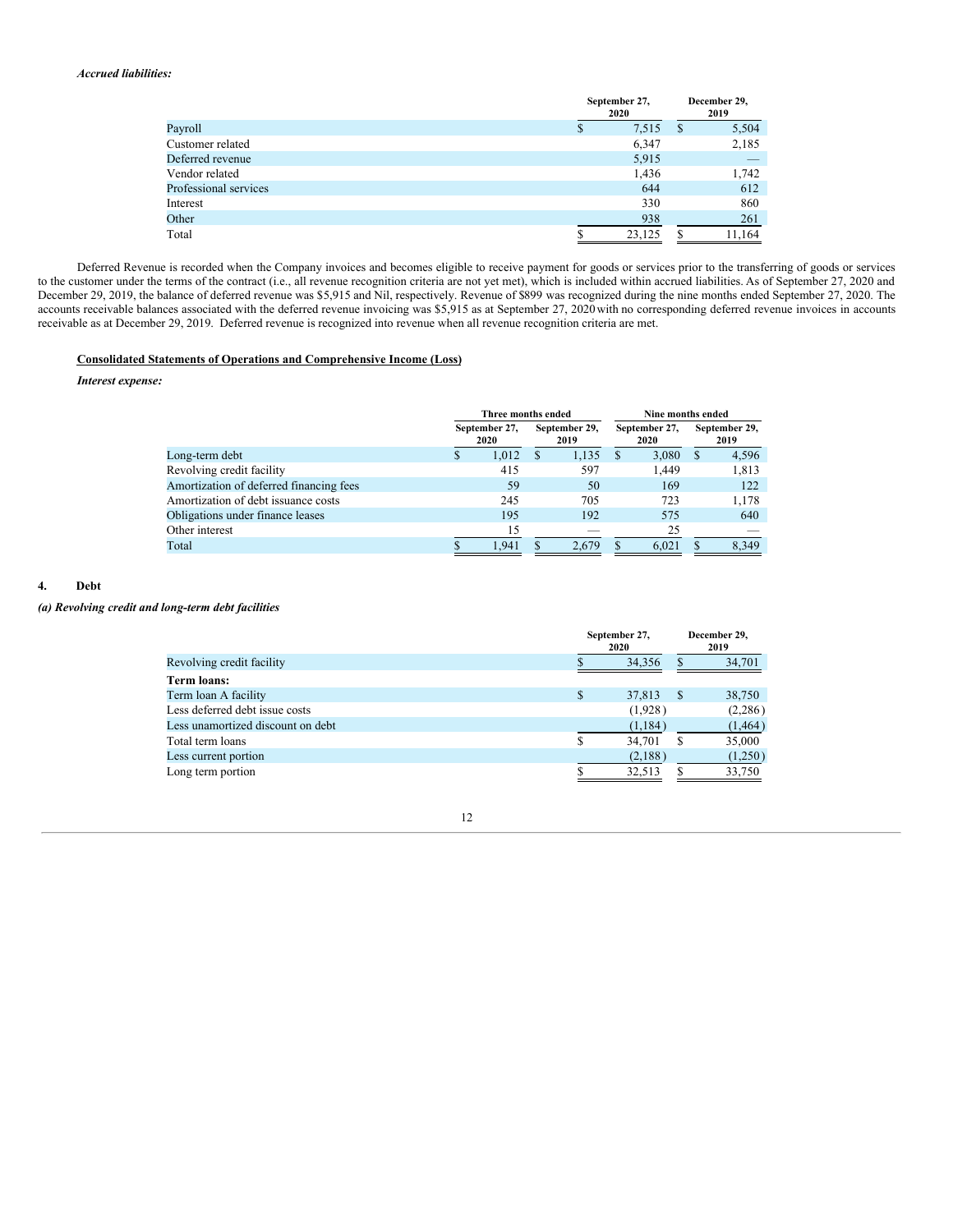The Company borrows money under an Amended and Restated Revolving Credit and Security Agreement with PNC Bank, National Association ("PNC") which governs the Company's revolving credit facility ("PNC Facility"). The PNC Facility has a term ending on November 8, 2023. Advances made under the PNC Facility bear interest at the U.S. base rate plus a grid ranging from 0.50% to 1.00% or 1, 2 or 3-month fully-absorbed PNC LIBOR plus a grid ranging from1.50% to 2.00%. The base commercial lending rate should approximate U.S. prime rate.

The Company also borrows money under a Financing Agreement (the "Financing Agreement"), by and among the Company and certain of its subsidiaries, the lenders party to the Financing Agreement from time to time (collectively, the "Lenders"), and TCW Asset Management Company, LLC, as collateral agent for the Lenders ("TCW"). The Financing Agreement governs a term loan A facility (the "Term A Loan Facility" and together with the PNC Facility, the "Credit Facilities" and previously governed a term loan B facility (the "Term Loan B Facility") until it was paid in full on July 3, 2019. The Term Loan A Facility matures on November 8, 2023 (the "Maturity Date"). The Term Loan A Facility bears interest LIBOR plus an applicable margin of 8.75% through June 30, 2020, and borrowings under the Financing Agreement will thereafter bear interest at LIBOR plus an applicable margin ranging from 7.25% to 8.75%. Payments made under the Term Loan A Facility at any time prior to the Maturity Date (other than scheduled amortization payments and mandatory prepayments) are subject to an applicable premium equal to the amount of such payment multiplied by (i) 3.00% in the event that such payment occurs before November 8, 2019, (ii)2.00% in the event that such payment occurs after November 8, 2019 and on or before November 8, 2020, and (iii) 1.00% in the event that such payment occurs after November 8, 2020 and on or before November 8, 2021. No such applicable premium is payable for any payment of loans made under the Term Loan A Facility occurring after November 8, 2021.

On June 26, 2020, the Company, entered into the Fourth Amendment to the Amended and Restated Revolving Credit and Security Agreement ("PNC Fourth Amendment") and the Fifth Amendment to the Financing Agreement ("TCW Fifth Amendment"). The PNC Fourth Amendment and TCW Fifth Amendment, among other things, amend the definition of "Consolidated EBITDA" by permitting an addback for (i) non-recurring labor costs, temporary employee bonuses to reduce absenteeism, personal protective equipment costs, facility sanitation costs, and excess freight and logistics costs, not to exceed \$1,200, and (ii) restructuring and severance charges, accruals and reserves in connection with permanent headcount reductions, in an aggregate amount not to exceed \$1,000 with respect to corporate selling, general and administrative employees, in each case, for the period from June 1, 2020, to and including July 31, 2020. The PNC Fourth Amendment and TCW Fifth Amendment also amends the definition of "Permitted Purchase Money Indebtedness" to (i) allow for Indebtedness (as defined in the PNC Agreement) pursuant to financing provided by a third party lender for any fixed or tangible assets acquired prior to the June 26, 2020, and (ii) increase the aggregate principal amount of all Indebtedness (as defined in the PNC Agreement and Financing Agreement) permitted under the PNC Agreement to \$3,750.

On September 25, 2020, the Company, entered into the Fifth Amendment to the Amended and Restated Revolving Credit and Security Agreement ("PNC Fifth Amendment"). The PNC Fifth Amendment, among other things, (i) amends the definition of "Consolidated EBITDA" by permitting an addback for non-recurring labor costs, temporary employee bonuses to reduce absenteeism, personal protective equipment costs, facility sanitation costs, and excess freight and logistics costs, not to exceed an additional \$1,500for the three months ended September 27, 2020, and (ii) provides for borrowings of up to \$2,000 on certain consigned assets. On September 25, 2020, the Company entered into the Sixth Amendment to the Financing Agreement ("TCW Sixth Amendment"). The TCW Sixth Amendment, among other things, amends the definition of "Consolidated EBITDA" by permitting an addback for non-recurring labor costs, temporary employee bonuses to reduce absenteeism, personal protective equipment costs, facility sanitation costs and excess freight and logistics costs, not to exceed an additional \$1,500 for the three months ended September 27, 2020.

As at September 27, 2020, the additional funds available to borrow under the PNC Facility after deducting the current borrowing base conditions were \$0,464 (December 29, 2019 - \$21,644). The maximum amount of funds that could be available under the PNC Facility is \$65,000. However, availability under the PNC Facility is subject to certain conditions, including borrowing base conditions based on eligible inventory and accounts receivable, and certain conditions as determined by PNC. The Company is required to use a "lock-box" arrangement for the PNC Facility, whereby remittances from customers are swept daily to reduce the borrowings under this facility.

At September 27, 2020, \$34,356 (December 29, 2019 - \$34,701) was outstanding under the PNC Facility and is classified as a current liability based on the requirement to hold a "lock-box" under the terms of the PNC Facility.

At September 27, 2020, \$37,813 (December 29, 2019 - \$38,750) was outstanding under the TCW Term Loan A Facility. The TCW Facilities are reported on the consolidated balance sheet net of deferred financing fees of \$1,928 (December 29, 2019 - \$2,286) and a discount on debt of \$1,184 (December 29, 2019 - \$1,464) related to the outstanding warrants described below.

The Credit Facilities are joint and several obligations of the Company and its subsidiaries that are borrowers under the Credit Facilities and are jointly and severally guaranteed by other subsidiaries of the Company. Repayment under the PNC Facility and Term A Loan Facility are collateralized by the assets of the Company and each of its subsidiaries.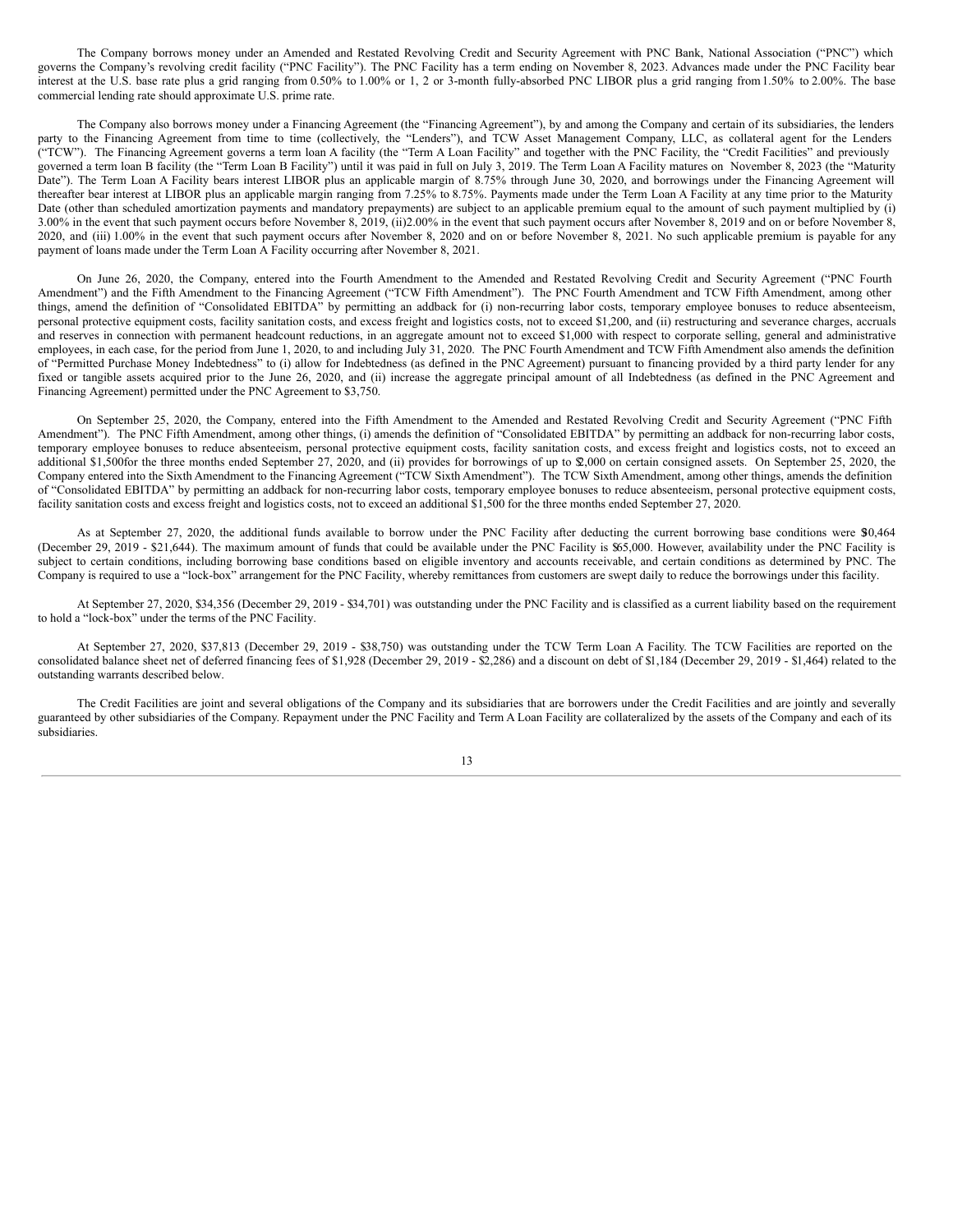## *(b) Covenants*

The Credit Facilities contain certain financial and non-financial covenants, including restrictions on dividend payments. The financial covenants require the Company to maintain a fixed charge coverage ratio and a total leverage ratio quarterly during the term of the Credit Facilities.

The Company was in compliance with the covenants included in the Credit Facilities as at September 27, 2020. The Company's continued financial covenant compliance will depend on key variables, including the Company's cash flow from earnings before interest, income taxes and depreciation as well as debt levels. For context, assuming no change to forecast debt balances, a reduction of approximately 14% of forecast earnings before interest, income taxes, depreciation and amortization as defined in PNC Agreement and Financing Agreement over the next twelve month period, could jeopardize covenant compliance at the end of our third quarter 2021. The Company attempts to address risks of covenant compliance by taking measures to reduce its inventory, revolving credit facility and term debt balances as necessary.

Market conditions, including the implications of the COVID-19 pandemic, may negatively impact our ability to secure and source alternative methods of financing. We do not currently foresee a material impact in the short term based on our working capital needs, however if a number of our customers reduce or temporarily cease payments to us, this would present a risk and negatively impact our cash flow and ability to meet our working capital obligations to operate our business, which could require us to secure alternative methods of financing.

The Company continues to monitor operations and results closely and manage debt levels relative to our operational results to ensure compliance with its lenders covenants.

## *(c) Warrant liability*

On November 8, 2018, 504,735 warrants were issued to TCW in connection with the Financing Agreement and are outstanding as at September 27, 2020. As a result of the anti-dilution provisions contained in the warrants that were triggered in connection with the Rights Offering and the Registered Direct Offering in June 2019, the warrants were exercisable to purchase an additional 7,214 shares of common stock (or a total of511,949 shares) at September 27, 2020. These warrants are exercisable on a cashless basis, or for an exercise price of \$0.01. The Company initially recorded the value of the warrants as a warrant liability with a corresponding discount on the long-term debt in the amount of \$1,898. The fair value has been assessed at \$3.41 per unit or \$1,746 as at September 27, 2020 (\$3.38 per unit or \$1,730 – December 29, 2019). The fair value of the warrant obligation is presented as a warrant liability on the consolidated balance sheet with changes to the fair value recorded each reporting period as either a gain or a loss in the consolidated statement of operations and comprehensive income (loss).

## **5. Capital stock**

#### **Common shares**

## *Issued and outstanding:*

The issued and outstanding number of common shares included in shareholders' equity consisted of the following:

|                                        | Number of  |     |
|----------------------------------------|------------|-----|
|                                        | shares     |     |
| Balance at December 29, 2019           | 28,195,300 | 508 |
| New share issuance-vested stock awards | 19.500     |     |
| Balance September 27, 2020             | 28.214.800 | 508 |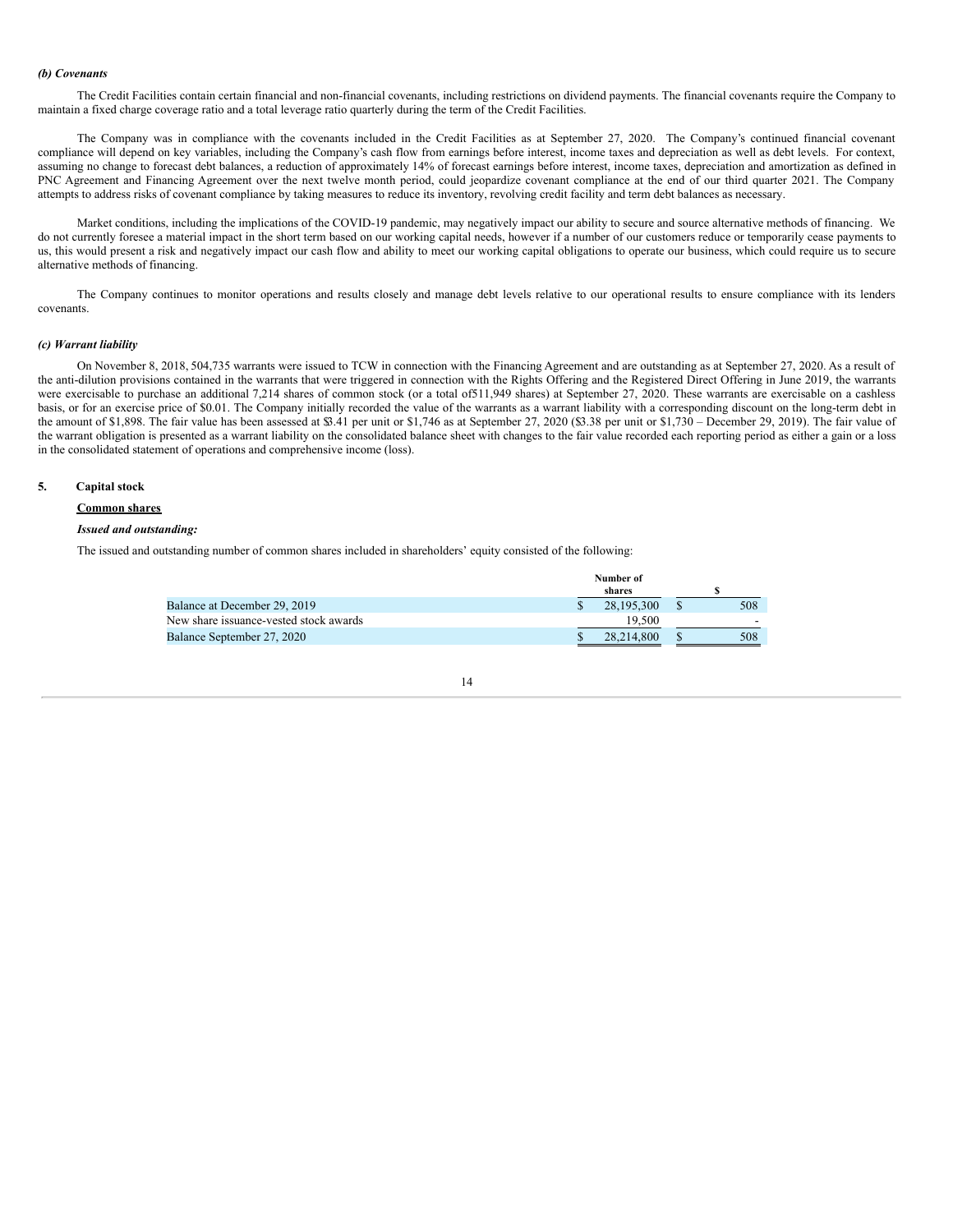## **Stock Options**

For more detailed information regarding the Company's stock option arrangements, see Note 7 of the consolidated financial statements within the Company's Form 10-K for the fiscal period ended December 29, 2019. During the nine months ended September 27, 2020, there were no stock options granted, exercised or forfeited. A summary of stock option activity for the nine months ended September 27, 2020 is as follows:

|                                   | <b>Number</b><br>of options | Weighted<br>average<br>exercise<br>price | Aggregate<br>intrinsic<br>value | Weighted<br>average<br>remaining<br>contractual<br>term (years) |
|-----------------------------------|-----------------------------|------------------------------------------|---------------------------------|-----------------------------------------------------------------|
| Outstanding at December 29, 2019  | 2,344,374                   | 2.14                                     | 2,016                           | 7.9                                                             |
| Options granted                   |                             |                                          |                                 |                                                                 |
| Options exercised                 |                             |                                          |                                 |                                                                 |
| Options forfeited                 |                             |                                          |                                 |                                                                 |
| Outstanding at September 27, 2020 | 2,344,374                   | 2.14                                     | 2.049                           | 7.2                                                             |
| Exercisable at September 27, 2020 | 1,088,140                   | 1.55                                     | 2,024                           | 6.5                                                             |

During the three-month periods ended September 27, 2020 and September 29, 2019, the Company recorded stock-based compensation expense related to stock options and a corresponding increase in additional paid-in capital of \$57 and \$57, respectively. During the nine months ended September 27, 2020 and September 29, 2019, the Company recorded stock-based compensation expense related to stock options and a corresponding increase in additional paid-in capital of \$172 and \$120, respectively.

Certain stock options outstanding have market conditions such that the awards are vested and exercisable only if the Company's stock exceeds specified targets during the vesting period. If the market conditions are not met, the stock options will not vest and will expire.

## **Restricted Stock Units and Restricted Stock Awards**

For more detailed information regarding the Company's Restricted Stock Units ("RSU") and Restricted Stock Awards ("RSA") arrangements, see Note 7 of the consolidated financial statements within the Company's Form 10-K for the fiscal period ended December 29, 2019. During the nine months ended September 27, 2020, 178,000 RSUs were granted.A summary of the RSU activity for the nine months ended September 27, 2020 is as follows:

|                                          | Outstanding<br><b>RSU</b> | Weighted<br>average<br>stock<br>price | Weighted<br>average<br>remaining<br>contractual<br>term (years) |
|------------------------------------------|---------------------------|---------------------------------------|-----------------------------------------------------------------|
| Outstanding balance at December 29, 2019 | 348,000                   | 3.16                                  | 2.23                                                            |
| RSU granted                              | 178,000                   | 2.92                                  |                                                                 |
| RSU vested and issued in common shares   | (19,500)                  | 1.28                                  |                                                                 |
| RSU forfeited                            | (27,500)                  | (1.28)                                |                                                                 |
| Outstanding at September 27, 2020        | 479,000                   | 3.14                                  | 2.18                                                            |

Stock based compensation recognized during the three-month period ended September 27, 2020 and September 29, 2019 related to the restricted stock units was \$101 and \$296, respectively. Stock based compensation recognized during the nine months ended September 27, 2020, and September 29, 2019, related to the restricted stock units was \$303 and \$418, respectively.

#### **6. Income taxes**

During the nine months ended September 27, 2020 and September 29, 2019, the Company recorded current income tax expense \$872 and \$592, respectively, in connection with U.S. state taxes and taxes on profits in certain foreign jurisdictions, and deferred income tax (recovery) expense of (\$15) and \$14, respectively, in connection with temporary differences related to the Mexican operations.

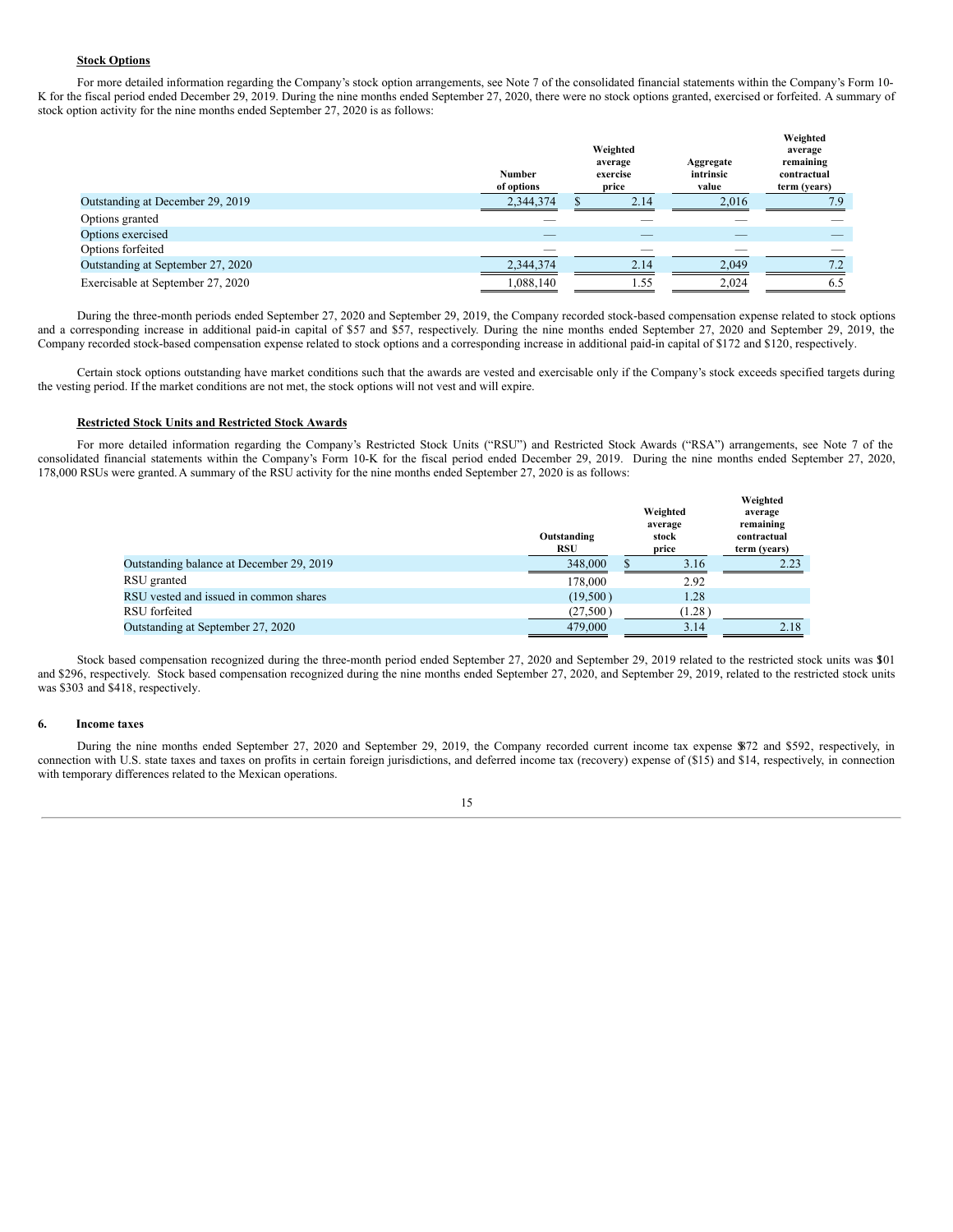In assessing the realization of deferred tax assets, management considers whether it is more likely than not that some portion or all of its deferred tax assets will not be realized. The ultimate realization of deferred tax assets is dependent upon the generation of future taxable income. Management considers the scheduled reversal of deferred tax liabilities, change of control limitations, projected future taxable income and tax planning strategies in making this assessment. Guidance under ASC 740, Income Taxes ("ASC 740") states that forming a conclusion that a valuation allowance is not needed is difficult when there is negative evidence, such as cumulative losses in recent years in the jurisdictions to which the deferred tax assets relate. The U.S., Canadian and Asian jurisdictions continue to have a full valuation allowance recorded against the deferred tax assets.

## **7. Earnings per common share**

The following table details the weighted average number of common shares outstanding for the purposes of computing basic and diluted earnings per common share for the following periods:

|                                             | Three months ended                             |            | Nine months ended     |                       |
|---------------------------------------------|------------------------------------------------|------------|-----------------------|-----------------------|
| (Number of common shares)                   | September 29,<br>September 27,<br>2020<br>2019 |            | September 27.<br>2020 | September 29,<br>2019 |
| Basic weighted average shares outstanding   | 28.214.800                                     | 28,057,763 | 28,207,943            | 24,954,875            |
| Dilutive stock awards $(a,b)$               | 1.421.519                                      |            | 1.421.519             |                       |
| Diluted weighted average shares outstanding | 29,636,319                                     | 28,057,763 | 29.629.462            | 24.954.875            |

- (a) For the three and nine months ended September 27, 2020, as a result of net income for the periods, dilutive earnings per share were calculated using the treasury stock method. The dilutive stock awards have been calculated as 1,421,519 for the three and nine months ended September 27, 2020, related to the outstanding unvested restricted stock units and incremental in-the-money stock options.
- (b) For the three and nine months ended September 29, 2019, as a result of net loss for the period, dilutive stock awards are not presented as this would be antidilutive. Had there been net income for the periods, the dilutive stock awards would have been calculated as 754,820 for the three and nine months ended September 29, 2019, related to outstanding unvested restricted stock units and incremental in-the-money stock options.

## **8. Segmented information**

## **General description**

During the nine months ended September 27, 2020, the Company operated and managed by geographic region in the United States, Mexico and China, which are our operating and reportable segments. Commencing in the three months ended June 28, 2020, China is no longer included as a reportable segment. During the three months ended March 29, 2020, the Company completed final shipments for customers serviced in our Chinese manufacturing facility and the relocation of the equipment to our other North American sites. We utilize each reportable segment's contribution (revenue minus operating expenses, excluding unrealized foreign exchange gain (loss) on unsettled forward foreign exchange contracts, corporate allocations and restructuring expenses) to monitor reportable segment performance. Contribution by country is utilized by the chief operating decision-maker (defined as the Chief Executive Officer) as the indicator of reportable segment performance, as it reflects costs which our operating segment management are directly responsible for. Intersegment adjustments reflect intersegment sales that are generally recorded at prices that approximate arm's-length transactions.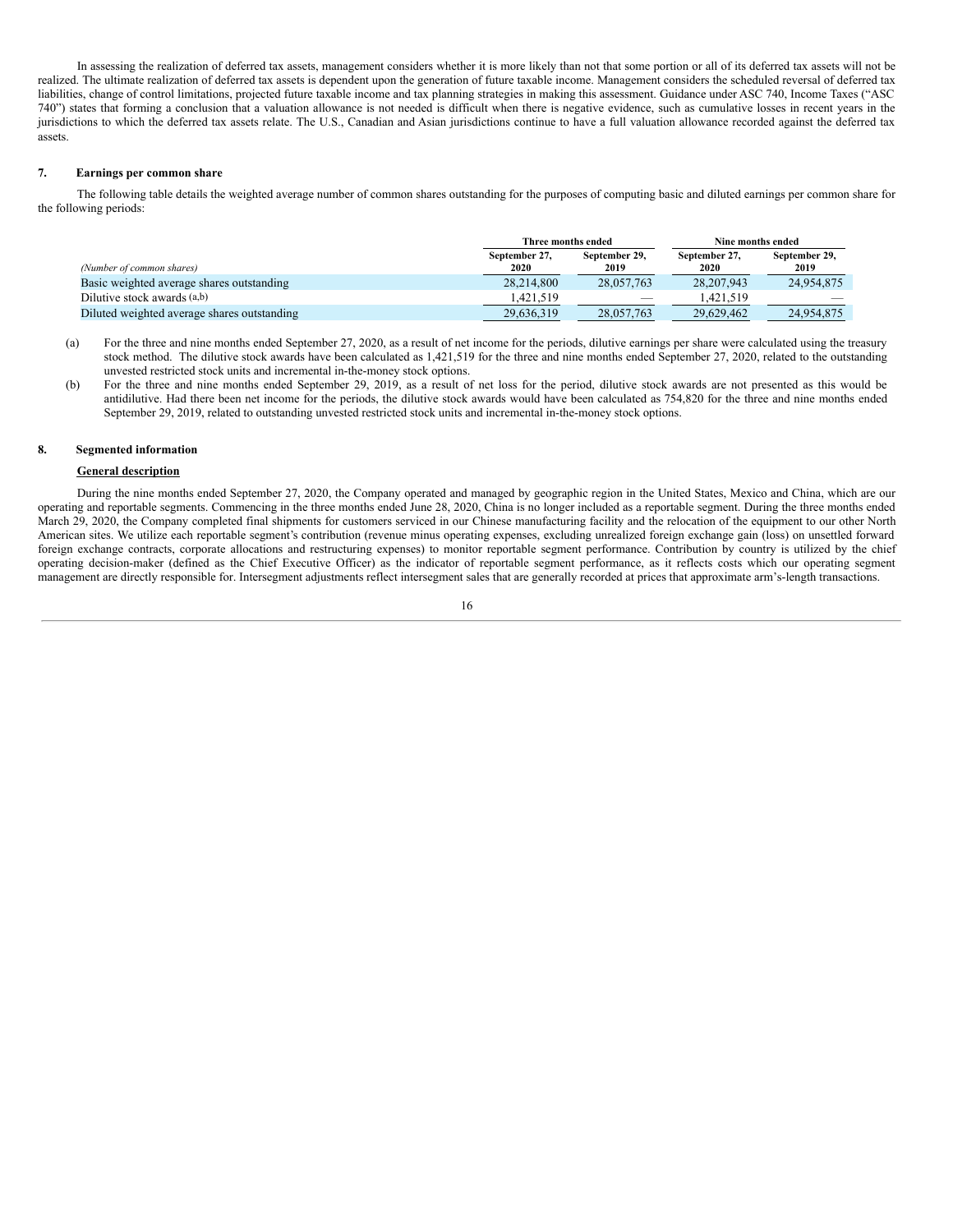In assessing the performance of the reportable segments, management attributes site revenue to the reportable segment that ships the product to the customer, irrespective of the product's destination. Information about the reportable segments is as follows:

|                                               |               |                       | Three months ended<br>Nine months ended |                       |              |                       |              |                       |
|-----------------------------------------------|---------------|-----------------------|-----------------------------------------|-----------------------|--------------|-----------------------|--------------|-----------------------|
|                                               |               | September 27,<br>2020 |                                         | September 29,<br>2019 |              | September 27,<br>2020 |              | September 29,<br>2019 |
| <b>Revenue</b>                                |               |                       |                                         |                       |              |                       |              |                       |
| Mexico                                        | \$            | 61,625                | \$                                      | 57,328                | \$           | 183,791               | \$           | 182,424               |
| China                                         |               |                       |                                         | 8,092                 |              | 4,206                 |              | 22,541                |
| U.S.                                          |               | 38,227                |                                         | 27,426                |              | 103,744               |              | 86,448                |
| Total                                         | $\mathbb{S}$  | 99,852                | \$                                      | 92,846                | \$           | 291,741               | \$           | 291,413               |
| <b>Intersegment revenue</b>                   |               |                       |                                         |                       |              |                       |              |                       |
| Mexico                                        | $\mathbb{S}$  | (136)                 | \$                                      | (550)                 | $\mathbb{S}$ | (2,706)               | -S           | (1,293)               |
| China                                         |               |                       |                                         | (3,580)               |              | (3,302)               |              | (7,687)               |
| U.S.                                          |               | (169)                 |                                         | (34)                  |              | (642)                 |              | (166)                 |
| Total                                         | \$            | (305)                 | \$                                      | (4, 164)              | $\mathbb S$  | (6,650)               | \$           | (9,146)               |
| Net external revenue                          |               |                       |                                         |                       |              |                       |              |                       |
| Mexico                                        | $\mathbb{S}$  | 61,489                | \$                                      | 56,778                | $\mathbb{S}$ | 181,085               | $\mathbb{S}$ | 181,131               |
| China                                         |               |                       |                                         | 4,512                 |              | 904                   |              | 14,854                |
| U.S.                                          |               | 38,058                |                                         | 27,392                |              | 103,102               |              | 86,282                |
| Total segment revenue (which also equals      |               |                       |                                         |                       |              |                       |              |                       |
| consolidated revenue)                         | \$            | 99,547                | \$                                      | 88,682                | \$           | 285,091               | \$           | 282,267               |
| <b>Segment contribution</b>                   |               |                       |                                         |                       |              |                       |              |                       |
| Mexico                                        | $\mathbf S$   | 5.334                 | \$                                      | 4.815                 | $\mathbb{S}$ | 16.297                | $\mathbf S$  | 15,456                |
| China                                         |               |                       |                                         | 1,313                 |              | (2)                   |              | 3,012                 |
| U.S.                                          |               | 2,521                 |                                         | 2,191                 |              | 7,753                 |              | 5,378                 |
| Total                                         | \$            | 7,855                 | \$                                      | 8,319                 | \$           | 24,048                | \$           | 23,846                |
| Corporate expenses                            |               | 3,725                 |                                         | 5,962                 |              | 14,377                |              | 17,227                |
| Restructuring charges                         |               | 871                   |                                         | 6,454                 |              | 525                   |              | 8,624                 |
| Change in fair value of warrant liability     |               | 133                   |                                         | (858)                 |              | 15                    |              | (919)                 |
| Change in fair value of contingent            |               |                       |                                         |                       |              |                       |              |                       |
| consideration                                 |               |                       |                                         |                       |              |                       |              | (3,050)               |
| Unrealized foreign exchange gain on unsettled |               |                       |                                         |                       |              |                       |              |                       |
| forward exchange contracts                    |               | (262)                 |                                         |                       |              | (720)                 |              |                       |
| Interest expense                              |               | 1,941                 |                                         | 2,679                 |              | 6,021                 |              | 8,349                 |
| Income (loss) before income taxes             | \$            | 1,447                 | \$                                      | (5,918)               | \$           | 3,830                 | \$           | (6,385)               |
|                                               |               |                       |                                         |                       |              |                       |              |                       |
| Three months ended September 27, 2020         |               | Mexico                |                                         | U.S.                  |              | China                 |              | <b>Total</b>          |
| Market Sector:                                |               |                       |                                         |                       |              |                       |              |                       |
| <b>Test and Measurement</b>                   | \$            | 147                   | \$                                      | 8.019                 | \$           |                       | $\mathbf S$  | 8.166                 |
| <b>Retail and Payment Systems</b>             |               | 10,295                |                                         |                       |              |                       |              | 10,295                |
| Telecom, Networking and Communications        |               | 2,755                 |                                         | 2,021                 |              |                       |              | 4,776                 |
| Medical and Safety                            |               | 7,072                 |                                         | 4,198                 |              |                       |              | 11,270                |
| Industrial IoT, Power and Clean Technology    |               | 29,629                |                                         | 7,387                 |              |                       |              | 37,016                |
| Semiconductors                                |               | 11,591                |                                         | 4,436                 |              |                       |              | 16,027                |
| Avionics, Aerospace and Defense               |               |                       |                                         | 11,997                |              |                       |              | 11,997                |
| <b>Segment Revenue</b>                        |               | 61,489                |                                         | 38,058                |              |                       |              | 99,547                |
|                                               |               |                       |                                         |                       |              |                       |              |                       |
| Revenue by category                           |               | Mexico                |                                         | U.S.                  |              | China                 |              | <b>Total</b>          |
| Point in time                                 | $\mathsf{\$}$ | 1,142                 | $\mathbb{S}$                            | 3,697                 | $\mathbf S$  |                       | $\mathbf S$  | 4,839                 |
| Over time                                     |               | 60,347                |                                         | 34,361                |              |                       |              | 94,708                |
| <b>Total Revenue</b>                          |               | 61,489                |                                         | 38,058                |              |                       |              | 99,547                |
|                                               |               |                       |                                         |                       |              |                       |              |                       |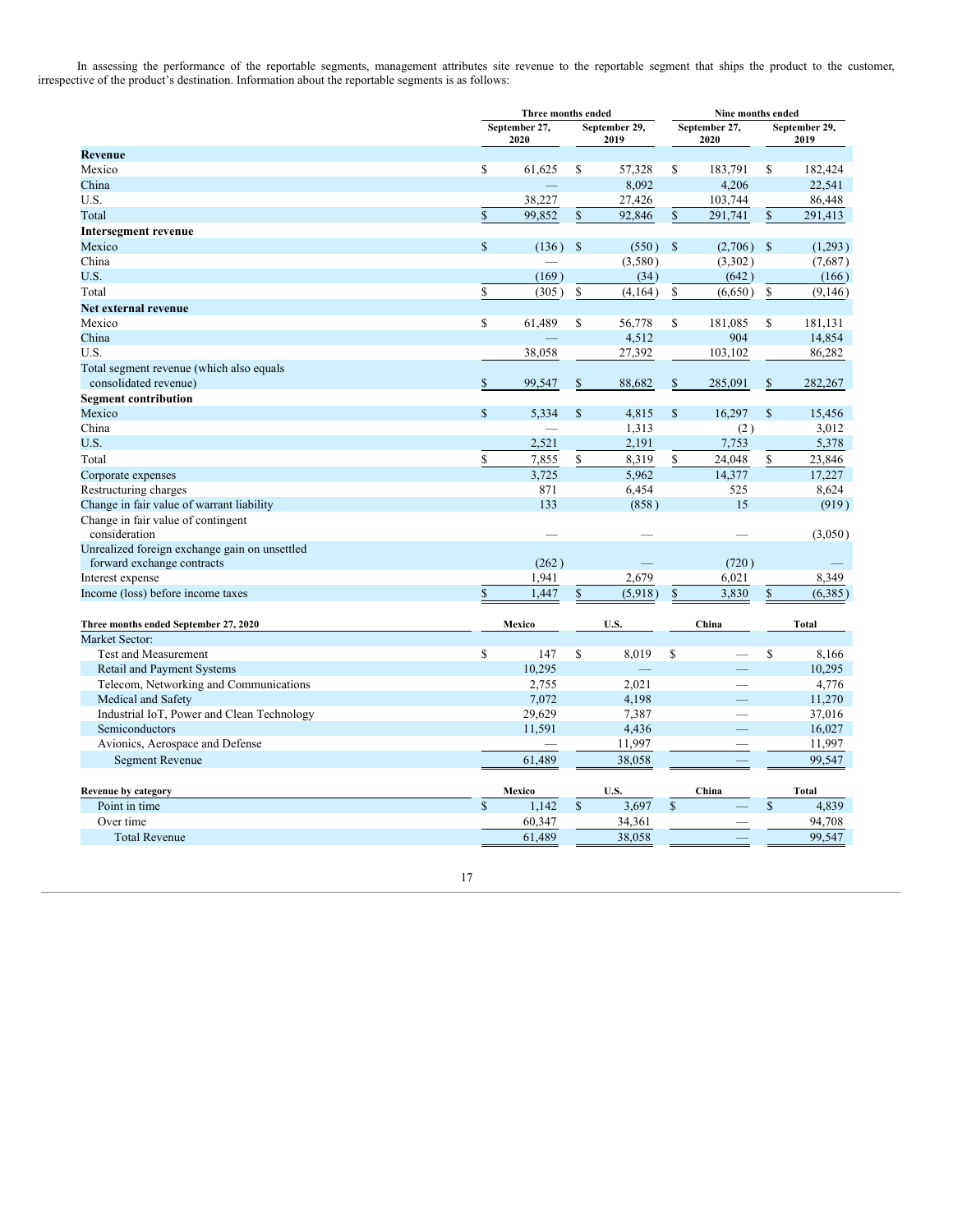| Three months ended September 29, 2019      |                    | Mexico  |               | U.S.    |              | China                    |                    | <b>Total</b> |
|--------------------------------------------|--------------------|---------|---------------|---------|--------------|--------------------------|--------------------|--------------|
| Market Sector:                             |                    |         |               |         |              |                          |                    |              |
| <b>Test and Measurement</b>                | \$                 | 534     | S             | 8,287   | \$           |                          | \$                 | 8,821        |
| <b>Retail and Payment Systems</b>          |                    | 10,460  |               |         |              |                          |                    | 10,460       |
| Telecom, Networking and Communications     |                    | 3,986   |               | 1.393   |              | 4.192                    |                    | 9,571        |
| Medical and Safety                         |                    | 7,861   |               | 2,637   |              | 40                       |                    | 10,538       |
| Industrial IoT, Power and Clean Technology |                    | 26,610  |               | 9,851   |              | 280                      |                    | 36,741       |
| Semiconductors                             |                    | 7,327   |               |         |              |                          |                    | 7,327        |
| Avionics, Aerospace and Defense            |                    |         |               | 5,224   |              | $\overline{\phantom{0}}$ |                    | 5,224        |
| <b>Segment Revenue</b>                     |                    | 56,778  |               | 27,392  |              | 4,512                    |                    | 88,682       |
| Revenue by category                        |                    | Mexico  |               | U.S.    |              | China                    |                    | <b>Total</b> |
| Point in time                              | $\mathbf S$        | 492     | $\mathbf S$   | 2,223   | $\mathbb{S}$ | 871                      | $\mathbb{S}$       | 3,586        |
| Over time                                  |                    | 56,286  |               | 25,169  |              | 3,641                    |                    | 85,096       |
| <b>Total Revenue</b>                       |                    | 56,778  |               | 27,392  |              | 4,512                    |                    | 88,682       |
| Nine months ended September 27, 2020       |                    | Mexico  |               | U.S.    |              | China                    |                    | <b>Total</b> |
| Market Sector:                             |                    |         |               |         |              |                          |                    |              |
| <b>Test and Measurement</b>                | \$                 | 724     | S             | 24,632  | \$           | $\overline{\phantom{0}}$ | \$                 | 25,356       |
| Retail and Payment Systems                 |                    | 29,368  |               |         |              |                          |                    | 29,368       |
| Telecom, Networking and Communications     |                    | 7,554   |               | 9,035   |              | 714                      |                    | 17,303       |
| Medical and Safety                         |                    | 23,498  |               | 9,693   |              | 130                      |                    | 33,321       |
| Industrial IoT, Power and Clean Technology |                    | 88,102  |               | 23,217  |              | 60                       |                    | 111,379      |
| Semiconductors                             |                    | 31,839  |               | 5,589   |              |                          |                    | 37,428       |
| Avionics, Aerospace and Defense            |                    |         |               | 30,936  |              |                          |                    | 30,936       |
| <b>Segment Revenue</b>                     |                    | 181,085 |               | 103,102 |              | 904                      |                    | 285,091      |
|                                            |                    |         |               |         |              |                          |                    |              |
| Revenue by category                        |                    | Mexico  |               | U.S.    |              | China                    |                    | <b>Total</b> |
| Point in time                              | $\mathbf S$        | 2,192   | $\mathbf S$   | 6,117   | $\mathbb{S}$ | 452                      | $\mathbb{S}$       | 8,761        |
| Over time                                  |                    | 178,893 |               | 96,985  |              | 452                      |                    | 276,330      |
| <b>Total Revenue</b>                       |                    | 181,085 |               | 103,102 |              | 904                      |                    | 285,091      |
| Nine months ended September 29, 2019       |                    | Mexico  |               | U.S.    |              | China                    |                    | <b>Total</b> |
| <b>Test and Measurement</b>                | $\mathbf S$        | 4,968   | $\mathbf S$   | 28.941  | $\mathbf S$  |                          | $\mathbf S$        | 33,909       |
| Retail and Payment Systems                 |                    | 35,538  |               | ÷.      |              |                          |                    | 35,538       |
| Telecom, Networking and Communications     |                    | 11,493  |               | 5,784   |              | 11,076                   |                    | 28,353       |
| Medical and Safety                         |                    | 24,362  |               | 9,393   |              | 481                      |                    | 34,236       |
| Industrial IoT, Power and Clean Technology |                    | 84,389  |               | 25,122  |              | 3,297                    |                    | 112,808      |
| Semiconductors                             |                    | 20,381  |               | 16      |              |                          |                    | 20,397       |
| Avionics, Aerospace and Defense            |                    |         |               | 17,026  |              |                          |                    | 17,026       |
| <b>Segment Revenue</b>                     |                    | 181,131 |               | 86,282  |              | 14,854                   |                    | 282,267      |
| <b>Revenue by category</b>                 |                    | Mexico  |               | U.S.    |              | China                    |                    | <b>Total</b> |
| Point in time                              | $\mathbf{\hat{s}}$ | 1,708   | <sup>\$</sup> | 5,321   | $\mathbf S$  | 946                      | $\mathbf{\hat{s}}$ | 7,975        |
| Over time                                  |                    | 179,423 |               | 80,961  |              | 13,908                   |                    | 274,292      |
| <b>Total Revenue</b>                       |                    | 181,131 |               | 86,282  |              | 14,854                   |                    | 282,267      |
|                                            |                    |         |               |         |              |                          |                    |              |

Certain customers were reclassified from the Test and Measurement sector to the Industrial IoT, Power and Clean Technology sector and Semiconductors sector, Avionics, Aerospace and Defense sector to Medical and Safety sector during the three months and nine months ended September 27, 2020. The comparative three and nine month periods have been adjusted to conform to this classification.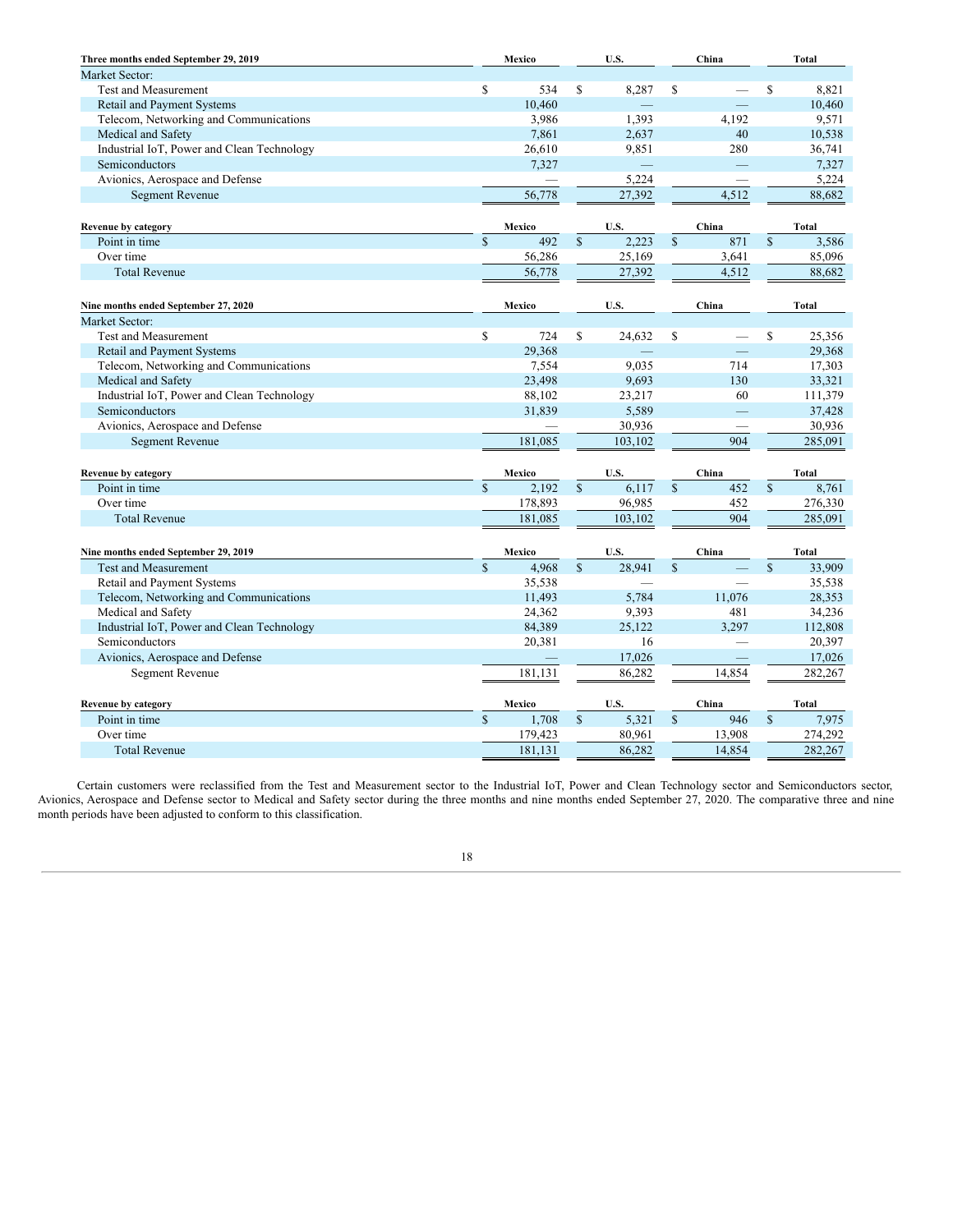## **Additions to property, plant and equipment**

The following table contains additions, including those acquired through capital leases, to property, plant and equipment for the three and nine months ended:

|                     | Three months ended                             |       |                       |       |  | Nine months ended |  |       |                       |
|---------------------|------------------------------------------------|-------|-----------------------|-------|--|-------------------|--|-------|-----------------------|
|                     | September 29,<br>September 27,<br>2020<br>2019 |       | September 27,<br>2020 |       |  |                   |  |       | September 29,<br>2019 |
| U.S.                |                                                | 676   | ъ                     | 446   |  | 1,595             |  | 963   |                       |
| Mexico              |                                                | 763   |                       | 859   |  | 1,249             |  | 2,212 |                       |
| China               |                                                |       |                       | 98    |  |                   |  | 152   |                       |
| Segment total       |                                                | 1.442 |                       | 1.403 |  | 2,849             |  | 3,327 |                       |
| Corporate and other |                                                |       |                       | ___   |  |                   |  | 24    |                       |
| Total               |                                                | 1,447 |                       | 1.403 |  | 2.857             |  | 3,351 |                       |

# **Property, plant and operating lease right of use assets (a)**

|                     | September 27,<br>2020 | December 29,<br>2019 |
|---------------------|-----------------------|----------------------|
| U.S.                | 19,058<br>Ф           | 16,904               |
| Mexico              | 10,125                | 10,970               |
| China               |                       | 670                  |
| Segment total       | 29,183                | 28,544               |
| Corporate and other |                       | 96<br>111            |
| Total               | 29.294                | 28,640               |

# **Other long term segment assets (b)**

|                     |   | September 27,<br>2020 | December 29,<br>2019 |  |  |
|---------------------|---|-----------------------|----------------------|--|--|
| U.S.                | P | 8,458                 | \$<br>9,273          |  |  |
| Mexico              |   | 20,291                | 22,179               |  |  |
| China               |   |                       |                      |  |  |
| Segment total       |   | 28,749                | 31,452               |  |  |
| Corporate and other |   | 742                   | 859                  |  |  |
| Total               | J | 29.491                | 32.311               |  |  |

# **Total segment assets (a)**

|                     | September 27,<br>2020 | December 29,<br>2019 |
|---------------------|-----------------------|----------------------|
| U.S.                | 132,313<br>S          | 112,789              |
| Mexico              | 101.212               | 93,349               |
| China               | _                     | 6,694                |
| Segment total       | 233,525               | 212,832              |
| Corporate and other | 552                   | 547                  |
| Total               | 234,077               | 213,379              |

(a) Property, plant and equipment information is based on the principal location of the asset.

(b) Includes Goodwill, Intangible assets, deferred income taxes and deferred financing costs.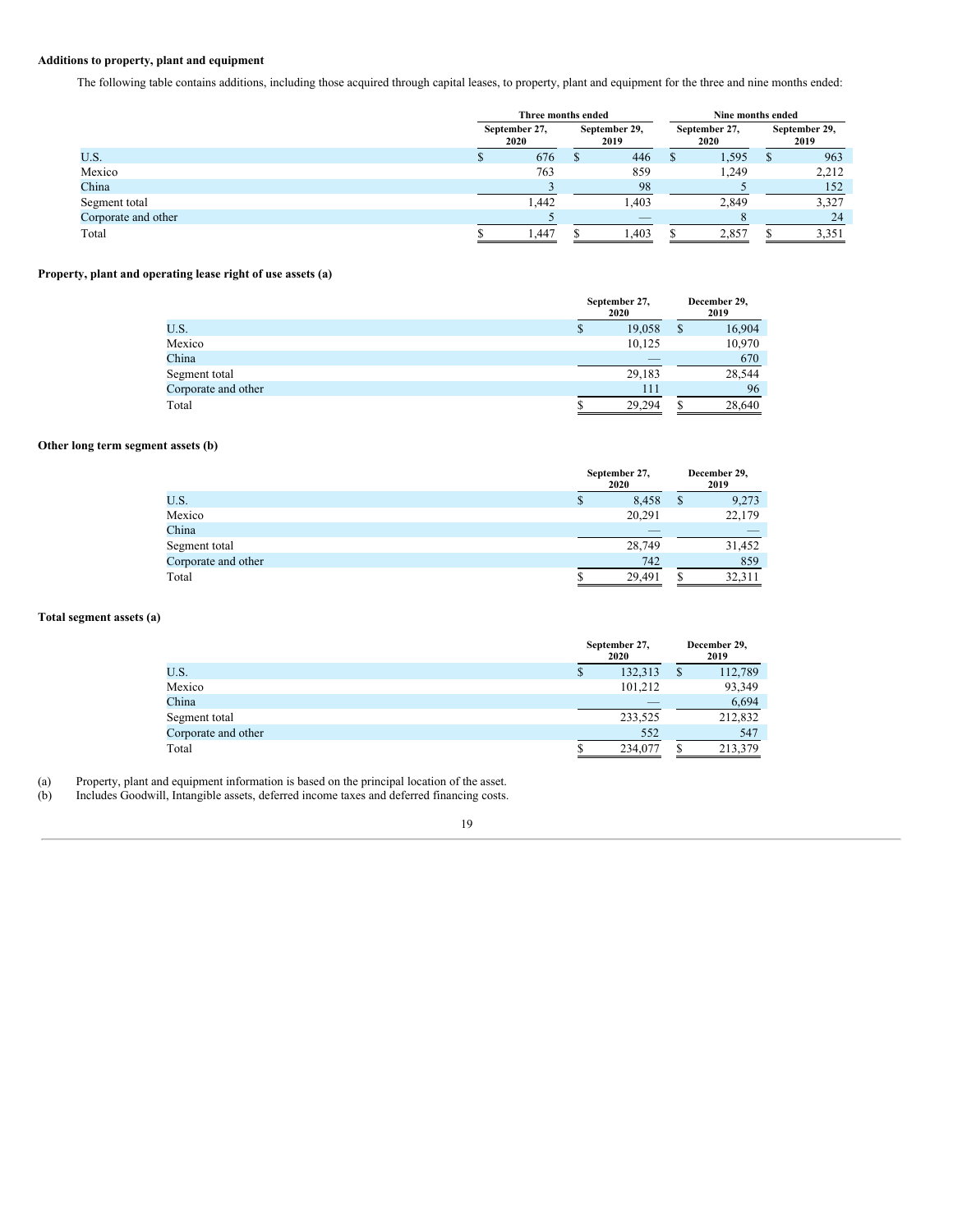## **Geographic revenue**

The following table contains geographic revenue based on our customer invoicing location, for the nine months ended September 27, 2020 and September 29, 2019.

|        |  | Three months ended       |  |        | Nine months ended |                       |  |         |                       |  |                       |  |
|--------|--|--------------------------|--|--------|-------------------|-----------------------|--|---------|-----------------------|--|-----------------------|--|
|        |  | September 27,<br>2020    |  |        |                   | September 29,<br>2019 |  |         | September 27,<br>2020 |  | September 29,<br>2019 |  |
| U.S.   |  | 95,381                   |  | 83,276 |                   | 270,303               |  | 260,210 |                       |  |                       |  |
| Canada |  | 4.166                    |  | 3.916  |                   | 13,834                |  | 13,686  |                       |  |                       |  |
| China  |  | $\overline{\phantom{a}}$ |  | .490   |                   | 954                   |  | 8,371   |                       |  |                       |  |
| Total  |  | 99.547                   |  | 88,682 |                   | 285,091               |  | 282,267 |                       |  |                       |  |

#### **Significant customers and concentration of credit risk**

Sales of the Company's products are concentrated in certain cases among specific customers in the same industry. The Company is subject to concentrations of credit risk in trade receivables. The Company considers concentrations of credit risk in establishing the allowance for doubtful accounts and believes the recorded allowances are adequate.

The Company expects to continue to depend upon a relatively small number of customers for a significant percentage of its revenue. In addition to having a limited number of customers, the Company manufactures a limited number of products for each customer. If the Company loses any of its larger customers or any product line manufactured for one of its larger customers, it could experience a significant reduction in revenue. Also, the insolvency of one or more of its larger customers or the inability of one or more of its larger customers to pay for its orders could decrease revenue. As many costs and operating expenses are relatively fixed, a reduction in net revenue can decrease profit margins and adversely affect the business, financial condition and results of operations.

During the nine months ended September 27, 2020,two customers exceeded 10% of total revenue, comprising of22.7% of total revenue across all geographic segments. During the nine months ended September 29, 2019, one customer exceeded 10% of total revenue, comprising of13.4% of total revenue across all geographic segments.

As of September 27, 2020, no customers represented more than 10% of the trade accounts receivable. At December 29, 2019,one customer comprised 10% of the Company's trade accounts receivable. No other customers individually represented more than 10% of total revenue or trade accounts receivable.

## **9. Derivative financial instruments**

During the nine months ended September 27, 2020, the Company entered into forward foreign exchange contracts to reduce its exposure to foreign exchange currency rate fluctuations related to forecasted Mexican peso expenditures. These contracts were effective as hedges from an economic perspective, but do not meet the requirements for hedge accounting under ASC Topic 815 "Derivatives and Hedging". Accordingly, changes in the fair value of these contracts were recognized into net income in the consolidated statement of operations and comprehensive income (loss). The Company had no outstanding forward foreign exchange contracts in the first nine months of 2019.

The following table presents a summary of the outstanding foreign currency forward contracts as at September 27, 2020:

|              |                 |                                | <b>Notional</b> |       |
|--------------|-----------------|--------------------------------|-----------------|-------|
|              |                 |                                | Contract        |       |
|              |                 |                                | Value           |       |
| Currencv     | <b>Buv/Sell</b> | <b>Foreign Currency Amount</b> | in USD          |       |
| Mexican Peso | Buy             | 180,000 MXN                    |                 | 7,212 |

The unrealized gain recognized in earnings as a result of revaluing the instruments to fair value on September 27, 2020 for the nine months period ended was \$20 (September 29, 2019– \$Nil) which was included in cost of sales in the interim consolidated statement of operations and comprehensive income (loss). Fair value is determined using the market approach with valuation based on market observables (Level 2 quantitative inputs in the hierarchy set forth under ASC 820 "Fair Value Measurements").

The average contract and mark-to-market rates for outstanding forward foreign exchange contracts were as follows:

|                                      | September 27,<br>2020 | December 29.<br>2019 |
|--------------------------------------|-----------------------|----------------------|
| Average USD:PESO contract rate       | 24.96                 | N/A                  |
| Average USD:PESO mark-to-market rate | 22.69                 | N/A                  |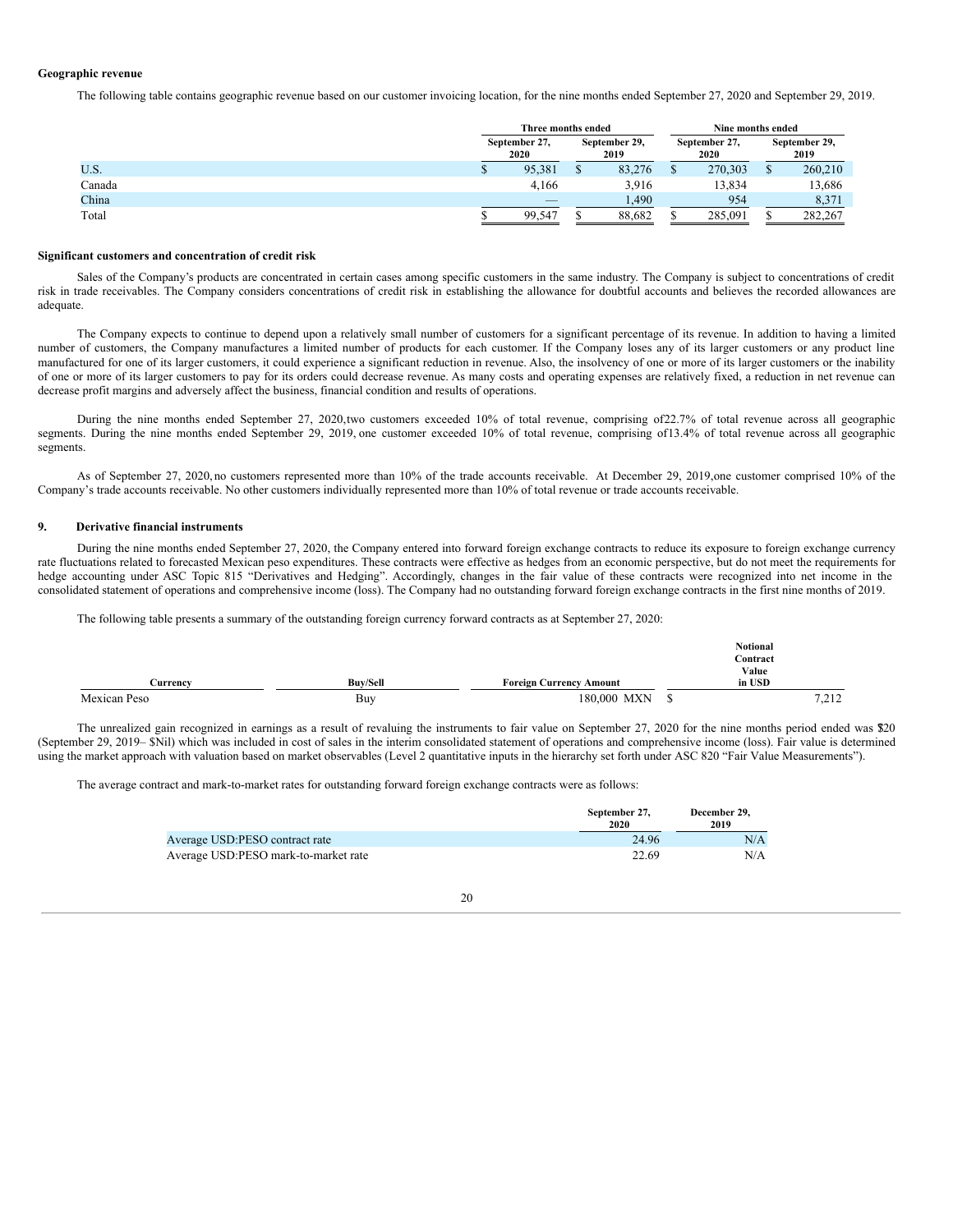The derivative assets were \$720 as at September 27, 2020 (September 29, 2019 –Nil) which reflected the fair market value of the unsettled forward foreign exchange contracts. There was no derivative liability as at September 27, 2020 or September 29, 2019.

## **10. Restructuring Charges**

In July 2020, the Company executed it plans to reduce headcount, which impacted307 full-time equivalents ("FTEs"), representing287 FTEs in its Zacatecas facility and 20 FTEs located in the U.S. A restructuring charge of \$1,163 was recorded during the three months ended September 27, 2020. The remaining restructuring accrual as at September 27, 2020 was \$194 and is scheduled to be paid by the end of December 2020.

#### *Dongguan facility closure*

In September 2019, the Company announced it plans to close its Dongguan manufacturing facility in China, concurrent with the expiration of the facility lease in December 2019, which was extended to February 2020. The closure was formally approved by the Board of Directors in September 2019. A restructuring charge of \$5,000 was recorded in the twelve months ended December 29, 2019 relating to the announced planned closure. The closure of the Dongguan facility resulted in a reduced labor force by approximately 137 employees. The employee group was notified of the closure in the last week of September 2019. The closure of the Dongguan facility and majority of the cash outflows associated with severance and other exit costs which was substantially completed by the end of the first quarter of 2020. During the nine months ended September 27, 2020, restructuring recoveries were recorded of \$753 primarily related to shipments and cash payments received on previously provisioned Dongguan inventory, in addition to restructuring reversals as actuals payments were less than anticipated. Remaining activities include a small number of support staff performing administrative duties, professional services to be rendered with respect to the closure activities, taxes and duties to be settled in addition to severance payments. Substantially all of the costs are anticipated to be spent by the third quarter of 2020. Manufacturing by the Company of certain products previously manufactured at the Dongguan facility has been transferred to the Company's other manufacturing facilities. As at September 27, 2020, the Company had \$17 of accrued restructuring charges remaining related to Dongguan to be paid by the end of the fourth quarter of 2020 primarily related to employee severance and legal fees.

*Restructuring Liability*

|                                                         | <b>Termination</b><br>benefits and<br>other exit costs |
|---------------------------------------------------------|--------------------------------------------------------|
| Balance as at December 29, 2019                         | 1,597                                                  |
| Involuntary employee termination benefits               | 1,278                                                  |
| Provisions reversed unutilized                          | (753)                                                  |
| Payments—Dongguan severance and other exit cost payment | (549)                                                  |
| Payments— (U.S., Canada and Mexico)                     | (1,209)                                                |
| At September 27, 2020                                   | 364                                                    |

#### **11. Commitments**

Purchase obligations not recorded on the balance sheet as at September 27, 2020 consist of open non-cancellable purchase orders (PO) for raw materials for \$7,708, which are expected to be paid within 12 months of the PO issue date. Purchase obligations not recorded on the balance sheet as at December 29, 2019, consisted of open noncancellable purchase orders for raw materials for \$25,866 to be paid within 12 months of the PO issue date.

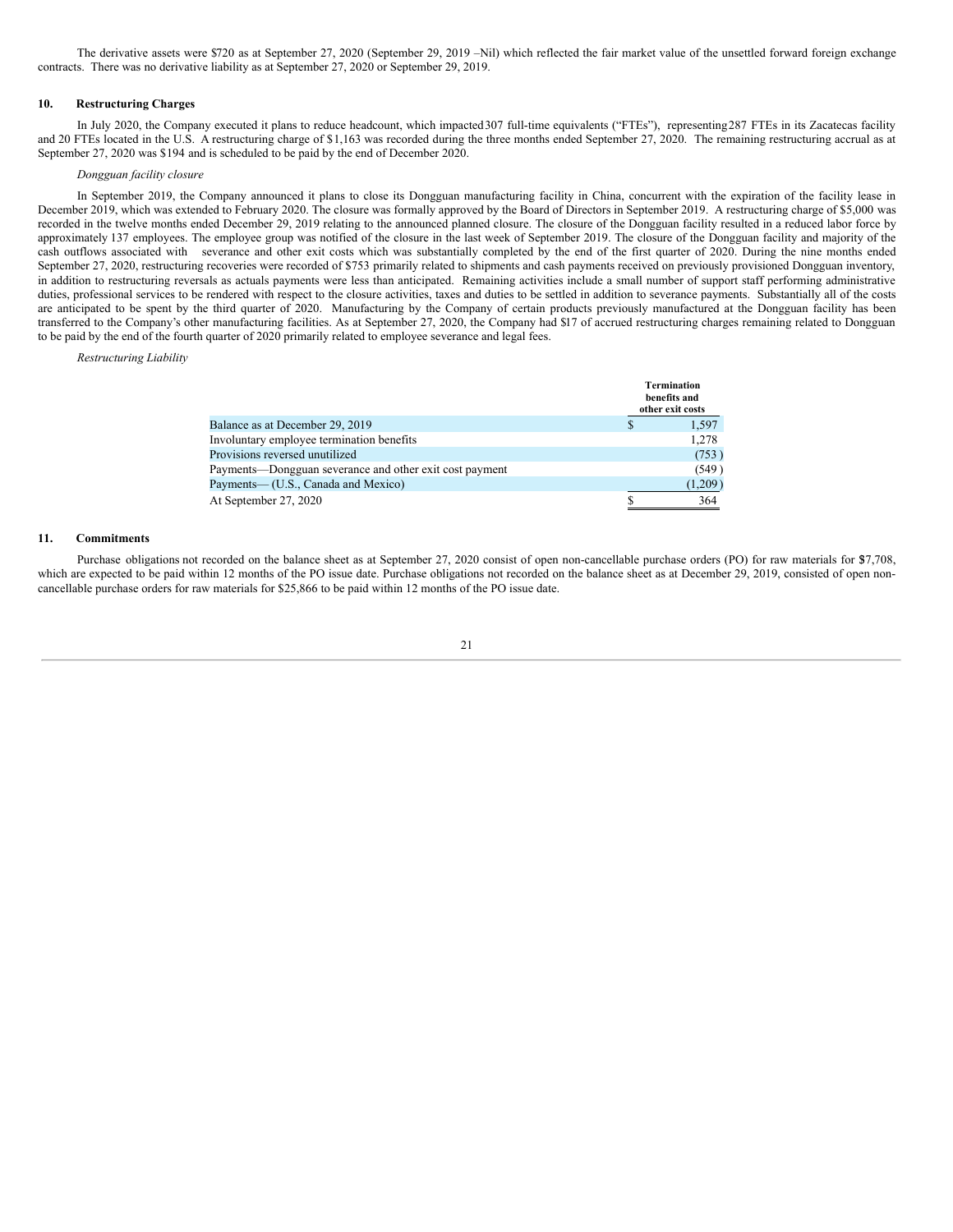#### <span id="page-21-0"></span>**Item 2 Management's Discussion and Analysis of Financial Condition and Results of Operations**

Where we say "we", "us", "our", the "Company" or "SMTC", we mean SMTC Corporation or SMTC Corporation and its subsidiaries, as the context may require. *Where we refer to the "industry", we mean the electronics manufacturing services industry.*

You should read this Management's Discussion and Analysis of Financial Condition and Results of Operations ("MD&A") in combination with the accompanying unaudited interim consolidated financial statements and related notes as well as the audited consolidated financial statements and the accompanying notes to the consolidated financial statements prepared in accordance with accounting principles generally accepted in the United States ("U.S. GAAP") included within the Company's Annual Report *on Form 10-K filed on March 13, 2020.*

The forward-looking statements in this discussion and elsewhere in this quarterly report, including those regarding the electronics manufacturing services industry, market conditions, our expectations regarding our future performance, liquidity and capital resources, the impact of accounting standards not yet adopted, compliance with financial covenants under our Credit Facilities, future response to and effects of the COVID-19 pandemic, including on our employees, continued operations, customers suppliers, logistics providers, implementation of protective measures, public policy response to the COVID-19 pandemic including legislation or restrictions, our expectations regarding customer concentration, our expectations regarding timing and mitigation of the identified material weakness in internal control over financial reporting, and other non-historical statements include numerous risks and uncertainties, some of which are as described in the "Risk Factors" section in the Annual Report on Form 10-K filed on March 13, 2020, as updated by Item 1A in Part II of this quarterly report. Certain statements in this MD&A contain words such as "could", "expects", "may", "anticipates", "believes", "intends", "estimates", "plans", "envisions", "seeks" and other similar language and are considered forward looking statements or information under applicable securities laws. These statements are based on our current expectations, estimates, forecasts and projections about the operating environment, economies and markets in which we operate. These statements are subject to important assumptions, risks and uncertainties, which are difficult to predict and the actual outcome may be materially different. Except as required by applicable law, we do not intend to update these forward-looking statements after the date of this quarterly report, even though our situation may change in the future. All forward-looking statements attributable to us are expressly qualified by these cautionary statements.

*This MD&A contains discussion in U.S. dollars (US\$) unless specifically stated otherwise.*

## **Background**

We are a provider of end-to-end electronics manufacturing services ("EMS"), including product design and engineering services, printed circuit board assembly ("PCBA"), production, enclosure, cable assembly, precision metal fabrication, systems integration and comprehensive testing services, configuration to order ("CTO"), build to order ("BTO") and direct order fulfillment ("DOF"). We operate more than 50 manufacturing and assembly lines in over 555,000 square feet of production space worldwide at strategically located facilities in the United States and Mexico, that provide local support, flexibility, fast turn around and delivery times, and low-cost, volume manufacturing capabilities, as well as new product integration ("NPI") services, to our global customers. Our services extend over the entire electronic product life cycle from new product development and NPI through to growth, maturity and end of life phases. As of September 27, 2020, we had 3,207 employees of which 2,616 were full time and contract employees.

## **COVID-19 Update**

We continue to monitor the global pandemic and spread of COVID-19 and take steps to mitigate the potential risks to us posed by its spread and related circumstances and impacts. While our business operations have generally performed as expected during the first nine months of 2020, the COVID-19 pandemic continues to represent significant uncertainty for the remainder of the year and into fiscal 2021, and has the potential to negatively impact the results of our operations, cash flows and financial position.

#### *Workplace Safety*

The health and safety of our employees is a top priority for us. All of our facilities remain in operation and we have progressively implemented measures to safeguard our employees from COVID-19 infection and exposure, in accordance with guidelines established by the Centers for Disease Control, other governmental requirements, and our own safety standards. These consist of policies, procedures, protocols, and guidance related to, among other things, COVID-19 symptom awareness, effective hygiene practices, travel restrictions, visitor restrictions, social distancing, face covering expectations, temperature and health screening, work-from-home requirements, employee infection assessments, close contact tracing, enhanced workplace cleaning, and large-scale decontamination. These efforts will continue as requirements change, new risks are identified, and infections impact us. We anticipate incurring higher direct labor charges in the fourth quarter of 2020 as a result of the continuation of these efforts.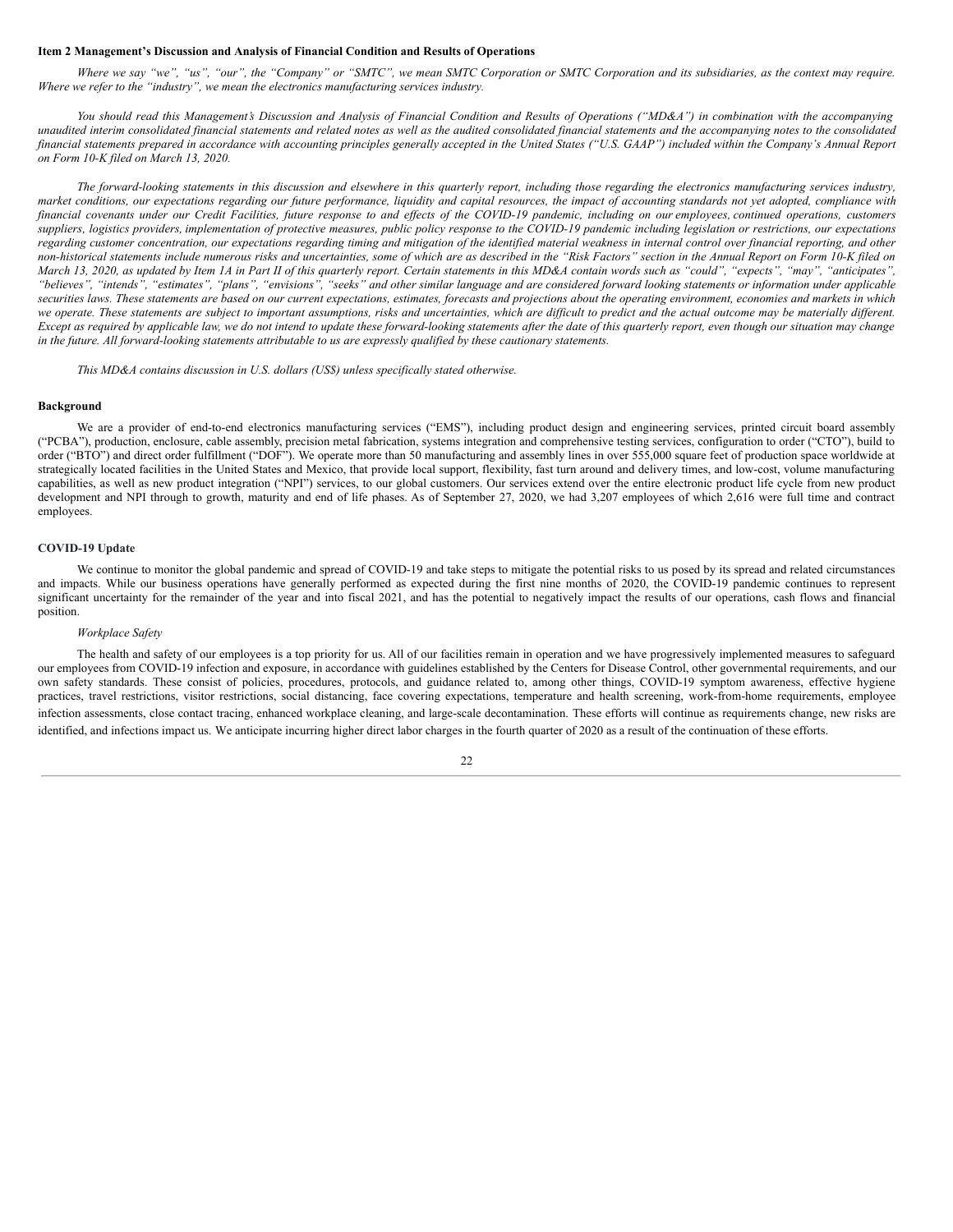In addition, in all geographies in which we operate, regulatory authorities at some point have imposed restrictions regarding the conduct of business and people movement to safeguard its citizens. To address these requirements, we are in continuous communication with our employees and union representatives, in addition to government and state representatives where our manufacturing facilities reside. If one or more of our manufacturing facilities were temporarily closed or had their operations limited, or customers pushed out demand due to the pandemic, this would have a material impact on our operations.

#### *Supply Chain*

Our suppliers may face challenges in maintaining an adequate workforce or securing materials from their own suppliers as a result of the COVID-19 pandemic. As a result, we may experience an inability to procure certain components and materials on a timely basis, or increased shipping costs or lead times. We continue to take steps to coordinate with our suppliers and validate our suppliers' ability to deliver to us on time, which may also be affected by the impact of the COVID-19 pandemic on their own financial condition. Despite these efforts it is possible that an extended pandemic could disrupt the operation of our supply chain.

#### *Customers*

We are also in close contact with our customers to understand the impact of the COVID-19 pandemic on their businesses and the resulting potential impact on our business. The COVID-19 pandemic has introduced volatility and uncertainty to all of our customers, which has required us to react and respond. Although many of the products we manufacture for our customers are deemed essential, the COVID-19 pandemic may impact demand for our customers' products, which could impact our production schedules. While the COVID-19 pandemic has negatively impacted some of our customers and, therefore, our business with them, we have experienced opportunities with new and existing customers, to manufacture products that may be used in the effort to combat the effects of COVID-19.

#### *Liquidity*

We incurred an additional \$1.3 million in COVID-19 related expenses in the third quarter primarily due to the retention of temporary replacement labor, additional sanitation, cleaning and disinfection of facilities, personal protective equipment and related supplies, costs related to facilitating social distancing and logistics costs associated with expediting inventory purchases from existing and new sources. With respect to liquidity, we continue to evaluate and take actions to reduce costs and spending across our Company, including pausing all non-essential new hiring and new programs and reducing our capital expenditures. While we are unable to determine or predict the nature, duration or scope of the overall impact the COVID-19 pandemic will have on our business, results of operations, liquidity or capital resources, we continue to actively monitor the situation and may take further actions that alter our business operations to comply with requirements by federal, state or local authorities or that we determine are in the best interests of our employees, customers, suppliers, and stockholders.

As at September 27, 2020, we had \$30.5 million available to borrow under our PNC Facility (as described and defined below) after deducting the current borrowing base conditions and subject to debt covenants. .

#### **Results of Operations**

The unaudited interim consolidated financial statements of SMTC are prepared in accordance with U.S. GAAP.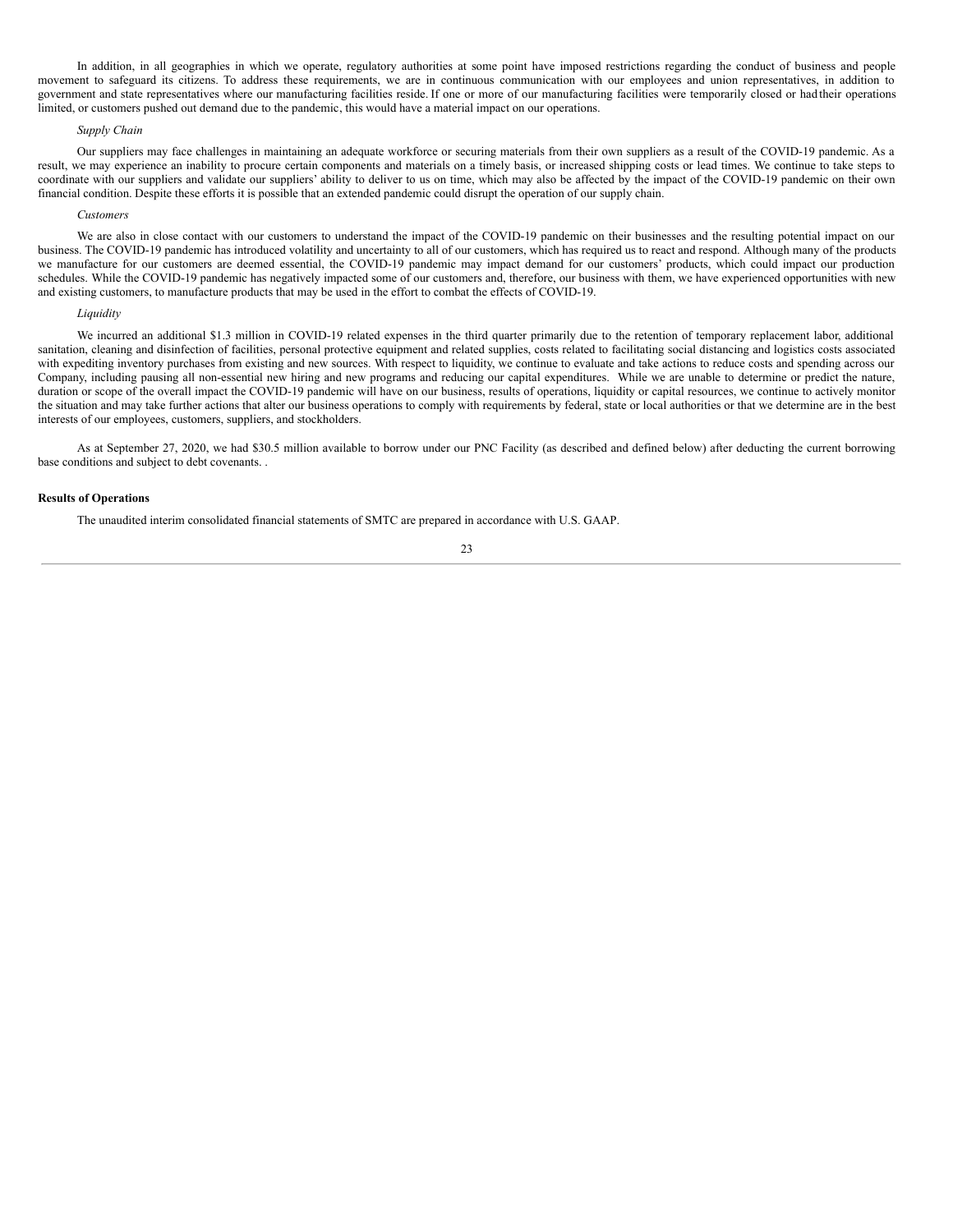## **Quarter ended September 27, 2020 compared with the quarter ended September 29, 2019:**

The following table sets forth summarized operating results in millions of US\$ for the periods indicated:

|                                               |       | Three months ended<br>September 27, 2020 |       | Three months ended<br>September 29, 2019 | Change<br>2019 to 2020   |               |
|-----------------------------------------------|-------|------------------------------------------|-------|------------------------------------------|--------------------------|---------------|
|                                               |       | $\frac{6}{9}$                            |       | $\frac{0}{0}$                            |                          | $\frac{0}{0}$ |
| Revenue                                       | 99.5  | 100.0                                    | 88.7  | 100.0                                    | 10.8                     | 12.2          |
| Cost of sales                                 | 88.4  | 88.8                                     | 79.8  | 90.0                                     | 8.6                      | 10.8          |
| Gross profit                                  | 11.1  | 11.2                                     | 8.9   | 10.0                                     | 2.2                      | 24.7          |
| Selling, general and administrative expenses  | 6.7   | 6.7                                      | 6.6   | 7.4                                      | 0.1                      | 1.5           |
| Restructuring charges                         | 0.9   | 0.9                                      | 6.4   | 7.2                                      | (5.5)                    | (85.9)        |
| Operating income (loss)                       | 3.5   | 3.5                                      | (4.1) | (4.6)                                    | 7.6                      | 185.4         |
| Fair value measurement loss (gain) on warrant |       |                                          |       |                                          |                          |               |
| liability                                     | 0.1   | 0.1                                      | (0.9) | (1.0)                                    | 1.0                      | 111.1         |
| Interest expense                              | 2.0   | 2.0                                      | 2.7   | 3.0                                      | (0.7)                    | (25.9)        |
| Income (loss) before income taxes             | 1.4   | 1.4                                      | (5.9) | (6.7)                                    | 7.3                      | 123.7         |
| Income tax expense (recovery)                 |       |                                          |       |                                          |                          |               |
| Current                                       | 0.3   | 0.3                                      | (0.1) | (0.1)                                    | 0.4                      | 400.0         |
| Deferred                                      | (0.1) | (0.1)                                    | (0.1) | (0.1)                                    | $\overline{\phantom{a}}$ |               |
|                                               | 0.2   | 0.2                                      | (0.2) | (0.2)                                    | 0.4                      | 200.0         |
| Net income (loss)                             | 1.2   | 1.2                                      | (5.7) | (6.4)                                    | 6.9                      | 121.9         |

#### *Revenue by Industry Sector*

|                                            | Three months ended<br>September 27, 2020 |               |      | Three months ended<br>September 29, 2019 | Change |        |  |
|--------------------------------------------|------------------------------------------|---------------|------|------------------------------------------|--------|--------|--|
| <b>Industry Sector</b>                     |                                          | $\frac{0}{0}$ |      | $\frac{0}{0}$                            |        |        |  |
| <b>Test and Measurement</b>                | 8.1                                      | 8.1           | 8.8  | 9.9                                      | (0.7)  | (8.0)  |  |
| Retail and Payment Systems                 | 10.3                                     | 10.4          | 10.6 | 12.0                                     | (0.3)  | (2.8)  |  |
| Telecom, Networking and Communications     | 4.8                                      | 4.8           | 9.6  | 10.8                                     | (4.8)  | (50.0) |  |
| Medical and Safety                         | 11.3                                     | 11.4          | 10.5 | 11.8                                     | 0.8    | 7.6    |  |
| Industrial IoT, Power and Clean Technology | 37.0                                     | 37.2          | 36.7 | 41.4                                     | 0.3    | 0.8    |  |
| Semiconductors                             | 16.0                                     | 16.1          | 7.3  | 8.2                                      | 8.7    | 119.2  |  |
| Avionics, Aerospace and Defense            | 12.0                                     | 12.1          | 5.2  | 5.9                                      | 6.8    | 130.8  |  |
| <b>Total</b>                               | 99.5                                     | 100.0         | 88.7 | 100.0                                    | 10.8   | 12.2   |  |

Certain customers were reclassified from the Test and Measurement sector to the Industrial IoT, Power and Clean Technology sector and Semiconductors sector, Avionics, Aerospace and Defense sector to Medical and Safety sector during the three months ended September 27, 2020. The comparative three period has been adjusted to conform to this classification.

Total revenue increased \$10.8 million to \$99.5 million for the third quarter of 2020 from \$88.7 million in the same period in the prior year due to increased demand in the commercial avionics, test and measurement and semiconductor programs, among others, offset by customer disengagement in China due to the Dongguan facility closure in the third quarter of 2020, along with order rescheduling from other North America customers in the latter part of the third quarter of 2020. We believe this resulted in part from the COVID-19 pandemic and our customers modifying their requirements in response to shifting demand of their respective end customers.

Revenue decreased \$0.7 million in the test and measurement sector compared to the third quarter of 2019, primarily due to reduced volumes from one customer, offset by increased volumes from one customer, all serviced in the U.S.

Revenue decreased \$0.3 million in the retail and payment systems sector compared to the third quarter of 2019, primarily due to decreased volume from two customers, offset by increased volume from one customer, all serviced in Mexico.

Revenue decreased \$4.8 million in the telecom, networking and communications sector compared to the third quarter of 2019, primarily due to one customer serviced in the Mexico experiencing reduced volumes due to the customer's program transitioning to end-of-life, and two customers disengaging in China due to the Dongguan facility closure.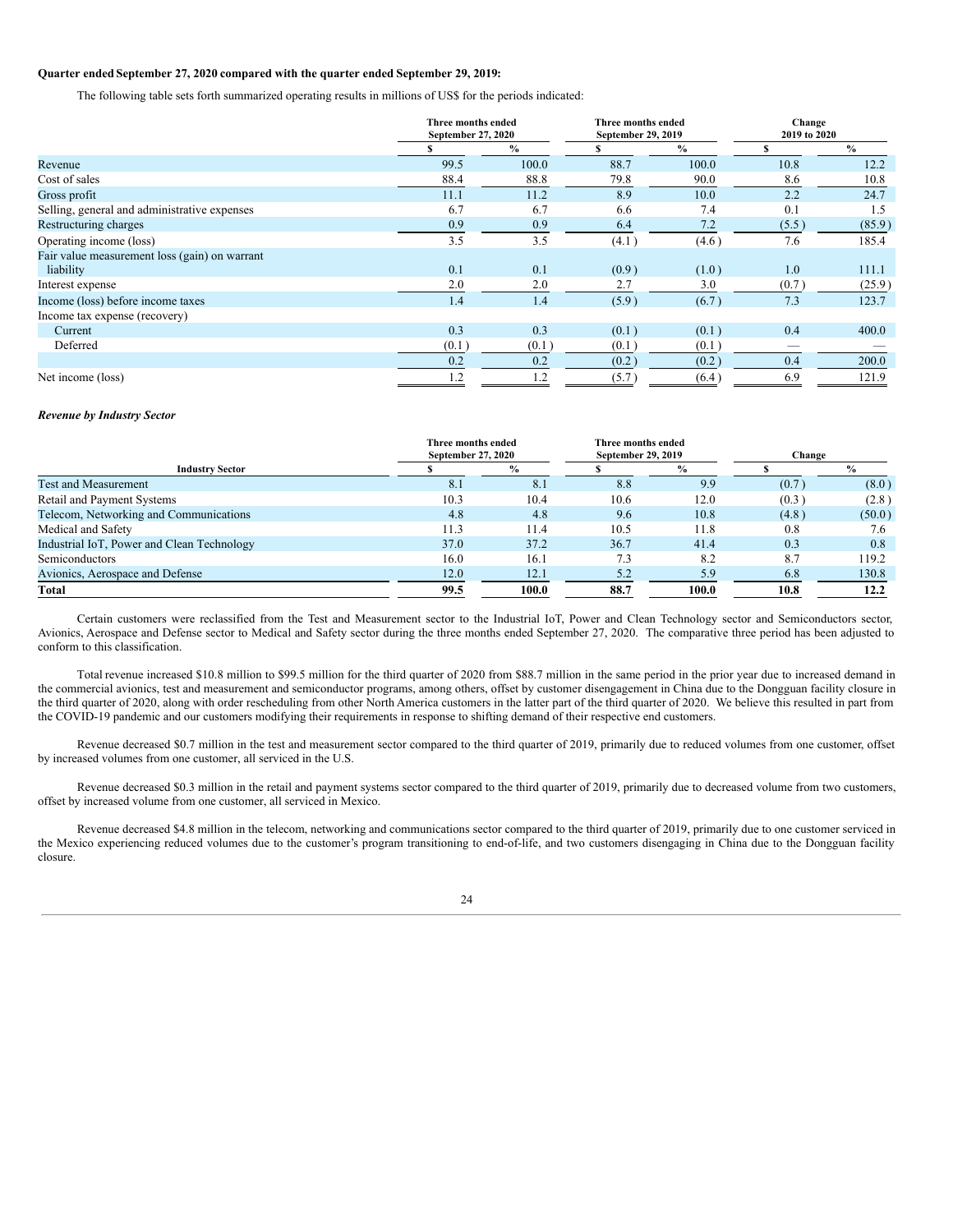Revenue increased \$0.8 million in the medical and safety sector compared to the third quarter of 2019, primarilydue to increased volumes with one customer serviced in Mexico and one new customer serviced in the U.S., offset by decreased volumes with two customers serviced in Mexico.

Revenue increased \$0.3 million in the industrial IoT, power and clean technology sector compared to the third quarter of 2019, primarily due to increased volume from one customer serviced in Mexico, offset by decreased volumes from two customers serviced in the U.S. and two customers serviced in Mexico.

Revenue increased \$8.7 million in the semiconductors sector compared to the third quarter of 2019, due to increased volume from two customers serviced in Mexico, and one new customer serviced in the U.S.

Revenue increased \$6.8 million in the avionics, aerospace and defense sector compared to the third quarter of 2019, due to the addition of one new customer, volume increases with three customers, offset by volume decreases with another customer, all serviced in the U.S.

## *Revenue by Geography*

During the third quarter of 2020, 61.8% of our revenue was attributable to production from our operations in Mexico and 38.2% of our revenue was attributable to production from our operations in the U.S. During the third quarter of 2019, 64.0% of our revenue was attributable to production from our operations in Mexico, 30.9% of our revenue was attributable to production from our operations in the U.S. and 5.1% of our revenue was attributable to production from our operations in China. Following the closure of our Dongguan manufacturing facility in China, manufacturing of certain products previously manufactured at that facility has been transferred to the Company's other manufacturing facilities..

#### *Additional Revenue Information*

We recorded approximately \$4.8 million and \$3.6 million of revenue from sales of raw materials inventory to customers during the third quarter of 2020 and the third quarter of 2019, respectively. The Company purchases raw materials based on customer purchase orders. When a customer requires an order to be altered or changed, the customer is generally obligated to purchase the original on-order raw material at cost, to the extent the materials are not consumed within a specified period.

The Company's ten largest customers represented 60.3% of revenue during the third quarter of 2020, compared with 53.1% in the third quarter of 2019.Revenue from the two largest customers during the third quarter of 2020 was \$11.6 million representing 11.7% and \$11.0 million representing 11.1% of total revenue. This compares with revenue from the largest customer during the third quarter of 2019 of \$10.9 million representing 12.3 % of total revenue. No other customers represented more than 10% of revenue in either period.

## *Gross Profit*

Gross profit for the third quarter of 2020 increased by \$2.2 million to \$11.1 million or 11.2% of revenue compared with \$8.9 million or 10.0% of revenue for the same period in 2019. When excluding unrealized foreign exchange gain on unsettled forward contracts ,amortization of intangible assets and COVID-19 related expenses, the adjusted gross profit was \$12.5 million or 12.6% of revenue for the third quarter of 2020 compared with \$10.8 million or 12.1% of revenue for the third quarter of 2019. The increase in gross profit percentage is primarily due to headcount reductions, resulting in labor efficiencies.

#### *Selling, General and Administrative Expenses*

Selling, general and administrative expenses increased to \$6.7 million in the third quarter of 2020 from \$6.6 million in the same period in 2019.

#### *Restructuring Charges*

During the third quarter of 2020, we recorded restructuring expenses of \$1.2 million primarily related to the reduction of 307 full-time equivalents ("FTEs"), at our Zacatecas, Mexico facility, partially offset by restructuring provision reversals of \$0.3 million previously included for the Dongguan facility. During the third quarter of 2019, we accrued restructuring charges of \$5.5 million related to the Company's previously announced closure of business operations in Dongguan, China, in addition to \$0.9 million related to the reduction of 19 FTEs in the U.S, 4 FTEs in Canada and 89 FTEs and contract employees in Mexico. The restructuring charges related to the Dongguan facility included \$1.4 million of severance charges related to the reduction of 137 FTEs and other facility closure activities, accrued tax and duties of \$0.2 million, and equipment decommissioning and facility charges of \$0.4 million. In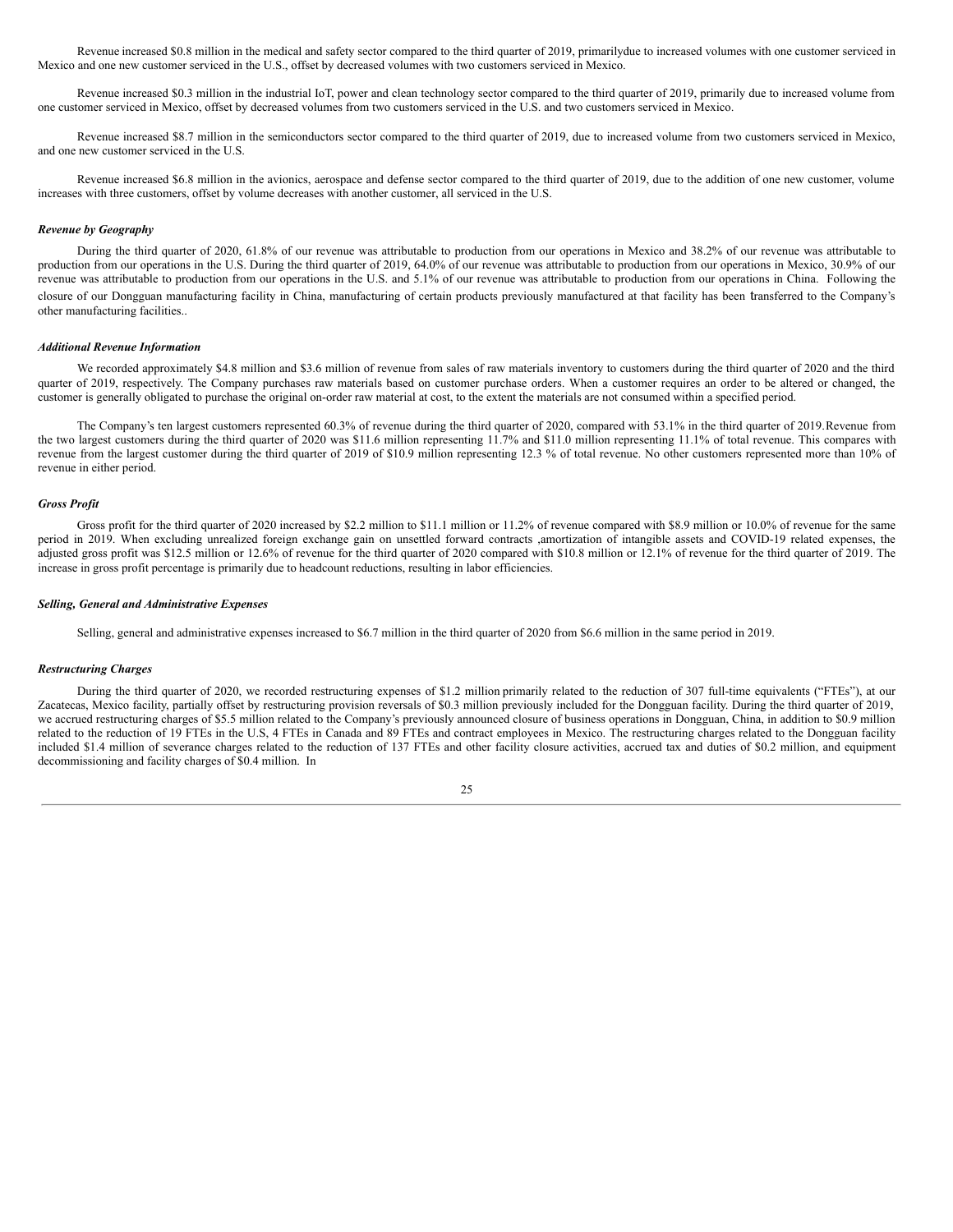addition, the restructuring charges included a \$1.7 million write down of accounts receivable, a \$1.5 million write down of inventory and \$0.3 million write down of property, plant and equipment.

As at September 27, 2020, the Company had \$0.4 million of accrued restructuring charges remaining related to Dongguan for employee severance, and legal fees and U.S. employee severance to be paid by the end of the fourth quarter of 2020.

#### *Interest Expense*

Interest expense decreased to \$2.0 million in the third quarter of 2020 compared to \$2.7 million in the same period in 2019, respectively. The decrease primarily resulted from the pay down of the Term Loan B Facility in addition to lower average debt balance in the third quarter of 2020 compared to the same period in 2019. The weighted average interest rates with respect to the debt on our PNC and TCW Facilities was 6.94%. The weighted average interest rates for the same period in the prior year was 12.2%.

## *Income Tax Expense*

The Company recorded current income tax expense of \$0.3 million and \$0.1 million for the third quarters of 2020 and 2019, in connection with U.S. state taxes and taxes on profits in certain foreign jurisdictions, and deferred income tax benefit of \$0.1 million in the third quarter of 2020 and 2019, in connection with temporary differences related to the Mexican operations.

## **Non-GAAP Financial Measures**

To supplement our consolidated financial statements, which are prepared and presented in accordance with U.S. GAAP, we use the following non-GAAP financial measures: Adjusted Gross Profit, EBITDA, Adjusted EBITDA and Adjusted Net Income (collectively the "Non-GAAP Financial Measures"). We believe that these Non-GAAP Financial Measures, when used in conjunction with GAAP financial measures, provide useful information about operating results, enhance the overall understanding of past financial performance and future prospects, and allow for greater transparency with respect to the key metrics we use in our financial and operational decision making, as they exclude the effects of items that may not be indicative of, or are unrelated to, our underlying operating results, such as expenses related to the COVID-19 pandemic. The Company's management believes that adjusting for the additional temporary costs attributable to the COVID-19 pandemic allows for a better comparison of the Company's performance to prior periods, which is consistent with our recent amendments to the financial covenants in our financing agreements. These non-GAAP measures are used by the Company's management to manage and monitor the Company's performance, and also frequently used by analysts, investors and other interested parties to evaluate companies in our industry. The presentation of this financial information is not intended to be considered in isolation or as a substitute for, or superior to, the financial information prepared and presented in accordance with U.S. GAAP, and they should not be construed as an inference that our future results will be unaffected by any items adjusted for in these non-GAAP measures. In evaluating these non-GAAP measures, you should be aware that in the future we may incur expenses that are the same as or similar to some of those adjusted in this presentation. The Non-GAAP Financial Measures that we use are not necessarily comparable to similarly titled measures used by other companies due to different methods of calculation.

#### *Net Income and Adjusted Net Income Reconciliation*

Adjusted Net Income, a non-GAAP financial measure, is defined as Net Income before amortization of intangible assets, restructuring charges, stock-based compensation, fair value adjustment of warrant liability, merger and acquisition related expenses and unrealized foreign exchange gains and losses on unsettled forward foreign exchange contracts and COVID-19 related expenses. Management presents Adjusted Net Income, as it is believed the information is useful to investors in understanding and evaluating our operating results as it aligns the net income (loss) with those adjustments made to EBITDA and gross profit.

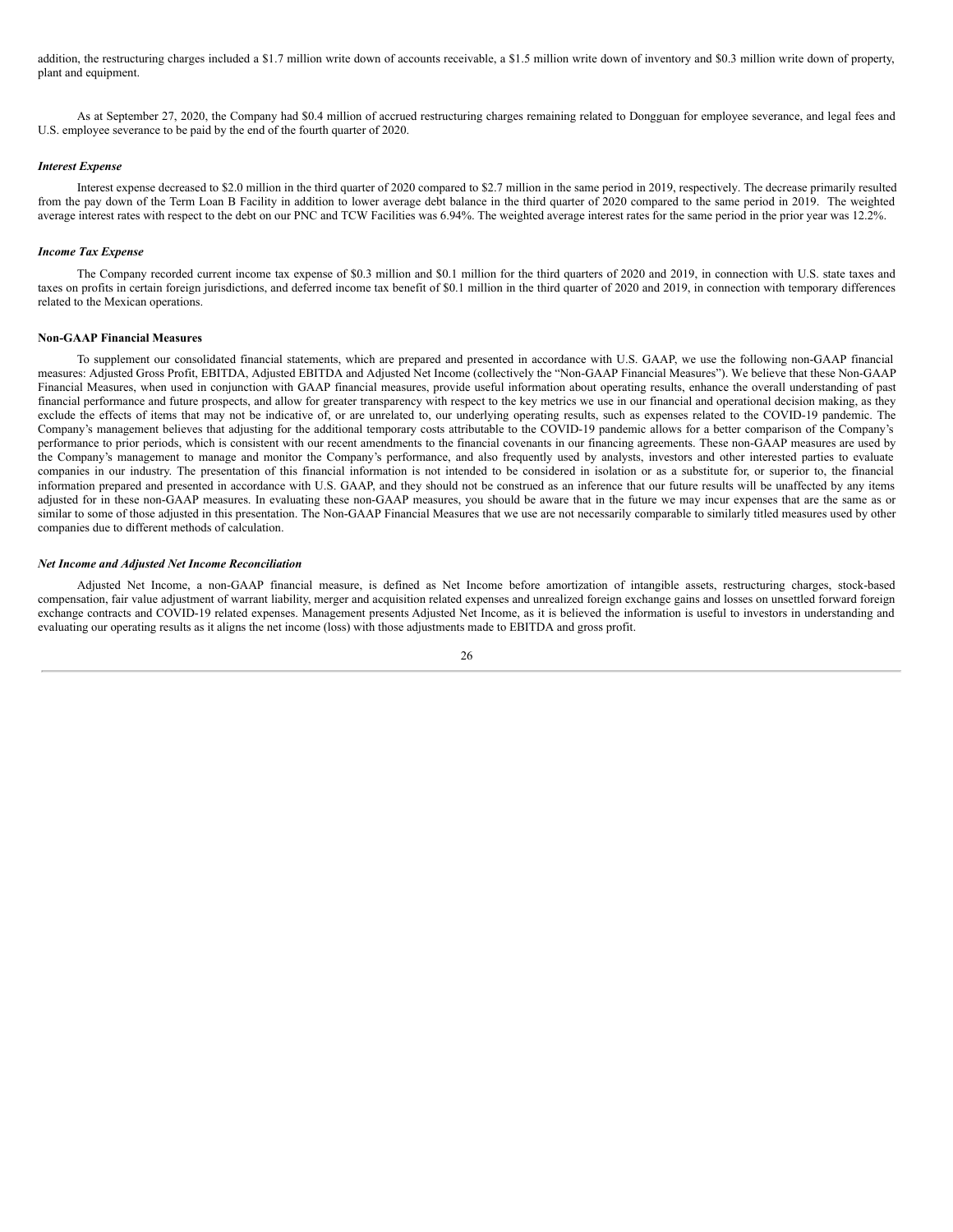Below is the reconciliation of Net Income to Adjusted Net Income (in thousands):

|                                                       |  | September 27,<br>2020 | September 29,<br>2019 |          |
|-------------------------------------------------------|--|-----------------------|-----------------------|----------|
| Net income (loss)                                     |  | 1.243                 | S                     | (5, 734) |
| Add:                                                  |  |                       |                       |          |
| Amortization of intangible assets                     |  | 354                   |                       | 1,844    |
| Restructuring charges                                 |  | 871                   |                       | 6,454    |
| Stock based compensation                              |  | 158                   |                       | 353      |
| Fair value adjustment of warrant liability            |  | 133                   |                       | (858)    |
| Merger and acquisitions related expenses              |  |                       |                       | 68       |
| COVID-19 related expenses (1)                         |  | 1,348                 |                       |          |
| Unrealized foreign exchange gain on unsettled forward |  |                       |                       |          |
| foreign exchange contracts                            |  | (261)                 |                       |          |
| Adjusted net income                                   |  | 3.846                 |                       | 2.127    |

(1) Includes costs attributable to the COVID-19 pandemic, including retention of temporary replacement labor, additional sanitation, cleaning and disinfection of facilities, personal protective equipment and related supplies, costs associated with facilitating social distancing and logistics costs associated with expediting inventory purchases from existing and new sources.

Net income increased to \$1.2 million from a \$5.7 million loss in the third quarter of 2020 and 2019, respectively. This was due to increased gross profit, partially driven by an unrealized foreign exchange gain on unsettled forward contracts and a reduction in amortization of intangible assets and headcount reductions. Also contributing was a decrease in interest expense and decreased restructuring cost recorded in the third quarter of 2020 over the same period in the prior year. The net income in the third quarter of 2020 was partially offset by \$1.3 million of COVID-19 related expenses not incurred for the same period in the prior year. When excluding the items in the reconciliation above, Adjusted Net Income increased \$1.7 million in the third quarter of 2020 over the same period in the prior year.

## *Gross Profit and Adjusted Gross Profit Reconciliation*

Adjusted Gross Profit, a non-GAAP financial measure, is defined as gross profit exclusive of unrealized foreign exchange gains or losses on unsettled forward foreign exchange contracts and the amortization of intangible assets. The Company calculates an adjusted gross profit amount as we consider gross profit exclusive of such unrealized foreign exchange gains or losses on unsettled forward foreign exchange contracts to be a meaningful measure as it is non-cash and management does not consider the mark-tomarket valuation reflective of operating performance in the current period. Management also excludes the impact of intangible assets amortization as these charges are non-cash in nature and are not believed to be reflective of operating performance. Management also excludes COVID-19 related expenses as it believes these costs are not reflective of normal operations due to pandemic. We also believe adjusted gross profit provides useful information to investors in understanding and evaluating our operating results in the same manner as management.

Below is the reconciliation from the financial statement presentation of gross profit to the non-GAAP measure of adjusted gross profit (in thousands):

|                                               |   | <b>Three</b><br>months<br>ended<br>September 27,<br>2020 | <b>Three</b><br>months<br>ended<br>September 29,<br>2019 |          |  |
|-----------------------------------------------|---|----------------------------------------------------------|----------------------------------------------------------|----------|--|
| Gross profit                                  | S | 11,102                                                   | S                                                        | 8,906    |  |
| Add:                                          |   |                                                          |                                                          |          |  |
| Unrealized foreign exchange gain on unsettled |   |                                                          |                                                          |          |  |
| forward exchange contracts                    |   | (261)                                                    |                                                          | _        |  |
| Amortization of intangible assets             |   | 354                                                      |                                                          | 1,844    |  |
| COVID-19 related expenses (1)                 |   | 1,348                                                    |                                                          | __       |  |
| Adjusted gross profit                         |   | 12,543                                                   |                                                          | 10,750   |  |
| Adjusted gross profit percentage              |   | $12.6\%$                                                 |                                                          | $12.1\%$ |  |

(1) Includes costs attributable to the COVID-19 pandemic, including retention of temporary replacement labor, additional sanitation, cleaning and disinfection of facilities, personal protective equipment and related supplies, costs associated with facilitating social distancing and logistics costs associated with expediting inventory purchases from existing and new sources.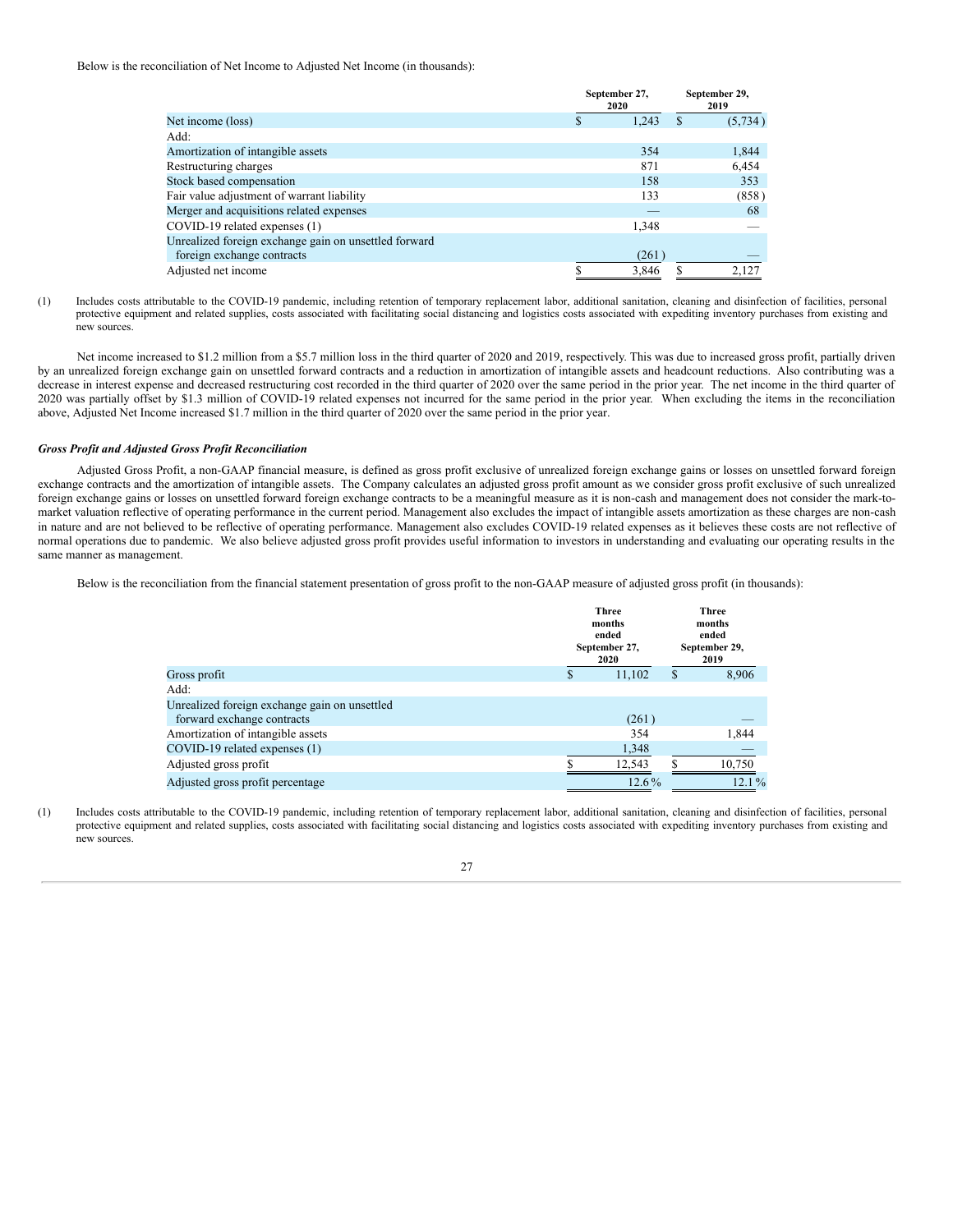## *EBITDA and Adjusted EBITDA Reconciliation*

EBITDA and Adjusted EBITDA, non-GAAP financial measures, are defined as earnings before interest, taxes, depreciation and amortization, with Adjusted EBITDA also excluding restructuring charges, stock-based compensation, unrealized foreign exchange gains and losses on unsettled forward foreign exchange contracts, fair value adjustment of warrant liability and merger and acquisition related expenses and COVID-19 related expenses. Management presents EBITDA and Adjusted EBITDA, as they are utilized by management to monitor performance against budget as well as compliance with bank covenants. We also believe EBITDA and Adjusted EBITDA provide useful information to investors in understanding and evaluating our operating results in the same manner as management.

Below is the reconciliation of net income (loss), the closest GAAP measure, to EBITDA and Adjusted EBITDA (in thousands).

|                                               | <b>Three</b><br>months<br>ended<br>September 27,<br>2020 |   |          |
|-----------------------------------------------|----------------------------------------------------------|---|----------|
| Net income (loss)                             | \$<br>1,243                                              | S | (5, 734) |
| Add:                                          |                                                          |   |          |
| Depreciation of property, plant and equipment | 1,545                                                    |   | 1,649    |
| Amortization of intangible assets             | 354                                                      |   | 1,844    |
| Interest                                      | 1,941                                                    |   | 2,679    |
| Income taxes expense (recovery)               | 204                                                      |   | (184)    |
| <b>EBITDA</b>                                 | \$<br>5,287                                              | S | 254      |
| Add:                                          |                                                          |   |          |
| Restructuring charges                         | 871                                                      |   | 6,454    |
| Stock based compensation                      | 158                                                      |   | 353      |
| Fair value adjustment of warrant liability    | 133                                                      |   | (858)    |
| Merger and acquisition related expenses       |                                                          |   | 68       |
| COVID-19 related expenses (1)                 | 1,348                                                    |   |          |
| Unrealized foreign exchange gain on unsettled |                                                          |   |          |
| forward exchange contracts                    | (261)                                                    |   |          |
| <b>Adjusted EBITDA</b>                        | \$<br>7,536                                              | S | 6,271    |

(1) Includes costs attributable to the COVID-19 pandemic, including retention of temporary replacement labor, additional sanitation, cleaning and disinfection of facilities, personal protective equipment and related supplies, costs associated with facilitating social distancing and logistics costs associated with expediting inventory purchases from existing and new sources.

Adjusted EBITDA for three months ended September 27, 2020 increased by \$1.3 million to \$7.5 million compared with \$6.3 million for the same period in 2019 due to the increase in gross profit, partially offset by increased selling, general and administrative expenses.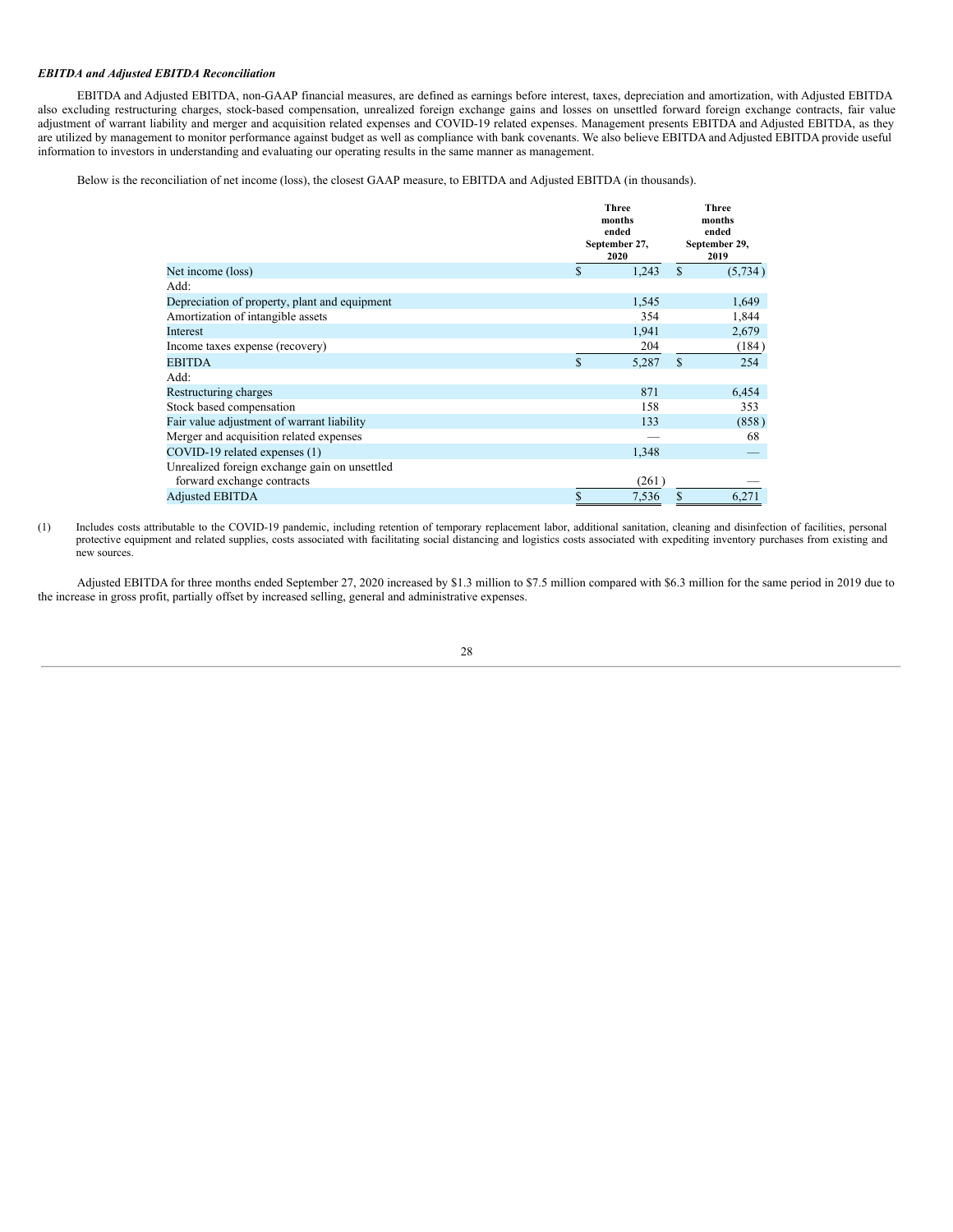## **Nine months ended September 27, 2020, compared with the nine months ended September 29, 2019:**

The following table sets forth summarized operating results in millions of US\$ for the periods indicated:

|                                                  |       | Nine months ended<br>September 27, 2020 |       | Nine months ended<br>September 29, 2019 | Change<br>2019 to 2020 |               |
|--------------------------------------------------|-------|-----------------------------------------|-------|-----------------------------------------|------------------------|---------------|
|                                                  |       | $\frac{0}{0}$                           |       | $\frac{0}{0}$                           |                        | $\frac{0}{0}$ |
| Revenue                                          | 285.1 | 100.0                                   | 282.3 | 100.0                                   | 2.8                    | 1.0           |
| Cost of sales                                    | 253.7 | 89.0                                    | 255.7 | 90.6                                    | (2.0)                  | (0.8)         |
| Gross profit                                     | 31.4  | 11.0                                    | 26.6  | 9.4                                     | 4.8                    | 18.0          |
| Selling, general and administrative expenses     | 21.0  | 7.4                                     | 19.9  | 7.0                                     | 1.1                    | 5.5           |
| Change in fair value of contingent consideration | 0.0   | 0.0                                     | (3.0) | (1.1)                                   | 3.0                    | 100.0         |
| Restructuring charges                            | 0.5   | 0.2                                     | 8.6   | 3.0                                     | (8.1)                  | (94.2)        |
| Operating income                                 | 9.9   | 3.4                                     | 1.1   | 0.4                                     | 8.8                    | 800.0         |
| Fair value measurement loss (gain) on warrant    |       |                                         |       |                                         |                        |               |
| liability                                        | 0.0   | 0.0                                     | (0.9) | (0.3)                                   | 0.9                    | 100.0         |
| Interest expense                                 | 6.0   | 2.1                                     | 8.4   | 3.0                                     | (2.4)                  | (28.6)        |
| Income (loss) before income taxes                | 3.9   | 1.3                                     | (6.4) | (2.3)                                   | 10.3                   | 160.9         |
| Income tax expense                               |       |                                         |       |                                         |                        |               |
| Current                                          | 0.9   | 0.3                                     | 0.6   | 0.2                                     | 0.3                    | 50.0          |
| Deferred                                         | 0.0   | 0.0                                     | 0.0   | 0.0                                     |                        |               |
|                                                  | 0.9   | 0.3                                     | 0.6   | 0.2                                     | 0.3                    | 50.0          |
| Net income (loss)                                | 3.0   | 1.0                                     | (7.0) | (2.5)                                   | 10.0                   | 142.9         |

#### *Revenue by Industry Sector*

|                                            | Nine months ended<br>Nine months ended<br>September 27, 2020<br>September 29, 2019 |               | Change |               |        |               |
|--------------------------------------------|------------------------------------------------------------------------------------|---------------|--------|---------------|--------|---------------|
| <b>Industry Sector</b>                     |                                                                                    | $\frac{9}{6}$ |        | $\frac{6}{9}$ |        | $\frac{0}{0}$ |
| <b>Test and Measurement</b>                | 25.4                                                                               | 8.9           | 33.9   | 12.0          | (8.5)  | (25.1)        |
| Retail and Payment Systems                 | 29.4                                                                               | 10.3          | 35.6   | 12.6          | (6.2)  | (17.4)        |
| Telecom, Networking and Communications     | 17.3                                                                               | 6.1           | 28.4   | 10.1          | (11.1) | (39.1)        |
| Medical and Safety                         | 33.3                                                                               | 11.7          | 34.2   | 12.1          | (0.9)  | (2.6)         |
| Industrial IoT, Power and Clean Technology | 111.4                                                                              | 39.1          | 112.8  | 40.0          | (1.4)  | (1.2)         |
| Semiconductors                             | 37.4                                                                               | 13.1          | 20.4   | 7.2           | 17.0   | 83.3          |
| Avionics, Aerospace and Defense            | 30.9                                                                               | 10.8          | 17.0   | 6.0           | 13.9   | 81.8          |
| Total                                      | 285.1                                                                              | 100.0         | 282.3  | 100.0         | 2.8    | 1.0           |

Certain customers were reclassified from the Test and Measurement sector to the Industrial IoT, Power and Clean Technology sector and Semiconductors sector, Avionics, Aerospace and Defense sector to Medical and Safety sector during the three months ended September 27, 2020 and six months ended June 28, 2020. The comparative three and nine month periods have been adjusted to conform to this classification.

Total revenue increased \$2.8 million to \$285.1 million for the first nine months of 2020 from \$282.3 million in the same period in the prior year primarily due tosome demand gains from commercial avionics and test and measurement programs, among others, and customer disengagement in China due to the Dongguan facility closure in the third quarter of 2019, along with order rescheduling from other North America customers in the latter part of the third quarter of 2020. We believe this resulted in part from the COVID-19 pandemic and our customers modifying their requirements in response to shifting demand of their respective end customers.

Revenue decreased \$8.5 million in the test and measurement sector compared to the first nine months of 2019, primarily due to reduced volume from one customer serviced in the U.S.

Revenue decreased \$6.2 million in the retail and payment systems sector compared to the first nine months of 2019, primarily due to decreased volume from two customers, offset by increased volume from one customer, all serviced in Mexico.

Revenue decreased \$11.1 million in the telecom, networking and communications sector compared to the first nine months of 2019, primarily due to two customers disengaging in China due to the Dongguan facility closure, one customer serviced in Mexico experiencing reduced volumes due to the customer's program transitioning to endof-life, and one customer serviced in Mexico with reduced volume, partially offset by one new customer serviced in the U.S.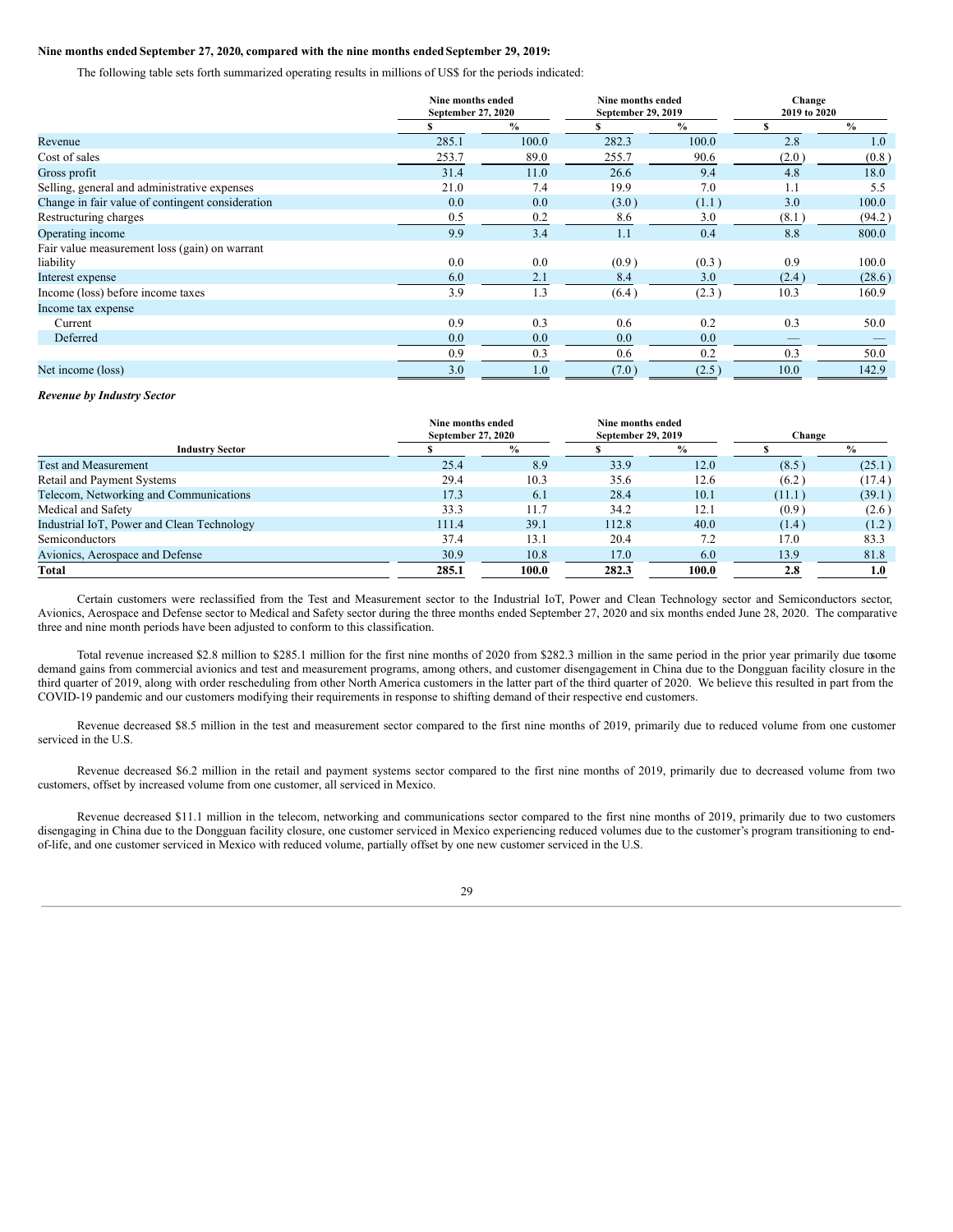Revenue decreased \$0.9 million in the medical and safety sector compared to the first nine months of 2019, primarily due to one customer serviced in the U.S. experiencing reduced volumes due to the customer's program transitioning to end-of-life, decreased volume from twocustomers, partially offset by one new customer serviced in Mexico and two new customers serviced in the U.S.

Revenue decreased \$1.4 million in the industrial IoT, power and clean technology sector compared to the first nine months of 2019, primarily due to decreased volume from four customers (two serviced in Mexico; two serviced in the U.S.), partially offset by increased volume from two customers serviced in Mexico.

Revenue increased \$17.0 million in the semiconductors sector compared to the first nine months of 2019, due to increased volume from three customers serviced in Mexico and one new customer serviced in the U.S.

Revenue increased \$13.9 million in the avionics, aerospace and defense sector compared to the first nine months of 2019, due to volumes increases with two customers, as well as one new customer, offset by volume decreases with one customer, all serviced in the U.S.

#### *Revenue by Geography*

During the first nine months of 2020, 63.5% of our revenue was attributable to production from our operations in Mexico, 36.2% of our revenue was attributable to production from our operations in the U.S. and 0.3% of our revenue was attributable to production from our operations in China. During the first nine months of 2019, 64.2% of our revenue was attributable to production from our operations in Mexico, 30.6% of our revenue was attributable to production from our operations in the U.S. and 5.3% of our revenue was attributable to production from our operations in China. Following the closure of our Dongguan manufacturing facility in China, manufacturing of certain products previously manufactured at that facility has been transferred to the Company's other manufacturing facilities.

#### *Additional Revenue Information*

We recorded approximately \$8.8 million and \$8.0 million of revenue from sales of raw materials inventory to customers during the first nine months of 2020 and the first nine months of 2019. The Company purchases raw materials based on customer purchase orders. When a customer requires an order to be altered or changed, the customer is generally obligated to purchase the original on-order raw material at cost, to the extent the materials are not consumed within a specified period.

The Company's ten largest customers represented 55.5% of revenue during the first nine months of 2020, compared with 54.0% in the first nine months of 2019. Revenue from the largest customer during the first nine months of 2020 was \$38.2 million representing 13.4% of total revenue. This compares with revenue from the largest customer during the first nine months of 2019 of \$36.7 million representing 13.0% of total revenue. No other customers represented more than 10% of revenue in either period.

## *Gross Profit*

Gross profit for the first nine months of 2020 increased by \$4.8 million to \$31.4 million or 11.0% of revenue compared with \$26.6 million or 9.4% of revenue for the same period in 2019. When excluding unrealized foreign exchange gain on unsettled forward contracts, amortization of intangible assets and COVID-19 related expenses, the adjusted gross profit was \$36.0 million or 12.6% of revenue for the first nine months of 2020 compared with \$32.1 million or 11.4% of revenue for the first nine months of 2019. This was due primarily to higher gross profit due to product mix and lower variable manufacturing expenses in addition to headcount reductions resulting in labor efficiencies.

#### *Selling, General and Administrative Expenses*

Selling, general and administrative expenses increased to \$21.0 million in the first nine months of 2020 from \$19.9 million in the same period in 2019, mainly due to increased professional services rendered related to additional compliance obligations under the Sarbanes-Oxley Act of 2002, as well as new headcount hired in the first nine months of 2020.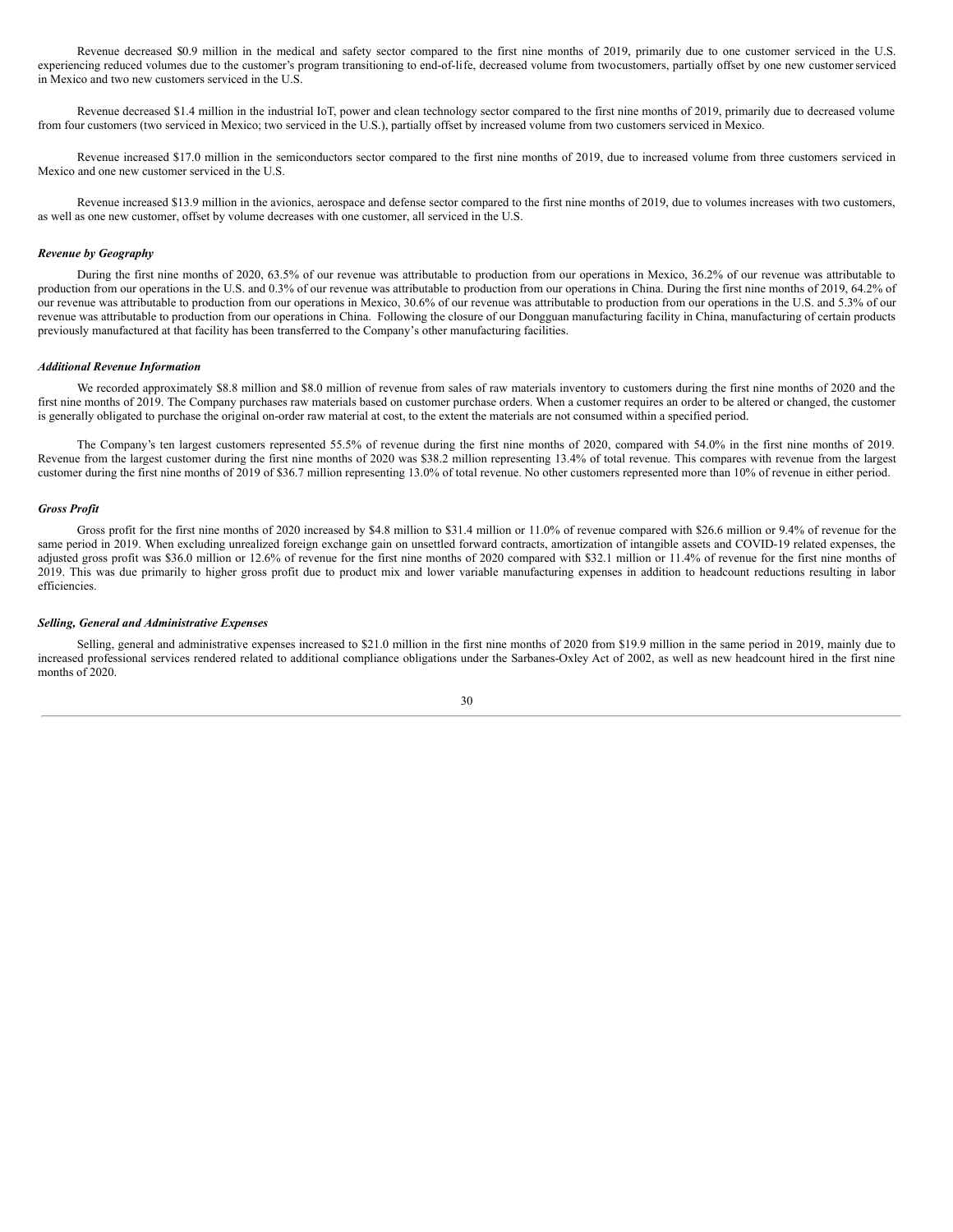## *Change in fair value of contingent consideration*

During the first nine months of 2019, it was determined that there was no fair value of the contingent consideration liability, and that no obligation existed resulting in a recognized gain of \$3.1 million. The contingent consideration liability was initially recognized at fair value in the fourth quarter of 2018 and relates to a contingent earn-out payment associated with the acquisition of MC Assembly. The fair value estimate under purchase accounting of \$3.1 million was derived from a multiple of earnings based on MC Assembly's forecasted twelve-month earnings for the period ended September 29, 2019. Based on actual earnings, the contingent consideration liability was considered resolved and no longer payable as at September 29, 2019. No contingent consideration existed as at September 27, 2020.

#### *Restructuring Charges*

During the first nine months of 2020, we recorded restructuring expenses of \$1.3 million primarily related to the reduction of 307 FTEs, offset by restructuring recoveries of \$0.8 million included in the Dongguan facility.

During the first nine months of 2019, \$8.6 million of restructuring charges were incurred related to the reduction of 137 FTEs in China, 28 FTEs in U.S., 4 FTEs in Canada and 459 FTEs and contract employees in Mexico. The majority of the charges were incurred during the three months ended September 29, 2019 as it related to the closure of the Dongguan manufacturing facility. During the three months ended September 29, 2019, restructuring charges of \$5.5 million were incurred related to the Dongguan facility exit, in addition to \$0.9 million incurred related to the reduction of 19 FTEs in the U.S, 4 FTEs in Canada and 89 FTEs and contract employees in Mexico. The restructuring charges related to the Dongguan facility included \$1.4 million of severance charges related to the reduction of 137 FTEs and other facility closure activities, accrued tax and duties of \$0.2 million and equipment decommissioning and facility charges of \$0.4 million. In addition, the restructuring charges included is a \$1.7 million write down of accounts receivable, a \$1.5 million write down of inventory and \$0.3 million write down of property, plant and equipment.

As at September 27, 2020, the Company had \$0.2 million of accrued restructuring charges remaining related to Dongguan to be paid by the end of the fourth quarter of 2020 mainly related to employee severance and legal fees.

#### *Interest Expense*

Interest expense decreased to \$6.0 million in the first nine months of 2020 compared to \$8.3 million in the same period in 2019. The decrease was primarily the result of the pay down of the Term Loan B Facility in addition to lower average debt balance in the first nine months of 2020 compared to the same period in 2019. The weighted average interest rates with respect to the debt on our PNC and TCW Facilities was 7.3%. The weighted average interest rates for the same period in the prior year was 10.5%.

#### *Income Tax Expense*

The Company recorded current income tax expense of \$0.9 million and \$0.6 million for the first nine months of 2020 and 2019, in connection with U.S. state taxes and taxes on profits in certain foreign jurisdictions, and deferred income tax benefit of \$15 thousand and expense of \$14 thousand in the first nine months of 2020 and 2019, in connection with temporary differences related to the Mexican operations.

#### **Non-GAAP Financial Measures**

To supplement our consolidated financial statements, which are prepared and presented in accordance with U.S. GAAP, we use the following non-GAAP financial measures: Adjusted Gross Profit, EBITDA, Adjusted EBITDA and Adjusted Net Income (collectively the "Non-GAAP Financial Measures"). We believe that these Non-GAAP Financial Measures, when used in conjunction with GAAP financial measures, provide useful information about operating results, enhance the overall understanding of past financial performance and future prospects, and allow for greater transparency with respect to the key metrics we use in our financial and operational decision making, as they exclude the effects of items that may not be indicative of, or are unrelated to, our underlying operating results, such as expenses related to the COVID-19 pandemic. The Company's management believes that adjusting for the additional temporary costs attributable to the COVID-19 pandemic allows for a better comparison of the Company's performance to prior periods, which is consistent with our recent amendments to the financial covenants in our financing agreements. These non-GAAP measures are used by the Company's management to manage and monitor the Company's performance, and also frequently used by analysts, investors and other interested parties to evaluate companies in our industry. The presentation of this financial information is not intended to be considered in isolation or as a substitute for, or superior to, the financial information prepared and presented in accordance with U.S. GAAP, and they should not be construed as an inference that our future results will be unaffected by any items adjusted for in these non-GAAP measures. In evaluating these non-GAAP measures, you should be aware that in the future we may incur expenses that are the same as or similar to some of those adjusted in this presentation. The Non-GAAP Financial Measures that we use are not necessarily comparable to similarly titled measures used by other companies due to different methods of calculation.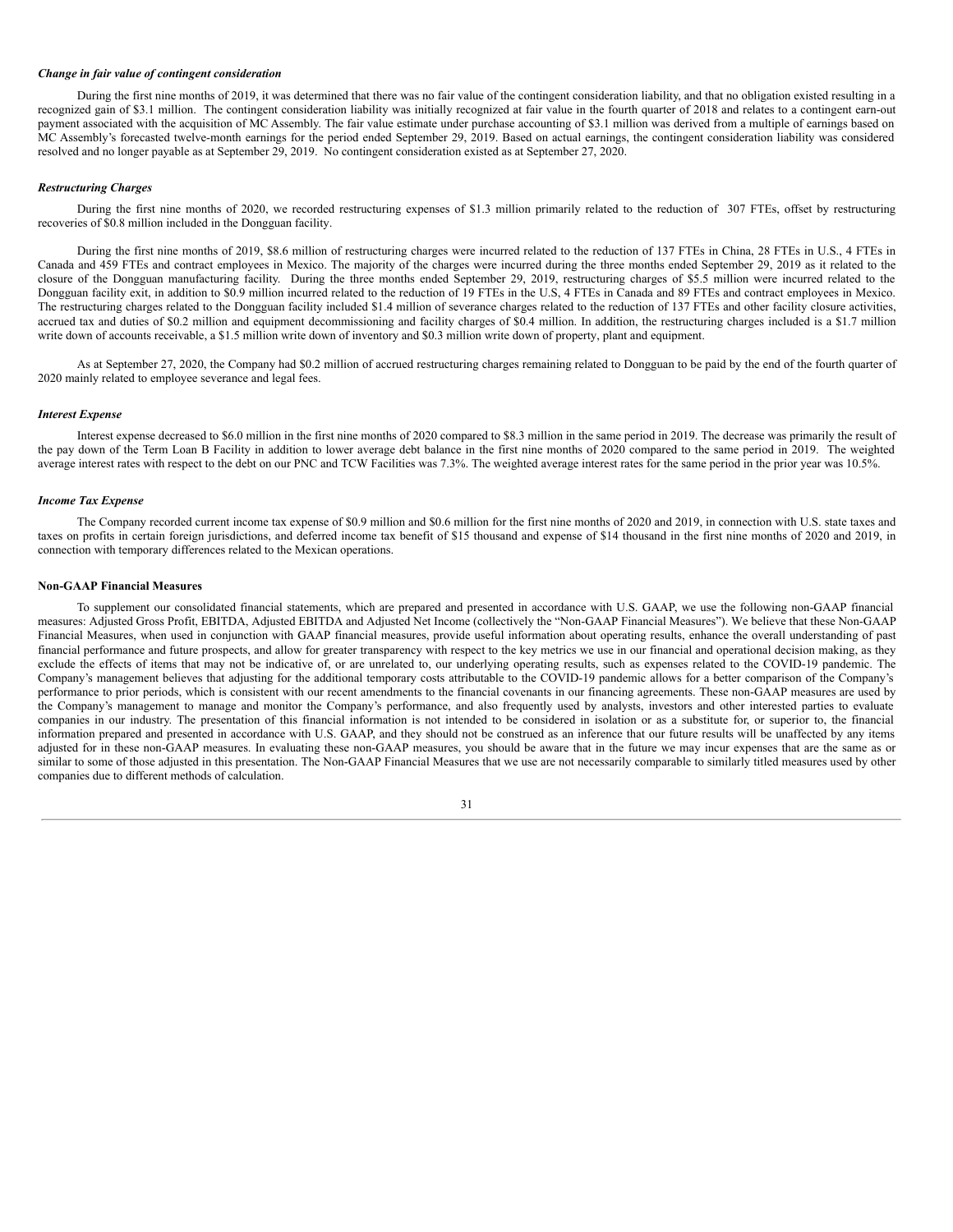## *Net Income and Adjusted Net Income Reconciliation*

Adjusted Net Income, a non-GAAP financial measure, is defined as Net Income before amortization of intangible assets, restructuring charges, stock-based compensation, fair value adjustment of warrant liability, fair value adjustment to contingent consideration, merger and acquisition related expenses and unrealized foreign exchange gains and losses on unsettled forward foreign exchange contracts and COVID-19 related expenses. Management presents Adjusted Net Income, as it is believed the information is useful to investors in understanding and evaluating our operating results as it aligns the net income (loss) with those adjustments made to EBITDA and gross profit.

Below is the reconciliation of Net Income to Adjusted Net Income (in thousands):

|                                                                                  | <b>Nine</b><br>months<br>ended<br>September 27,<br>2020 |          | <b>Nine</b><br>months<br>ended<br>September 29,<br>2019 |
|----------------------------------------------------------------------------------|---------------------------------------------------------|----------|---------------------------------------------------------|
| Net income (loss)                                                                | 2,973                                                   |          | (6,991)                                                 |
| Add:                                                                             |                                                         |          |                                                         |
| Amortization of intangible assets                                                | 2,718                                                   |          | 5,532                                                   |
| Restructuring charges                                                            | 525                                                     | <b>S</b> | 8,624                                                   |
| Stock based compensation                                                         | 475                                                     |          | 538                                                     |
| Fair value adjustment of warrant liability                                       | 15                                                      |          | (919)                                                   |
| Fair value adjustment of contingent consideration                                |                                                         |          | (3,050)                                                 |
| Merger and acquisitions related expenses                                         |                                                         |          | 232                                                     |
| COVID-19 related expenses (1)                                                    | 2,533                                                   |          |                                                         |
| Unrealized foreign exchange gain on unsettled forward foreign exchange contracts | (720)                                                   |          |                                                         |
| Adjusted net income                                                              | 8,519                                                   |          | 3.966                                                   |

(1) Includes costs attributable to the COVID-19 pandemic, including retention of temporary replacement labor, additional sanitation, cleaning and disinfection of facilities, personal protective equipment and related supplies, costs associated with facilitating social distancing and logistics costs associated with expediting inventory purchases from existing and new sources.

Net income increased to \$3.0 million from a \$7.0 million loss in the first nine months of 2020 and 2019. In addition, the increase in net income was due toa reduction in restructuring charges, increased gross profit, and unrealized foreign exchange gain on unsettled forward contracts in the third quarter of 2020 over the same period in the prior year. When excluding the items noted in the above reconciliation, Adjusted Net Income increased \$4.6 million in the first nine months of 2020 over the same period in the prior year, which is mainly due to increased gross profit, reduced interest expense due to reduction in debt and partially offset by increased selling, general and administrative expense.

## *Gross Profit and Adjusted Gross Profit Reconciliation*

Adjusted Gross Profit, a non-GAAP financial measure, is defined as gross profit exclusive of unrealized foreign exchange gains or losses on unsettled forward foreign exchange contracts and the amortization of intangible assets. The Company calculates an adjusted gross profit amount as we consider gross profit exclusive of such unrealized foreign exchange gains or losses on unsettled forward foreign exchange contracts to be a meaningful measure as it is non-cash and management does not consider the mark-tomarket valuation reflective of operating performance in the current period. Management also excludes the impact of intangible assets amortization as these charges are non-cash in nature and are not believed to be reflective of operating performance. We also believe adjusted gross profit provides useful information to investors in understanding and evaluating our operating results in the same manner as management.

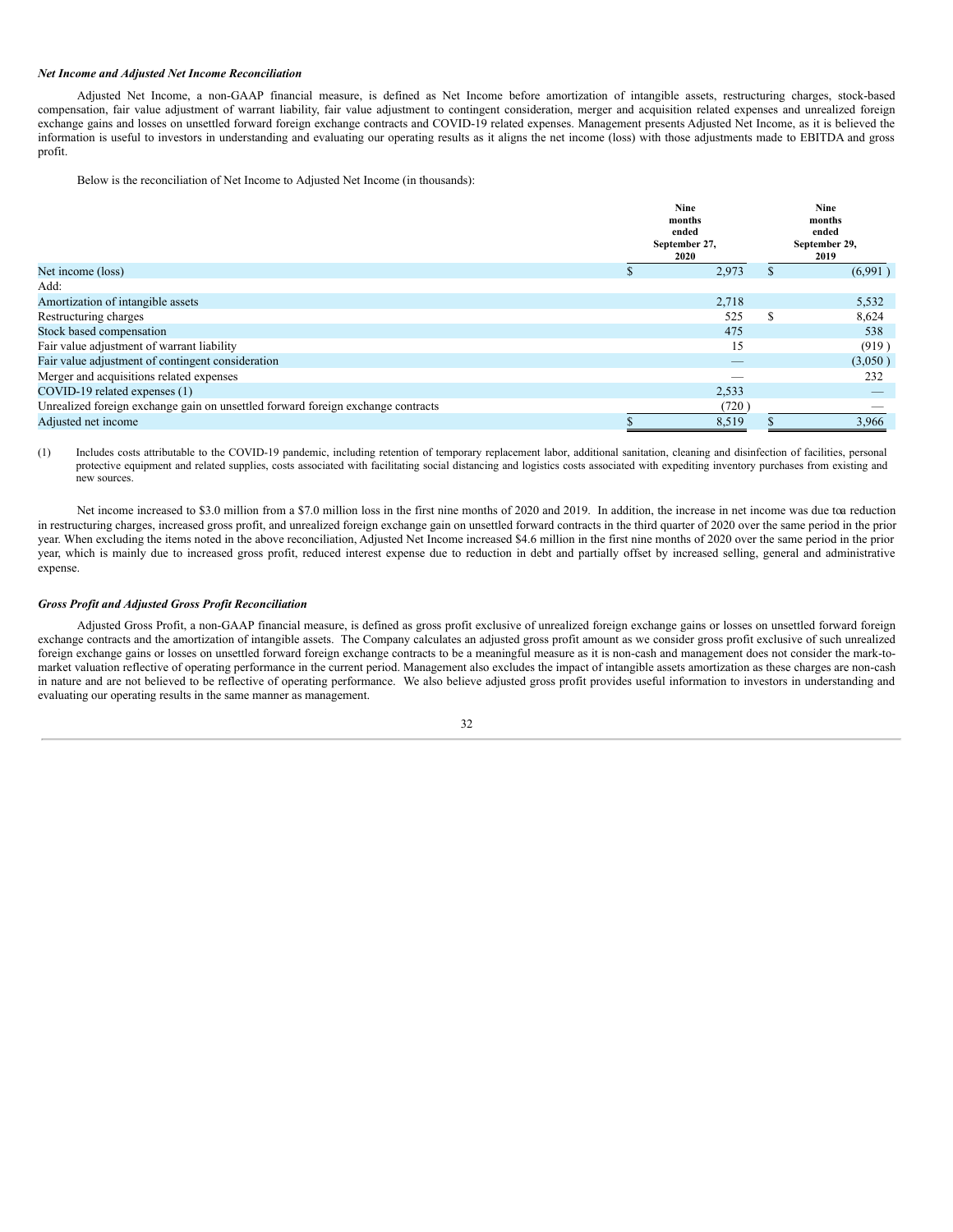Below is the reconciliation from the financial statement presentation of gross profit to the non-GAAP measure of adjusted gross profit (in thousands):

|                                                                          | <b>Nine</b><br>months<br>ended<br>September 27,<br>2020 | Nine<br>months<br>ended<br>September 29,<br>2019 |          |  |
|--------------------------------------------------------------------------|---------------------------------------------------------|--------------------------------------------------|----------|--|
| Gross profit                                                             | 31.427                                                  |                                                  | 26,527   |  |
| Add:                                                                     |                                                         |                                                  |          |  |
| Unrealized foreign exchange gain on unsettled forward exchange contracts | (720)                                                   |                                                  | _        |  |
| Amortization of intangible assets                                        | 2,718                                                   |                                                  | 5,532    |  |
| COVID-19 related expenses (1)                                            | 2,533                                                   |                                                  |          |  |
| Adjusted gross profit                                                    | 35,958                                                  |                                                  | 32,059   |  |
| Adjusted gross profit percentage                                         | $12.6\%$                                                |                                                  | $11.4\%$ |  |

(1) Includes costs attributable to the COVID-19 pandemic, including retention of temporary replacement labor, additional sanitation, cleaning and disinfection of facilities, personal protective equipment and related supplies, costs associated with facilitating social distancing and logistics costs associated with expediting inventory purchases from existing and new sources.

## *EBITDA and Adjusted EBITDA Reconciliation*

EBITDA and Adjusted EBITDA, non-GAAP financial measures, are defined as earnings before interest, taxes, depreciation and amortization, with Adjusted EBITDA also excluding restructuring charges, stock-based compensation, unrealized foreign exchange gains and losses on unsettled forward foreign exchange contracts, fair value adjustment of warrant liability, fair value adjustment to contingent consideration and merger and acquisition related expenses and COVID-19 related expenses. Management presents EBITDA and Adjusted EBITDA, as they are utilized by management to monitor performance against budget as well as compliance with bank covenants. We also believe EBITDA and Adjusted EBITDA provide useful information to investors in understanding and evaluating our operating results in the same manner as management.

Below is the reconciliation of net income (loss), the closest GAAP measure, to EBITDA and Adjusted EBITDA (in thousands).

|                                                                          |   | <b>Nine</b><br>months<br>ended<br>September 27,<br>2020 | <b>Nine</b><br>months<br>ended<br>September 29,<br>2019 |         |  |
|--------------------------------------------------------------------------|---|---------------------------------------------------------|---------------------------------------------------------|---------|--|
| Net income (loss)                                                        | S | 2,973                                                   | \$                                                      | (6,991) |  |
| Add:                                                                     |   |                                                         |                                                         |         |  |
| Depreciation of property, plant and equipment                            |   | 4,767                                                   |                                                         | 4,902   |  |
| Amortization of intangible assets                                        |   | 2,718                                                   |                                                         | 5,532   |  |
| Interest                                                                 |   | 6,021                                                   |                                                         | 8,349   |  |
| Income taxes                                                             |   | 857                                                     |                                                         | 606     |  |
| <b>EBITDA</b>                                                            |   | 17,336                                                  | $\mathcal{S}$                                           | 12,398  |  |
| Add:                                                                     |   |                                                         |                                                         |         |  |
| Restructuring charges                                                    |   | 525                                                     |                                                         | 8,624   |  |
| Stock based compensation                                                 |   | 475                                                     |                                                         | 538     |  |
| Fair value adjustment of warrant liability                               |   | 15                                                      |                                                         | (919)   |  |
| Fair value adjustment to contingent consideration                        |   | $\hspace{0.1mm}-\hspace{0.1mm}$                         |                                                         | (3,050) |  |
| Merger and acquisition related expenses                                  |   |                                                         |                                                         | 232     |  |
| COVID-19 related expenses (1)                                            |   | 2,533                                                   |                                                         |         |  |
| Unrealized foreign exchange gain on unsettled forward exchange contracts |   | (720)                                                   |                                                         |         |  |
| <b>Adjusted EBITDA</b>                                                   |   | 20,164                                                  |                                                         | 17,823  |  |

(1) Includes costs attributable to the COVID-19 pandemic, including retention of temporary replacement labor, additional sanitation, cleaning and disinfection of facilities, personal protective equipment and related supplies, costs associated with facilitating social distancing and logistics costs associated with expediting inventory purchases from existing and new sources.

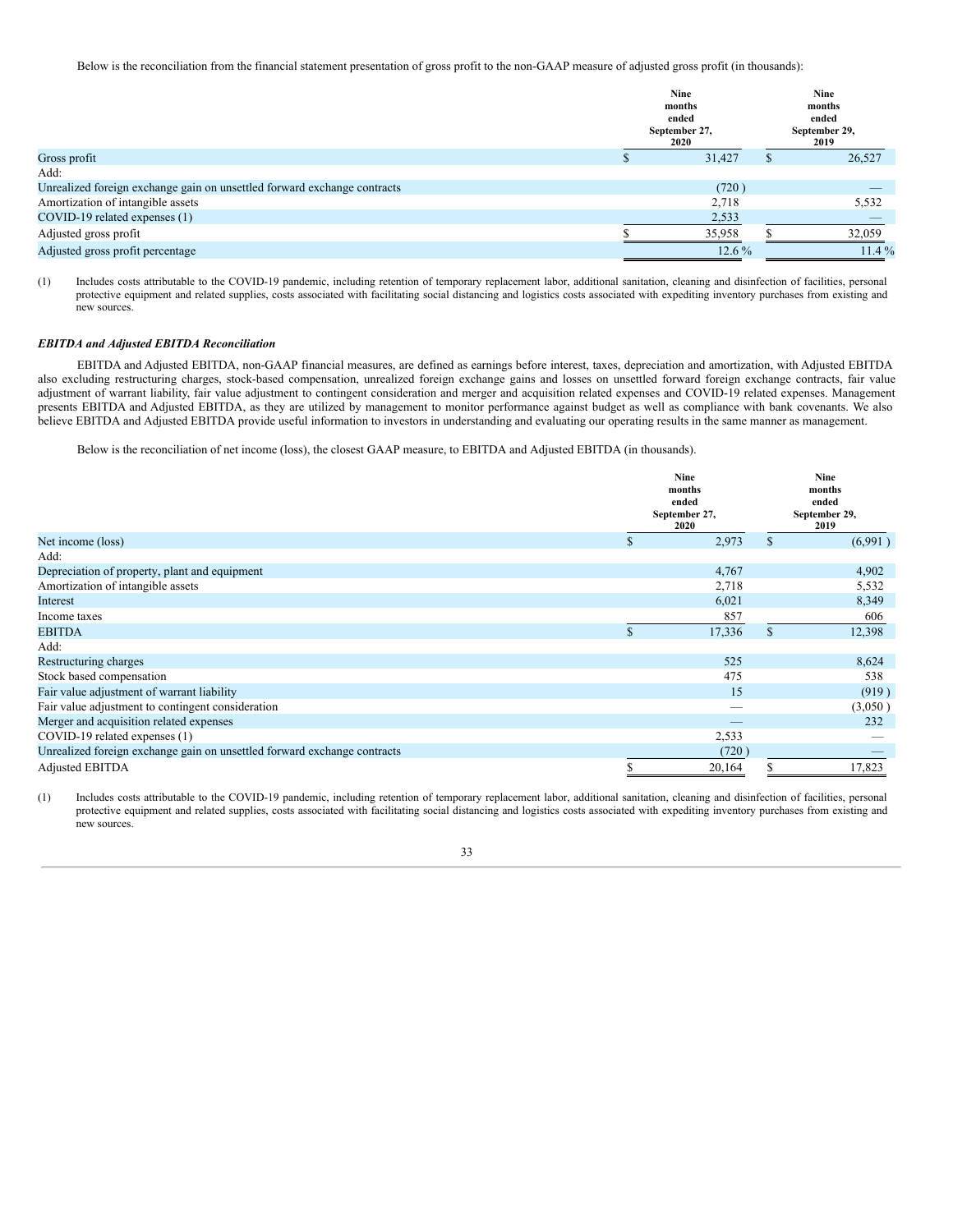## **Liquidity**

As at September 27, 2020, the Company's liquidity was comprised of \$0.2 million in cash on hand and \$30.5 million of funds available to borrow under the PNC Facility, which matures on November 8, 2023. The Company funds its operations by regularly utilizing its PNC Facility (refer to Note 4). The Company manages it capital requirements through budgeting and forecasting processes while monitoring for compliance with bank covenants. Funds available under the PNC Facility are managed on a weekly basis, based on the cash flow requirements of the various operating segments. Cash flows generated from operations are immediately applied towards paying down the PNC Facility.

Market conditions, including the implications of the COVID-19 pandemic, may negatively impact our ability to secure and source alternative methods of financing. We do not currently foresee a material impact in the short term based on our working capital needs, however if a number of our customers reduce or temporarily cease payments to us, this would present a risk and negatively impact our cash flow and ability to meet our working capital obligations to operate our business, which could require us to seek alternative methods of financing.

Net cash generated from operating activities was \$2.5 million during each of the nine months ended September 27, 2020 and September 29, 2019. Working capital changes related to \$16.5 million unbilled contract asset increase, resulting in a use of cash which was due to the increase in unbilled contract assets for customers when compared to the same period in the prior year. This was partially offset by the \$12.0 million increase in the accrued liabilities due to deferred revenue for the first nine months of 2020. Accounts receivable days sales outstanding was 61 days in the first nine months of 2020 and 2019. Accounts Payable represented a source of \$3.7 million due to timing of payments. Accounts payable days outstanding increased to 72 days for the first nine months of 2020 compared to 71 days for the first nine months of 2019. Inventory turnover, on an annualized basis, decreased to 4.1 times for the first nine months of 2020 compared to 4.4 times for the first nine months of 2019.

Net cash used in financing activities during the first nine months of 2020 was \$2.4 million compared to net cash used by \$0.3 million for the first nine months of 2019. During the first nine months of 2020, the Company made net borrowing to the revolving debt of \$0.3 million, compared to the repayments to the revolving debt of \$9.9 million during the first nine months of 2019. The Company also paid down its long-term debt in the amount of \$0.9 million and 22.6 million in the first quarters of 2020 and 2019, respectively. Principal repayments on capital lease obligations were \$1.0 million in the first nine months of 2020 compared to \$1.2 million in the same period in the prior year.

Net cash used in investing activities during the first nine months of 2020 was\$1.2 million compared to \$3.2 million in the first nine months of 2019, related to capital asset purchases. During the first nine months of 2020, the Company used \$2.6 million for capital asset purchases, partially offset by leasing proceeds of \$1.4 million .

### **Capital Resources**

The Company borrows money under the PNC Facility, which has a term ending on November 8, 2023. Advances made under the PNC Facility bear interest at the U.S. base rate plus an applicable margin ranging from 0.75% to 1.25%, or LIBOR plus an applicable margin ranging from 2.50% to 3.00%. The base commercial lending rate should approximate U.S. prime rate.

The Company also borrows money under the Financing Agreement which governs the Term A Loan Facility that matures on the Maturity Date. The Term Loan A Facility bears interest at LIBOR plus an applicable margin of 8.75% through June 30, 2020, and borrowings under the Financing Agreement will thereafter bear interest at LIBOR plus an applicable margin ranging from 7.25% to 8.75%. Payments made under the Term Loan A Facility at any time prior to the Maturity Date (other than scheduled amortization payments and mandatory prepayments) are subject to an applicable premium equal to the amount of such payment multiplied by (i) 3.00% in the event that such payment occurs before November 8, 2019, (ii) 2.00% in the event that such payment occurs after November 8, 2019, and on or before November 8, 2020, and (iii) 1.00% in the event that such payment occurs after November 8, 2020, and on or before November 8, 2021. No such applicable premium is payable for any payment of loans made under the Term Loan A Facility occurring after November 8, 2021.

The Credit Facilities are joint and several obligations of the Company and its subsidiaries that are borrowers under the facilities and are jointly and severally guaranteed by other subsidiaries of the Company. Repayment under the PNC Facility and Term A Loan Facility are collateralized by the assets of the Company and each of its subsidiaries. The Credit Facilities contain certain financial and non-financial covenants, including restrictions on dividend payments. The financial covenants under each Credit Facility require the Company to maintain a fixed charge coverage ratio and a total leverage ratio quarterly during the term of the Credit Facilities. The Company was in compliance with the financial covenants included in the Credit Facilities as at September 27, 2020.

We believe that our sources of liquidity and capital, including cash we expect to generate from operations, available cash and amounts available under our Credit Facilities, will be adequate to meet our debt service requirements, capital expenditures and working capital needs at our current level of operations for the next twelve months. However, we make no assurance that these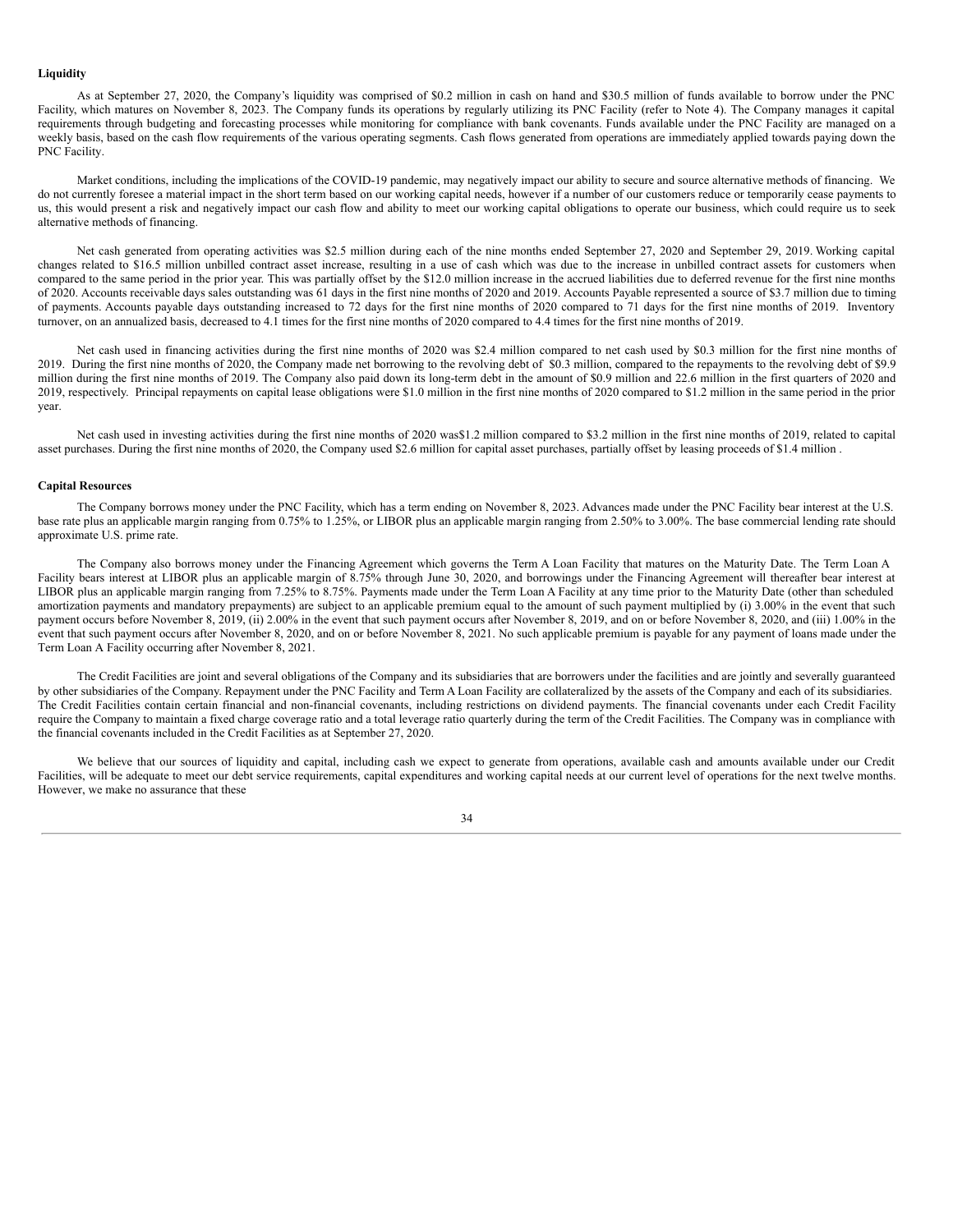sources of liquidity and capital, particularly with respect to amounts available from lenders, will be sufficient to meet our future needs. We have agreed to a borrowing base formula under which the amount we are permitted to borrow under the PNC Facility is based on our accounts receivable and inventory. Further, we make no assurance that our business will generate sufficient cash flow from operations or that future borrowings will be available to enable us to service our indebtedness. Our future operating performance and ability to service indebtedness will be subject to future economic conditions and to financial, business and other factors, certain of which are beyond our control.

Market conditions, including the implications of the COVID-19 pandemic, may negatively impact our ability to secure and source alternative methods of financing. We do not currently foresee a material impact in the short term based on our working capital needs, however if a number of our customers reduce or temporarily cease payments to us, this would present a risk and negatively impact our cash flow and ability to meet our working capital obligations to operate our business, which could require us to secure alternative methods of financing. In order to meet our customers' delivery requirements, we have incurred and may continue to incur COVID-19 related expenses. These are primarily due to incremental logistics costs associated with expediting inventory purchases from existing and new sources, and labor and production inefficiencies and retention of temporary replacement labor to address workplace absenteeism due to illness, potential COVID-19 exposure or personal commitments. We are currently taking steps to limit our expenses, including pausing all non-essential new hiring and new programs, and reducing our fourth quarter capital expenditures.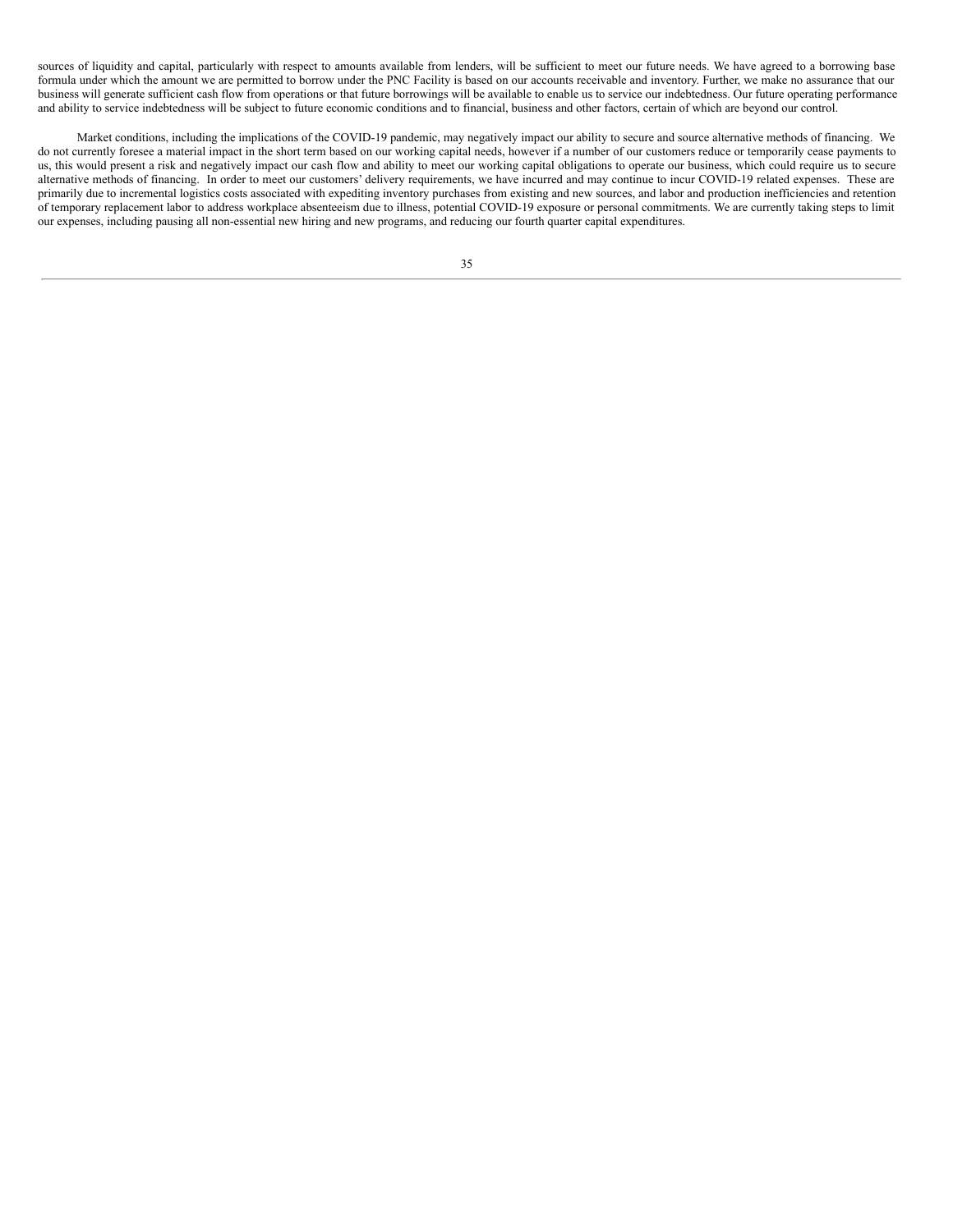#### <span id="page-35-0"></span>**Item 3 Quantitative and Qualitative Disclosures about Market Risk**

#### **Interest Rate Risk**

The Company borrows money under the PNC Facility, which has a term ending on November 8, 2023. Advances made under the PNC Facility bear interest at the U.S. base rate plus an applicable margin ranging from 0.75% to 1.25%, or LIBOR plus an applicable margin ranging from 2.50% to 3.00%. The base commercial lending rate should approximate U.S. prime rate.

The Company also borrows money pursuant to the Financing Agreement. The Term A Loan Facility matures on its Maturity Date. The Term Loan A Facility bears interest at LIBOR plus an applicable margin of 8.75% through June 30, 2020, and borrowings under the Financing Agreement will thereafter bear interest at LIBOR plus an applicable margin ranging from 7.25% to 8.75%. Payments made under the Term Loan A Facility at any time prior to the Maturity Date (other than scheduled amortization payments and mandatory prepayments) are subject to an applicable premium equal to the amount of such payment multiplied by (i) 3.00% in the event that such payment occurs before November 8, 2019, (ii) 2.00% in the event that such payment occurs after November 8, 2019, and on or before November 8, 2020, and (iii) 1.00% in the event that such payment occurs after November 8, 2020, and on or before November 8, 2021. No such applicable premium is payable for any payment of loans made under the Term Loan A Facility occurring after November 8, 2021.

The impact of a 10% change in interest rates would be estimated to have the following impact on our reported earnings.

| 10% increase in interest rate (million) |       |
|-----------------------------------------|-------|
| 10% decrease in interest rate (million) | (0.5) |

#### **Foreign Currency Exchange Risk**

Given our global business operations, we are exposed to exchange rate fluctuations on expenditures denominated in foreign currencies. However, most of our sales and component purchases are denominated in U.S. dollars, which limits our foreign currency risk. Our foreign exchange risk relates primarily to our Canadian, Mexican and Asian payroll, Euro-based component purchases and other operating expenses denominated in local currencies in our geographic locations. To mitigate this risk, the Company enters into forward foreign exchange contracts to reduce its exposure to foreign exchange currency rate fluctuations related to forecasted Mexican peso expenditures. The strengthening of the Mexican peso would result in an increase in costs to the organization and may lead to a reduction in reported earnings.

The impact of a 10% change in exchange rates would be estimated to have the following impact on cost of sales for the Company:

| 10% increase in both the CAD and PESO<br>foreign exchange rates (million) |       |
|---------------------------------------------------------------------------|-------|
| 10% decrease in both the CAD and PESO                                     |       |
| foreign exchange rates (million)                                          | (1.7) |

## **Credit Risk**

In the normal course of operations, there is a risk that a counterparty may default on its contractual obligations to us which would result in a financial loss that could impact our reported earnings. In order to mitigate this risk, we complete credit approval procedures for new and existing customers and obtain credit insurance where it is financially viable to do so given anticipated revenue volumes, in addition to monitoring our customers' financial performance. We believe our procedures in place to mitigate customer credit risk and the respective allowance for doubtful accounts are adequate. Although the Company takes measures to reduce credit risk, these charges can have a material impact on our financial performance.

While we continue to communicate with our customers and monitor cash collections, market conditions, including as a result of the COVID-19 pandemic, may negatively impact our customers' ability to pay. We do not currently foresee a material impact in the short term based on our customers' payment patterns, however if a number of our customers reduce or temporarily cease payments to us, this would present a risk and any charges could have a material impact on our financial performance.

There is limited risk of financial loss of defaults on our outstanding forward currency contracts as the counterparty to the transactions had a Standard and Poor's rating of A- or above as at September 27, 2020.

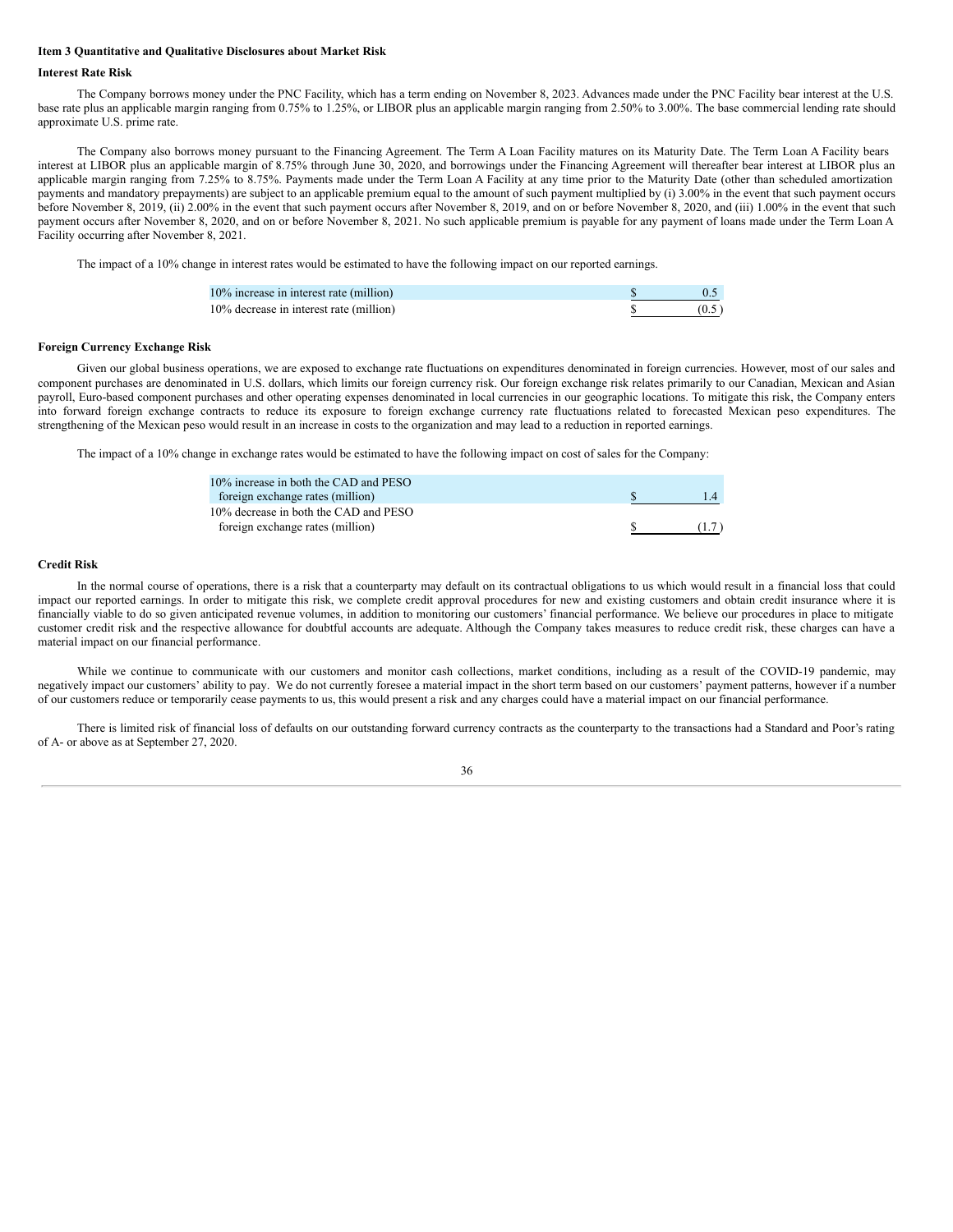## **Liquidity Risk**

There is a risk that we may not have sufficient cash available to satisfy our financial obligations as they come due. The financial liabilities we have recorded in the form of accounts payable, accrued liabilities and other current liabilities are primarily due within 90 days with the exception of the current portion of capital lease obligations which could exceed 90 days and our PNC Facility which utilizes a lock-box to pay down the obligation effectively daily. As at September 27, 2020, the Company's liquidity was comprised of \$0.2 million in cash on hand and \$30.5 million of funds available to borrow under the PNC Facility. We believe that cash flow from operations, together with cash on hand and our PNC Facility, which has a maximum credit limit of \$65.0 million of which \$30.5 million of funds were available as at September 27, 2020 is sufficient to fund our financial obligations. However, availability under the PNC Facility is subject to certain conditions, including borrowing base conditions based on eligible inventory and accounts receivable, as determined by the lender in addition to being subject to certain debt covenants.

Market conditions, including as a result of the COVID-19 pandemic, may negatively impact our ability to secure and source alternative methods of financing. We do not currently foresee a material impact in the short term based on our working capital needs, however, if a number of our customers reduce or temporarily cease payments to us, this would present a risk and negatively impact our cash flow and ability to meet our working capital obligations to operate our business, which could require us to seek alternative methods of financing, which may only be available to use on unfavorable terms, if at all.

#### **Fair Value Measurement**

The carrying values of the Company's cash, accounts receivable, accounts payable and accrued liabilities due within one-year approximate fair values due to the shortterm maturity of these instruments. The Company's financial instruments at September 27, 2020, are comprised of the following:

|                            | As at September 27, 2020 |  |                                       |   | As at December 29, 2019 |  |                    |  |  |                                       |  |
|----------------------------|--------------------------|--|---------------------------------------|---|-------------------------|--|--------------------|--|--|---------------------------------------|--|
|                            | Carrying<br>Amount       |  | <b>Estimated</b><br><b>Fair Value</b> |   |                         |  | Carrying<br>Amount |  |  | <b>Estimated</b><br><b>Fair Value</b> |  |
| Level 1                    |                          |  |                                       |   |                         |  |                    |  |  |                                       |  |
| Cash                       | 169                      |  | 169                                   | S | 1.368                   |  | 1,368              |  |  |                                       |  |
| Level 2                    |                          |  |                                       |   |                         |  |                    |  |  |                                       |  |
| Revolving credit facility  | 34,356                   |  | 34,356                                |   | 34,701                  |  | 34,701             |  |  |                                       |  |
| Current and long term debt | 34,701                   |  | 37,813                                |   | 35,000                  |  | 38,750             |  |  |                                       |  |
| Warrant liability          | 1,746                    |  | 1.746                                 |   | 1,730                   |  | 1,730              |  |  |                                       |  |

## <span id="page-36-0"></span>**Item 4 Controls and Procedures**

## *Evaluation of Disclosure Controls and Procedures.*

As of the end of the period covered by this quarterly report, the Company's Chief Executive Officer (Principal Executive Officer) and Chief Financial Officer (Principal Accounting Officer) have conducted an evaluation of the Company's disclosure controls and procedures as defined in Rules 13a-15(e) and 15(d)-15(e) under the Exchange Act. Based on their evaluation, the Company's Chief Executive Officer and Chief Financial Officer have concluded that the Company's disclosure controls and procedures were not effective during and as at September 27, 2020 due to a material weakness in internal control over financial reporting that was disclosed in our Annual Report on Form 10-K for the fiscal year ended December 29, 2019 (the "2019 Form 10-K").

As previously described in Part II, Item 9A of our 2019 Form 10-K, we implemented a remediation plan to address the material weakness. During the nine months ended September 27, 2020, Management undertook the following actions to remediate the material weakness:

- Hired a Vice President of Information Technology and an IT SOX Consultant;
- Deployed additional training programs for IT employees;
- Performed a thorough review of the design of all IT controls with focus on those controls associated with the material weakness;
- Implemented a software platform to manage changes to in-scope systems; and
- Implemented a software platform to manage the Company's overall internal controls / SOX program.

We have commenced our testing of these controls and have not identified any deficiencies at this time. Based on these additional measures taken, the Chief Executive Officer and Chief Financial Officer have concluded that the controls that contributed to the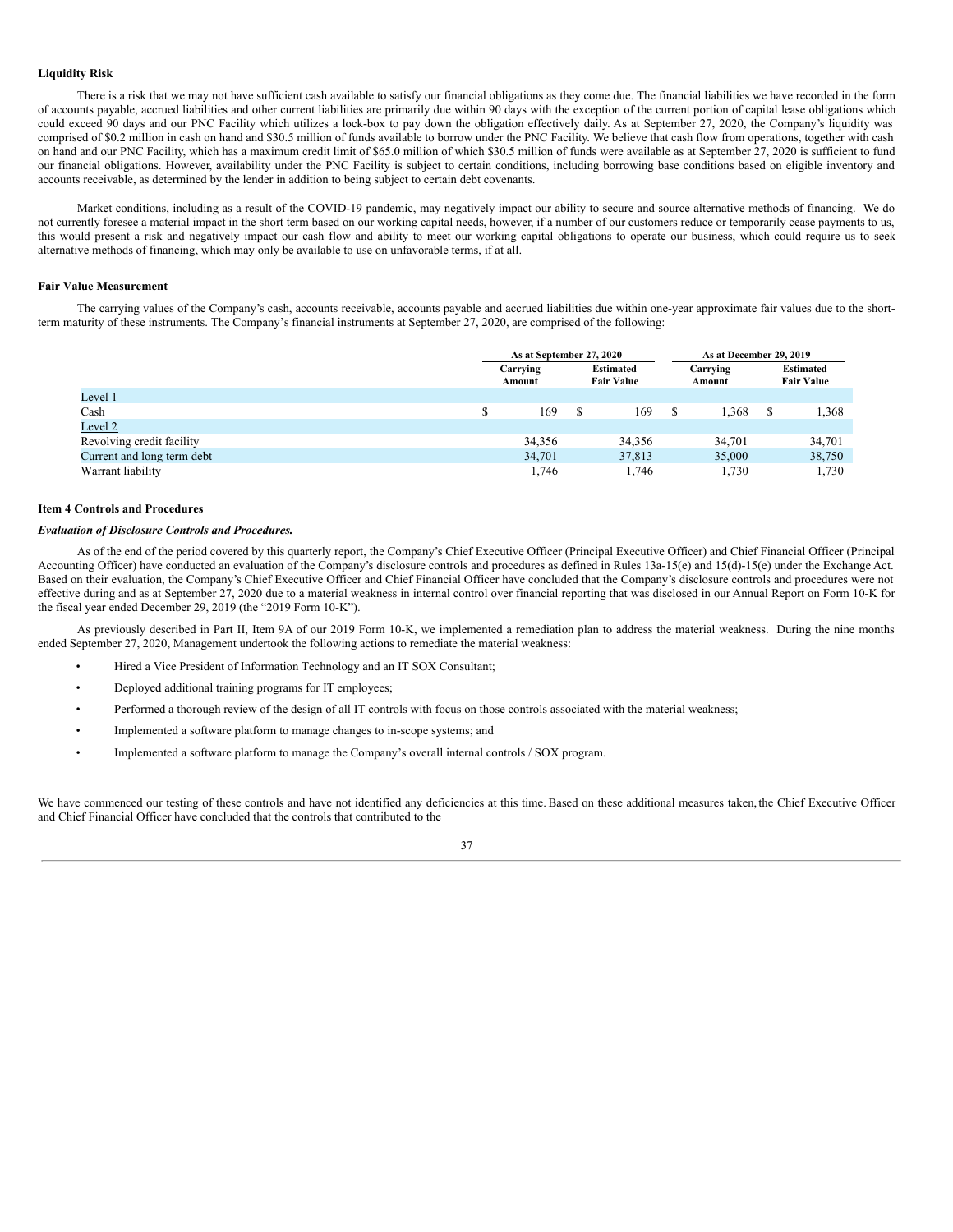material weakness were remediated from a design perspective as of September 27, 2020.Based on the progress made as of September 27,2020, we expect to confirm the remediation of this material weakness at the end of 2020.The material weakness will not be considered remediated, however, until the applicable controls operate for a sufficient period of time and management has concluded, through testing, that these controls are operating effectively. We expect that the remediation of this material weakness will be completed by the end of 2020.

## *Changes in Internal Control over Financial Reporting*

Except for the material weakness identified during the fiscal quarter ended December 29, 2019, as of September 27, 2020, there were no changes in the Company's internal control over financial reporting that occurred during the fiscal quarter ended September 27, 2020 that have materially affected, or are reasonably likely to materially affect, our internal control over financial reporting.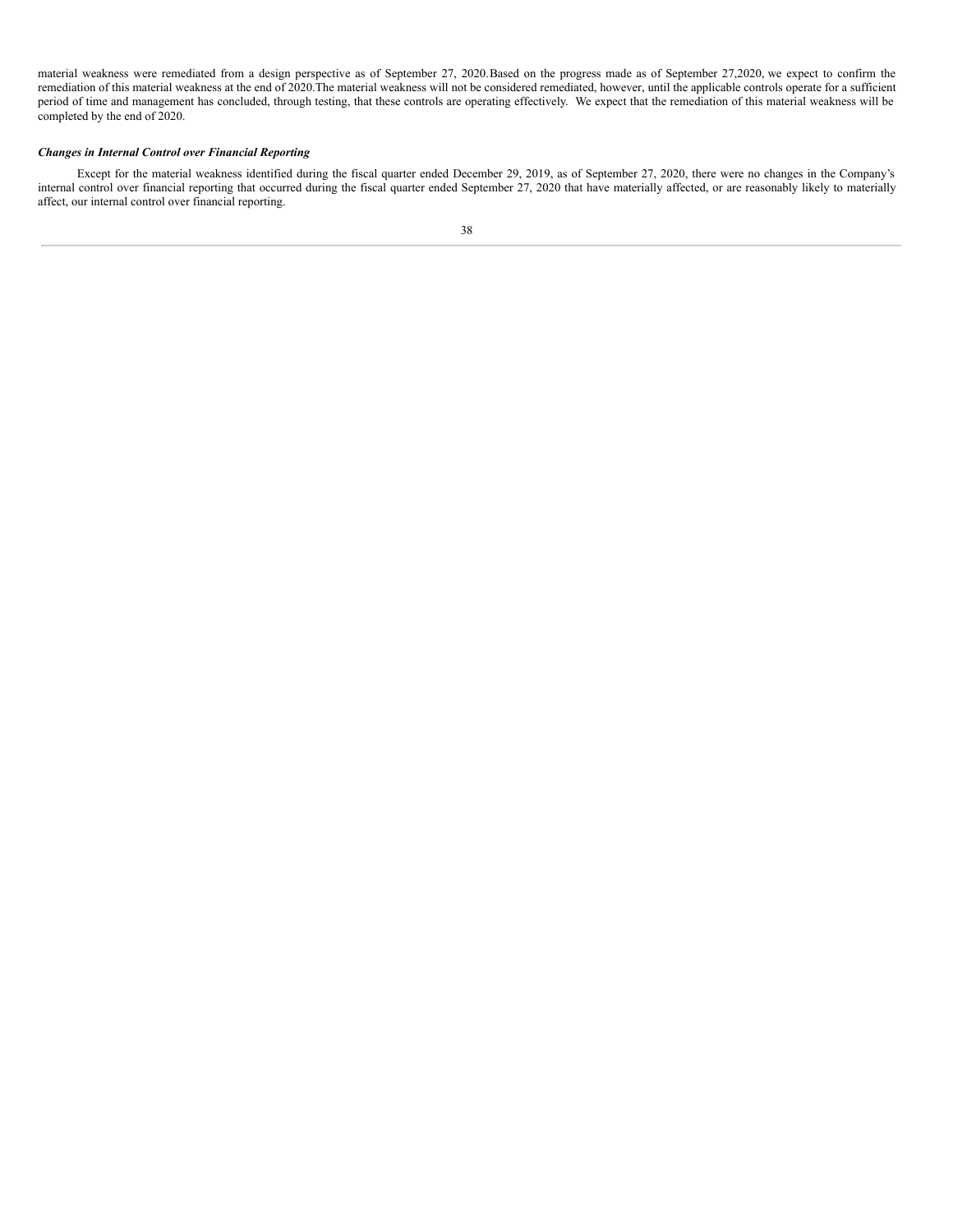# <span id="page-38-0"></span>**Part II OTHER INFORMATION**

#### **Item 1 Legal Proceedings**

None.

#### <span id="page-38-1"></span>**Item 1A Risk Factors**

The following additional risk factor should be read in conjunction with the risk factors previously disclosed in Part I, Item 1A, "Risk Factors," of our Form 10-K for the fiscal year ended December 29, 2019 ("Annual Report") and our other reports and registration statements filed with the SEC. The developments described in this additional risk factor have heightened, or in some cases manifested, certain of the risks disclosed in the risk factor section of our Annual Report, and such risk factors are further qualified by the information relating to the COVID-19 pandemic that is described in this Quarterly Report on Form 10-Q, including in the additional risk factor below. Except as described herein, there have been no material changes in our risk factors disclosed in our Annual Report.

#### The effect of COVID-19 on our operations and the operations of our customers, suppliers and logistics providers has, and is expected to continue to have a material, **adverse impact on our financial condition and results of operations.**

Our global operations expose us to risk arising from the global COVID-19 pandemic, which has had and will continue to have an adverse impact on our employees, operations, supply chain and distribution system. While we have taken numerous steps to mitigate the impact of the pandemic on our results of operations, we make no assurance that these efforts will be successful. To date, COVID-19 has increased our expenses, primarily related to additional temporary labor costs, additional sanitation, cleaning and disinfection of facilities, procurement of personal protection equipment and related supplies, costs associated with facilitating social distancing and logistics costs associated with expediting inventory purchases for new and existing sources. COVID-19 has spread across the globe and is impacting worldwide economic activity, including our international manufacturing facilities. Public and private sector policies and initiatives to reduce the transmission of COVID-19, including travel restrictions and quarantines, are impacting our operations, including affecting the ability of our employees to get to our facilities, reducing capacity utilization levels, and interrupting the movement or increasing the cost of moving components and products through our supply chain. If we are required to close our facilities or further reductions in capacity utilization occur, we may incur additional direct costs and lose revenue. If our suppliers experience additional closures or reductions in their capacity utilization levels in the future, we may have difficulty sourcing materials necessary to fulfill production requirements. The COVID-19 pandemic has also impacted our customers and may create unpredictable reductions or increases in demand for our manufacturing services. Our ability to continue to manufacture products is highly dependent on maintaining the safety and health of our employees. The ability of our employees to work may be significantly impacted by individuals contracting or being exposed to COVID-19. While we are following the requirements of governmental authorities and taking preventative and protective measures to prioritize the safety of our employees, these measures may not be successful, and we may be required to temporarily close facilities or take other measures. In addition, responding to the continuing pandemic could divert management's attention from our key strategic priorities, cause us to reduce, delay, alter or abandon initiatives that may otherwise increase our long-term value or otherwise disrupt our business operations. While we are staying in close communication with our sites, employees, customers, suppliers and logistics partners and acting to mitigate the impact of this dynamic and evolving situation, the duration and extent of these impacts on us is not determinable. We believe the COVID-19 pandemic could have a material and adverse material impact on our consolidated financial position, results of operations and cash flows in the future. In addition, the impact of the COVID-19 pandemic may exacerbate other risks we face. Due to these possible impacts of the COVID-19 pandemic and as generally described in this quarterly report, the Company's consolidated financial position, results of operations and cash flows for the first nine months of 2020 are not necessarily indicative of future performance.

## **Item 2 Unregistered Sales of Equity Securities and Use of Proceeds**

None.

### **Item 3 Defaults Upon Senior Securities**

None.

#### **Item 4 Mine Safety Disclosures**

Not applicable.

#### **Item 5 Other Information**

None.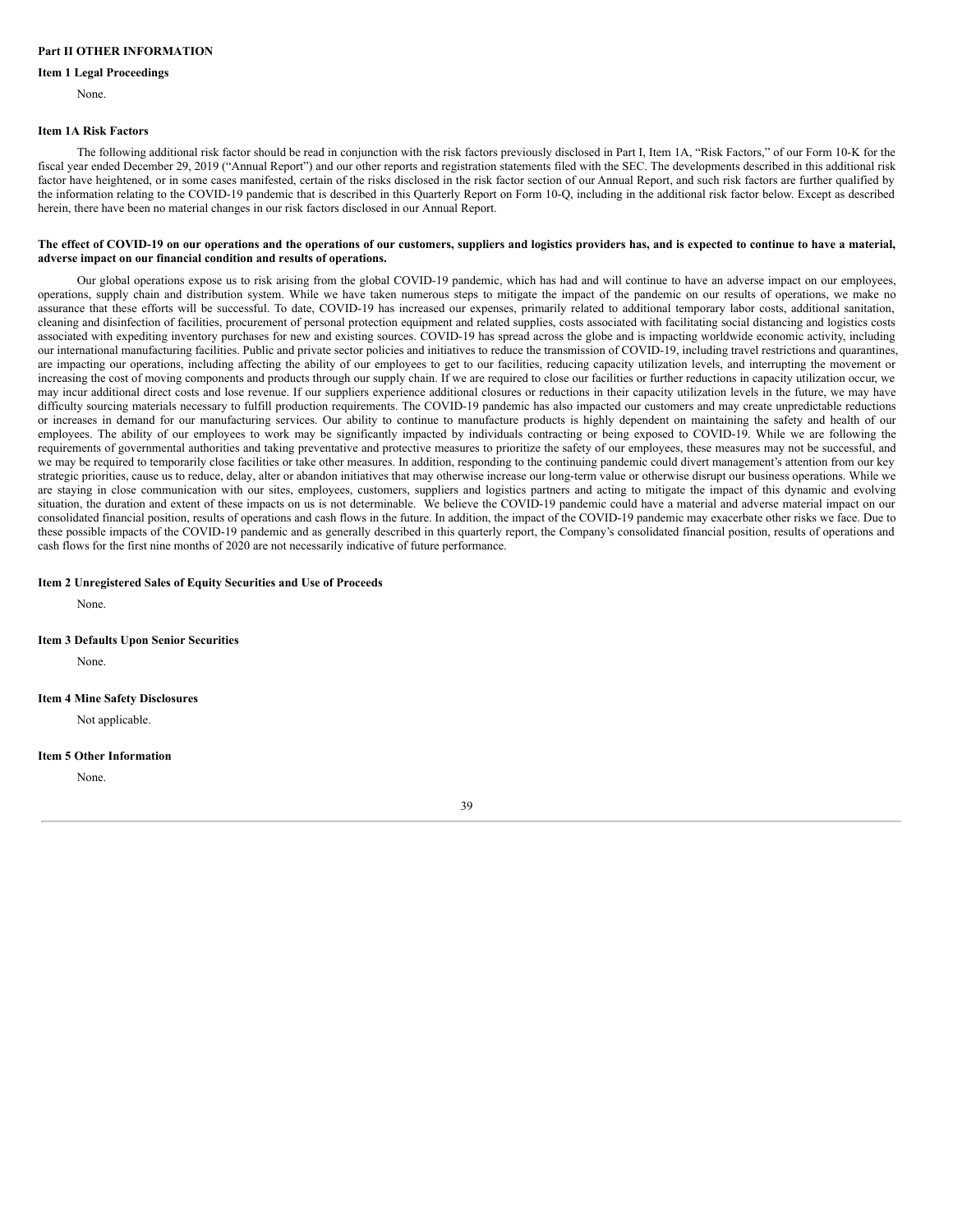# <span id="page-39-0"></span>**Item 6 Exhibits EXHIBIT INDEX**

- 10.1 Fifth Amendment to Amended and Restated Revolving Credit and Security Agreement, by and among SMTC Corporation, SMTC [Manufacturing](http://www.sec.gov/Archives/edgar/data/1108320/000156459020031077/smtx-ex101_7.htm) Corporation of California, SMTC Mex Holdings, Inc., HTM Holdings, Inc., MC Test Service, Inc., MC Assembly International LLC, MC Assembly LLC, the financial institutions party thereto and PNC Bank, National Association, as agent for the lenders, dated September 25, 2020 (1).
- 10.2 Amendment No. 6 to Financing Agreement, by and among SMTC Corporation, the borrowers party thereto, each other loan party thereto, the lenders party thereto, TCW Asset Management Company LLC, as [administrative](http://www.sec.gov/Archives/edgar/data/1108320/000156459020031077/smtx-ex102_6.htm) agent for the lenders, and TCW Asset Management Company LLC, as collateral agent for the lenders, dated September 25, 2020 (2).
- 31.1\* Certification of Edward Smith pursuant to Section 302 of the [Sarbanes-Oxley](#page-41-0) Act of 2002, dated November 5, 2020.
- 31.2\* Certification of Steve Waszak pursuant to Section 302 of the [Sarbanes-Oxley](#page-42-0) Act of 2002, dated November 5, 2020.
- 32.1\* [Certification](#page-43-0) of Edward Smith, pursuant to Section 1350, Chapter 63 of Title 18, United States Code, as adopted pursuant to Section 906 of the Sarbanes-Oxley Act of 2002, dated November 5, 2020.
- 32.2\* [Certification](#page-44-0) of Steve Waszak, pursuant to Section 1350, Chapter 63 of Title 18, United States Code, as adopted pursuant to Section 906 of the Sarbanes-Oxley Act of 2002, dated November 5, 2020.
- 101.INS\* Inline XBRL Instance Document the instance document does not appear in the Interactive Data File because XBRL tags are embedded within the Inline XBRL document.
- 101.SCH\* Inline XBRL Taxonomy Extension Schema Document
- 101.CAL\* Inline XBRL Taxonomy Extension Calculation Linkbase Document
- 101.DEF\* Inline XBRL Taxonomy Extension Definition Linkbase Document
- 101.LAB\* Inline XBRL Taxonomy Extension Label Linkbase Document
- 101.LAB\* Inline XBRL Taxonomy Extension Presentation Linkbase Document
- 104 Cover Page Interactive Data File (embedded within the Inline XBRL document)
- Filed herewith
- (1) Filed as Exhibit 10.1 to the registrant's Current Report on Form 8-K filed on September 28, 2020 (File No. 000-31051) and incorporated by reference herein.
- (2) Filed as Exhibit 10.2 to the registrant's Current Report on Form 8-K filed on September 28, 2020 (File No. 000-31051) and incorporated by reference herein.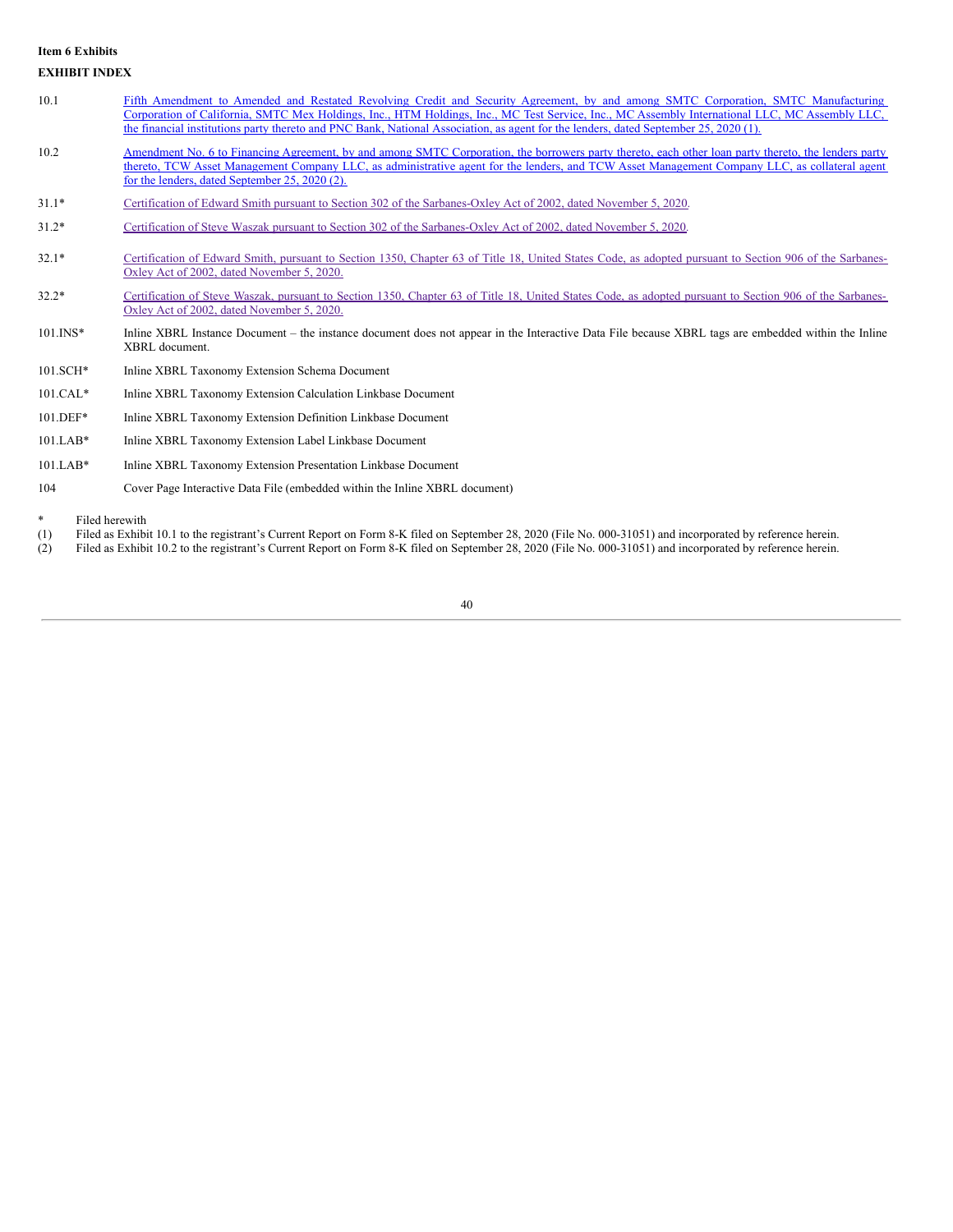# **SIGNATURES**

Pursuant to the requirements of the Securities Exchange Act of 1934, SMTC Corporation has duly caused this report to be signed on its behalf by the undersigned thereto duly authorized.

# **SMTC CORPORATION**

By: /s/ Edward Smith Name:Edward Smith Title: President and Chief Executive Officer

By: /s/ Steve Waszak Name:Steve Waszak Title: Chief Financial Officer (Principal Accounting Officer)

Date: November 5, 2020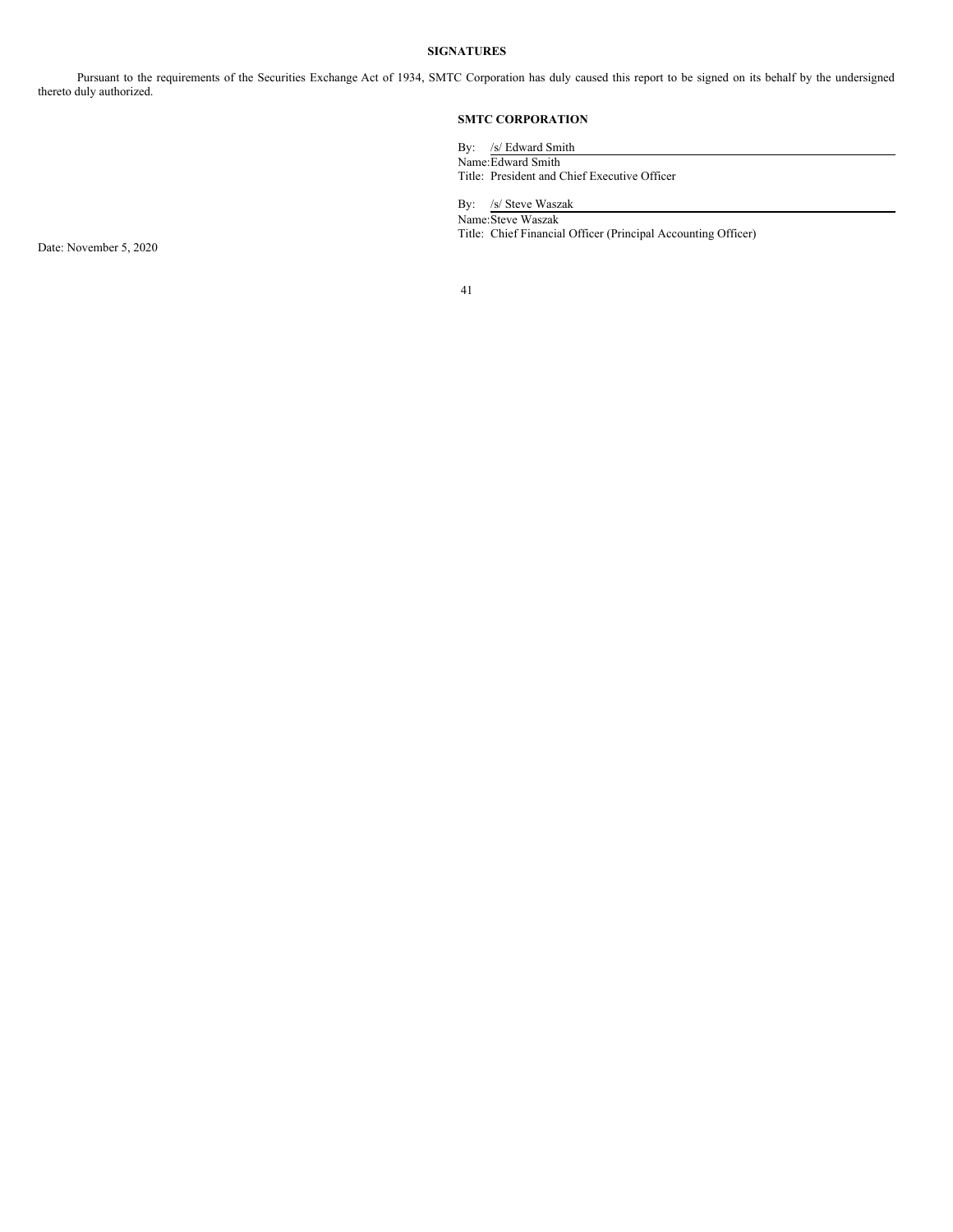## **CERTIFICATION PURSUANT TO SECTION 302 OF THE SARBANES-OXLEY ACT OF 2002**

## <span id="page-41-0"></span>**CERTIFICATION**

I, Edward Smith, certify that:

- 1. I have reviewed this quarterly report on Form 10-Q of SMTC Corporation;
- 2. Based on my knowledge, this report does not contain any untrue statement of a material fact or omit to state a material fact necessary to make the statements made, in light of the circumstances under which such statements were made, not misleading with respect to the period covered by this report;
- 3. Based on my knowledge, the financial statements, and other financial information included in this report, fairly present in all material respects the financial condition, results of operations and cash flows of the registrant as of, and for, the periods presented in this report;
- 4. The registrant's other certifying officer(s) and I are responsible for establishing and maintaining disclosure controls and procedures (as defined in Exchange Act Rules 13a-15(e) and 15d-15(e)) and internal control over financial reporting (as defined in Exchange Act Rules 13a-15(f) and 15d-15(f)) for the registrant and have:
	- (a) Designed such disclosure controls and procedures, or caused such disclosure controls and procedures to be designed under our supervision, to ensure that material information relating to the registrant, including its consolidated subsidiaries, is made known to us by others within those entities, particularly during the period in which this report is being prepared;
	- (b) Designed such internal control over financial reporting, or caused such internal control over financial reporting to be designed under our supervision, to provide reasonable assurance regarding the reliability of financial reporting and the preparation of financial statements for external purposes in accordance with generally accepted accounting principles of the United States of America;
	- (c) Evaluated the effectiveness of the registrant's disclosure controls and procedures and presented in this report our conclusions about the effectiveness of the disclosure controls and procedures, as of the end of the period covered by this report based on such evaluation; and
	- (d) Disclosed in this report any change in the registrant's internal control over financial reporting that occurred during the registrant's most recent fiscal quarter that has materially affected, or is reasonably likely to materially affect, the registrant's internal control over financial reporting; and
- 5. The registrant's other certifying officer and I have disclosed, based on our most recent evaluation of internal control over financial reporting, to the registrant's auditors and the audit committee of the registrant's board of directors (or persons performing the equivalent functions):
	- (a) All significant deficiencies and material weaknesses in the design or operation of internal control over financial reporting which are reasonably likely to adversely affect the registrant's ability to record, process, summarize and report financial information; and
	- (b) Any fraud, whether or not material, that involves management or other employees who have a significant role in the registrant's internal control over financial reporting.

Date: November 5, 2020

By: /s/ Edward Smith

Edward Smith President and Chief Executive Officer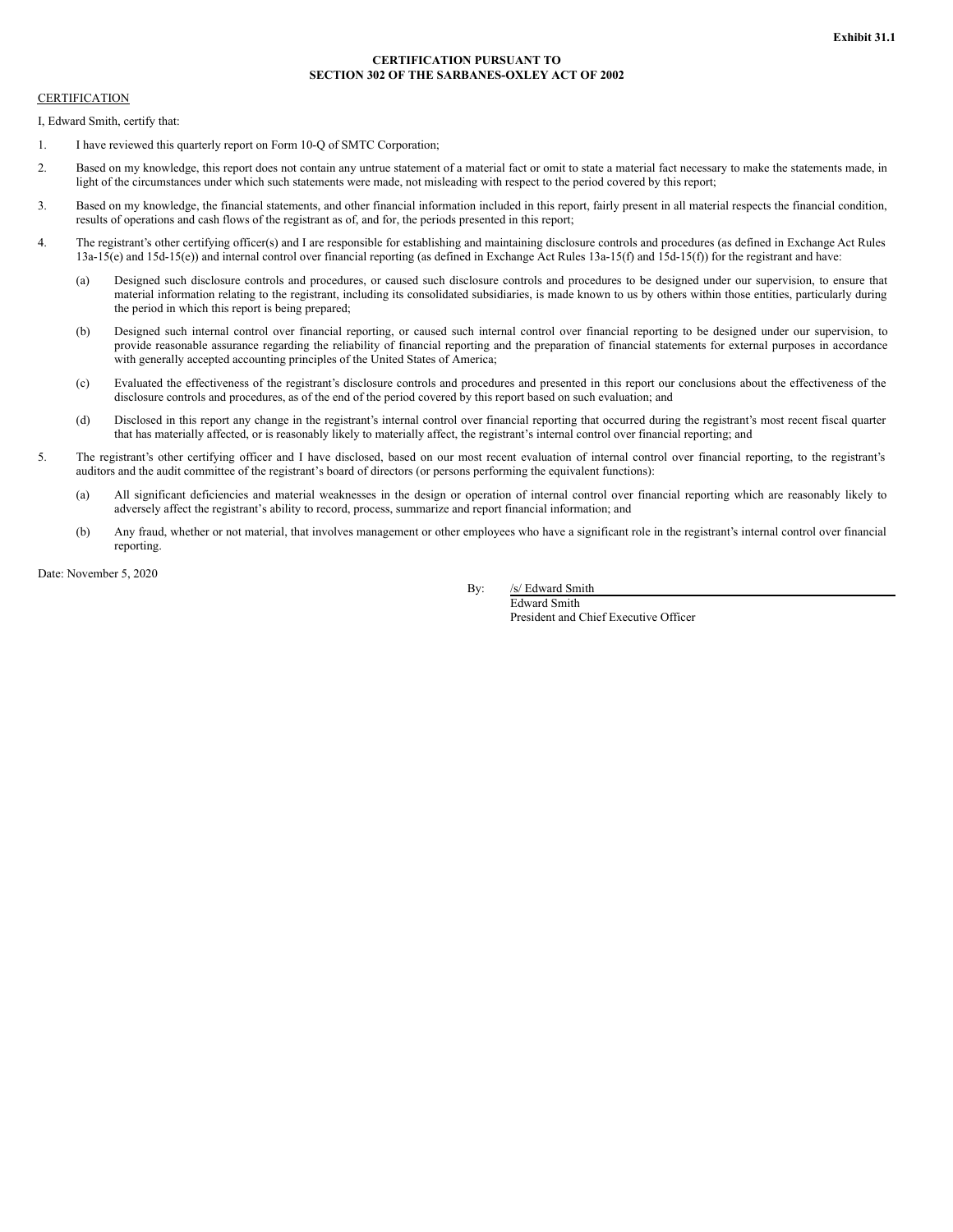## **CERTIFICATION PURSUANT TO SECTION 302 OF THE SARBANES-OXLEY ACT OF 2002**

## <span id="page-42-0"></span>**CERTIFICATION**

I, Steve Waszak, certify that:

- 1. I have reviewed this quarterly report on Form 10-Q of SMTC Corporation;
- 2. Based on my knowledge, this report does not contain any untrue statement of a material fact or omit to state a material fact necessary to make the statements made, in light of the circumstances under which such statements were made, not misleading with respect to the period covered by this report;
- 3. Based on my knowledge, the financial statements, and other financial information included in this report, fairly present in all material respects the financial condition, results of operations and cash flows of the registrant as of, and for, the periods presented in this report;
- 4. The registrant's other certifying officer(s) and I are responsible for establishing and maintaining disclosure controls and procedures (as defined in Exchange Act Rules 13a-15(e) and 15d-15(e)) and internal control over financial reporting (as defined in Exchange Act Rules 13a-15(f) and 15d-15(f)) for the registrant and have:
	- (a) Designed such disclosure controls and procedures, or caused such disclosure controls and procedures to be designed under our supervision, to ensure that material information relating to the registrant, including its consolidated subsidiaries, is made known to us by others within those entities, particularly during the period in which this report is being prepared;
	- (b) Designed such internal control over financial reporting, or caused such internal control over financial reporting to be designed under our supervision, to provide reasonable assurance regarding the reliability of financial reporting and the preparation of financial statements for external purposes in accordance with generally accepted accounting principles of the United States of America;
	- (c) Evaluated the effectiveness of the registrant's disclosure controls and procedures and presented in this report our conclusions about the effectiveness of the disclosure controls and procedures, as of the end of the period covered by this report based on such evaluation; and
	- (d) Disclosed in this report any change in the registrant's internal control over financial reporting that occurred during the registrant's most recent fiscal quarter that has materially affected, or is reasonably likely to materially affect, the registrant's internal control over financial reporting; and
- 5. The registrant's other certifying officer and I have disclosed, based on our most recent evaluation of internal control over financial reporting, to the registrant's auditors and the audit committee of the registrant's board of directors (or persons performing the equivalent functions):
	- (a) All significant deficiencies and material weaknesses in the design or operation of internal control over financial reporting which are reasonably likely to adversely affect the registrant's ability to record, process, summarize and report financial information; and
	- (b) Any fraud, whether or not material, that involves management or other employees who have a significant role in the registrant's internal control over financial reporting.

Date: November 5, 2020

By: /s/ Steve Waszak

Steve Waszak Chief Financial Officer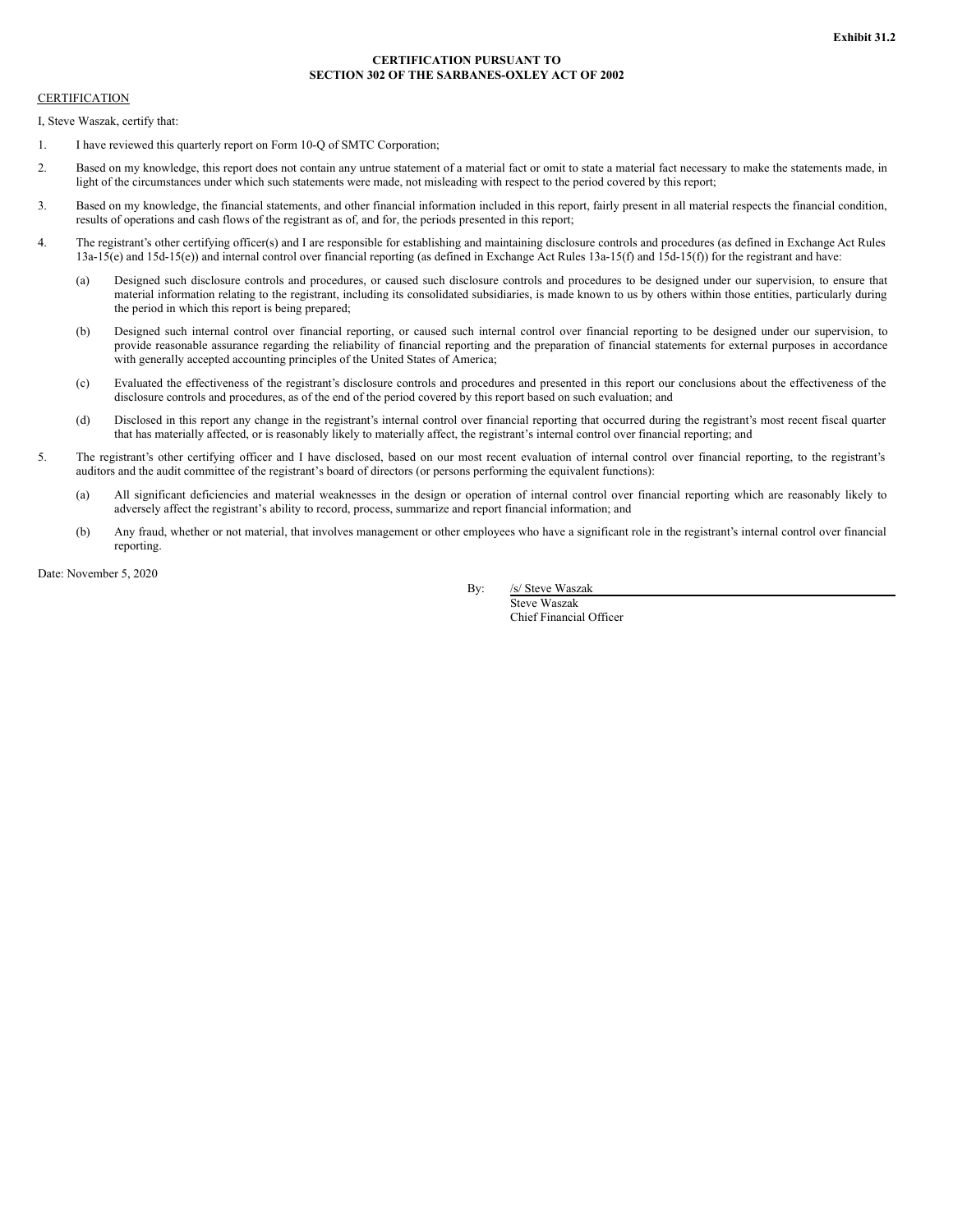## **CERTIFICATION PURSUANT TO SECTION 1350, CHAPTER 63 OF TITLE 18, UNITED STATES CODE, AS ADOPTED PURSUANT TO SECTION 906 OF THE SARBANES-OXLEY ACT OF 2002**

<span id="page-43-0"></span>Pursuant to Section 1350, Chapter 63 of Title 18, United States Code, as adopted pursuant to Section 906 of the Sarbanes-Oxley Act of 2002, the undersigned, as Chief Executive Officer of SMTC Corporation (the "Company"), does hereby certify that to the undersigned's knowledge:

- 1) the Company's quarterly report on Form 10-Q for the quarter ended September 27, 2020 fully complies with the requirements of Section 13(a) or 15(d) of the Securities Exchange Act of 1934; and
- 2) the information contained in the Company's quarterly report on Form 10-Q for the quarter ended September 27, 2020 fairly presents, in all material respects, the financial condition and results of operations of the Company.

/s/ Edward Smith Edward Smith President and Chief Executive Officer

Date: November 5, 2020

A signed original of this written statement required by Section 906 has been provided to SMTC Corporation and will be retained by SMTC Corporation and furnished to the Securities and Exchange Commission or its staff upon request.